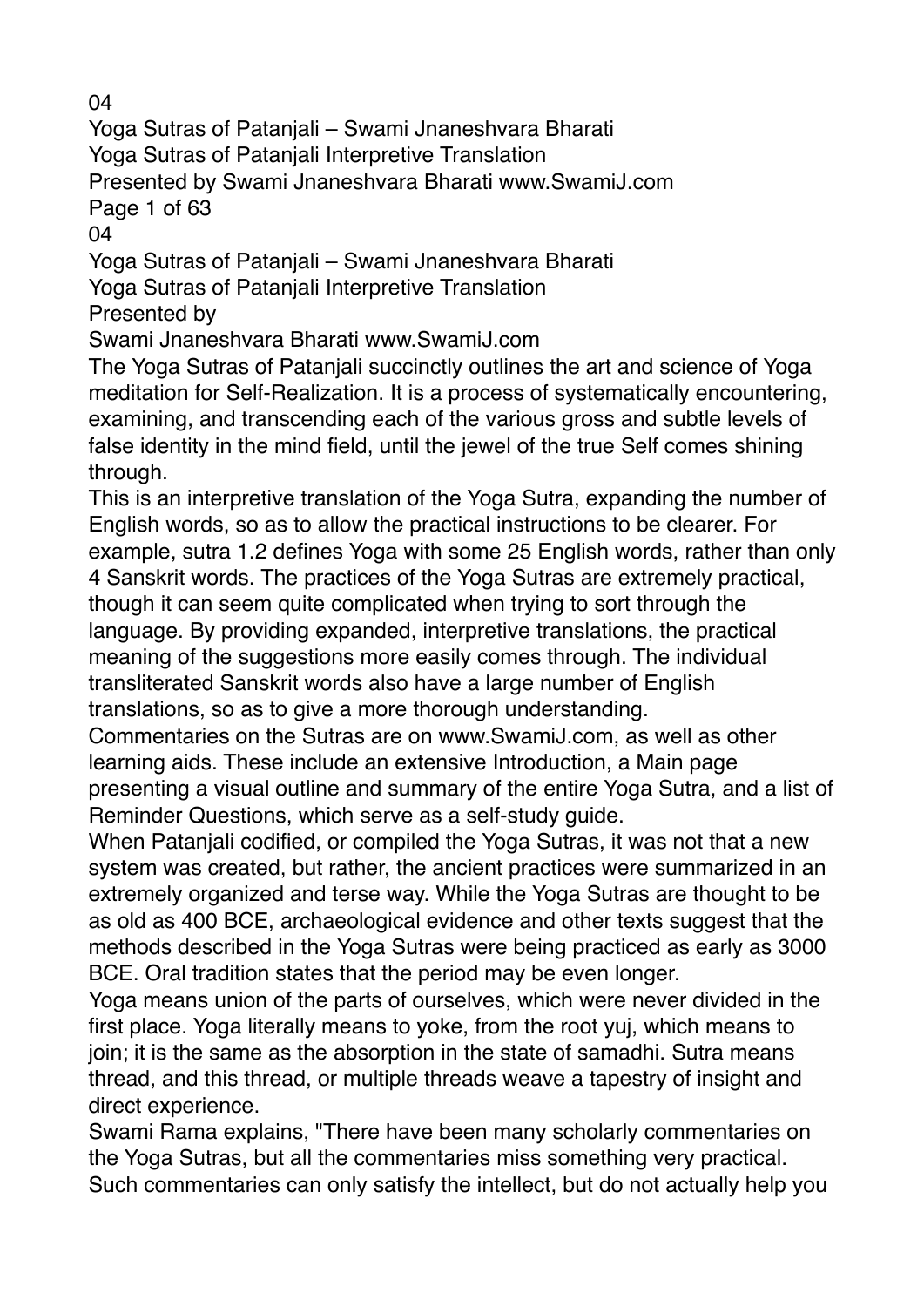beyond that: 'yogash chitta vritti narodha'--yoga is the control of the 'modifications' of the mind. Narodha means control; there is no other English word for it. Control doesn't mean suppression, but channeling or regulating." In the tradition of the Himalayan masters, Yoga, Vedanta, and Tantra complement one another, leading one systematically along the path to Selfrealization. The aspirant clears the mind through the practice of Yoga meditation as codified in the Yoga Sutras of Patanjali, does self-enquiry of Vedanta, and then breaks through the final barrier with Tantra, experiencing the heights of kundalini awakening.

Page 2 of 63

| 04                                                   |  |
|------------------------------------------------------|--|
| Yoga Sutras of Patanjali - Swami Jnaneshvara Bharati |  |
| Table of Contents of Yoga Sutras                     |  |
| <b>Chapter 1: Concentration (Samadhi</b>             |  |
|                                                      |  |
|                                                      |  |
| Un-coloring your thoughts                            |  |
|                                                      |  |
|                                                      |  |
| Types of concentration                               |  |
|                                                      |  |
|                                                      |  |
| Contemplation on AUM or OM                           |  |
|                                                      |  |
|                                                      |  |
| Stabilizing and clearing the mind                    |  |
|                                                      |  |
|                                                      |  |
| <b>Chapter 2: Practices (Sadhana</b>                 |  |
|                                                      |  |
|                                                      |  |
| Dealing with subtle impressions that veil the Self   |  |
|                                                      |  |
|                                                      |  |
| Yamas and Niyamas, rungs #1 and #2                   |  |
|                                                      |  |
|                                                      |  |
|                                                      |  |
| 32 Pranayama and breath control, rung #4 of 8        |  |
|                                                      |  |
|                                                      |  |
|                                                      |  |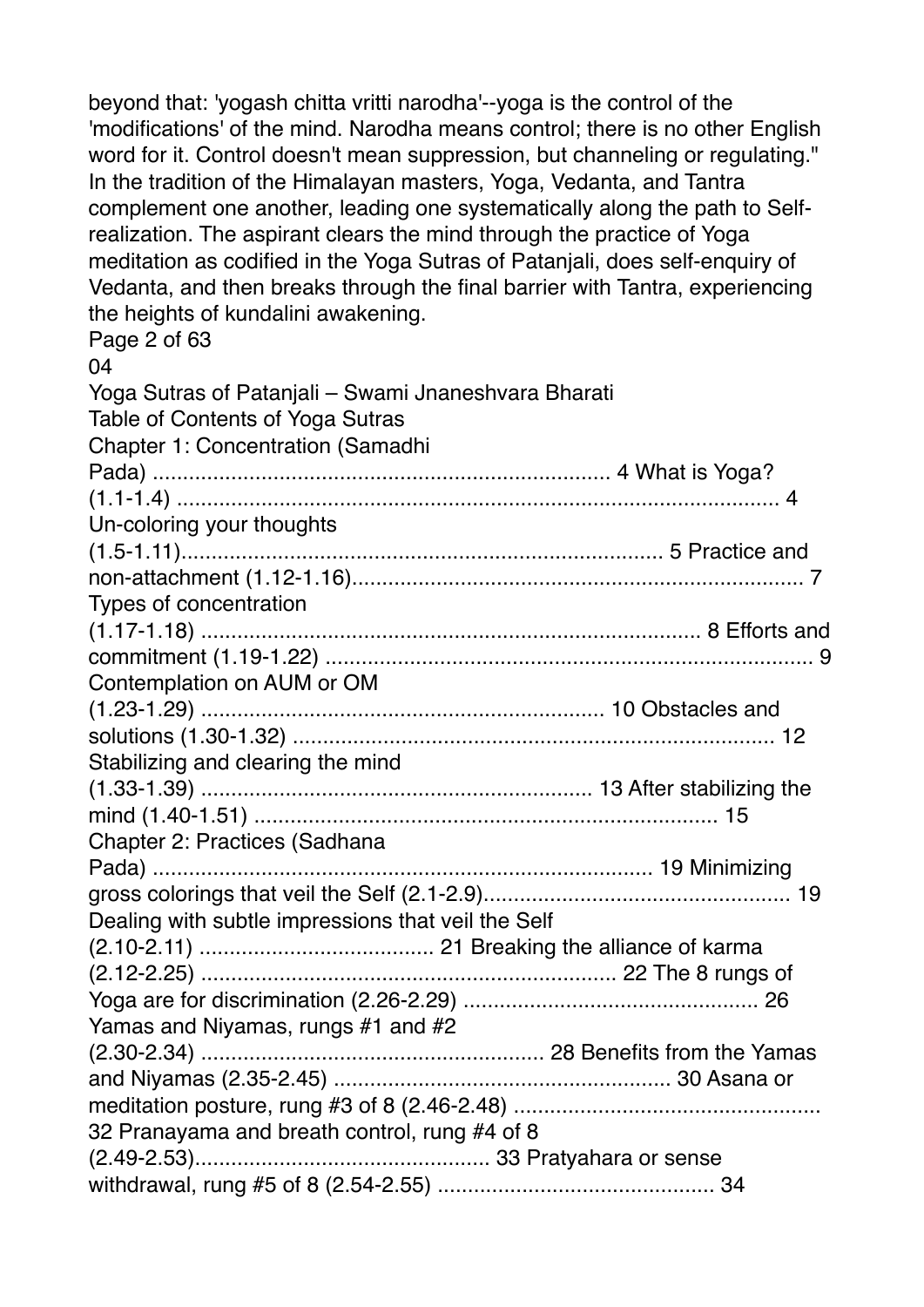| <b>Chapter 3: Progressing (Vibhuti</b>                                         |  |
|--------------------------------------------------------------------------------|--|
|                                                                                |  |
| 36 Samyama is the finer tool                                                   |  |
|                                                                                |  |
|                                                                                |  |
|                                                                                |  |
| 37 Witnessing subtle transitions with Samyama                                  |  |
|                                                                                |  |
|                                                                                |  |
|                                                                                |  |
| More attainments from Samyama                                                  |  |
|                                                                                |  |
|                                                                                |  |
| discrimination through Samyama                                                 |  |
|                                                                                |  |
| Chapter 4: Liberation (Kaivalya                                                |  |
|                                                                                |  |
|                                                                                |  |
| 54 Emergence and mastery of mind                                               |  |
|                                                                                |  |
|                                                                                |  |
| Subconscious impressions                                                       |  |
|                                                                                |  |
|                                                                                |  |
| Mind perceiving objects                                                        |  |
|                                                                                |  |
|                                                                                |  |
| Buddhi, discrimination, and liberation                                         |  |
|                                                                                |  |
|                                                                                |  |
| Perpetual enlightenment                                                        |  |
|                                                                                |  |
|                                                                                |  |
| Gunas and liberation or Kaivalya                                               |  |
|                                                                                |  |
| Page 3 of 63                                                                   |  |
| Yoga Sutras of Patanjali – Swami Jnaneshvara Bharati                           |  |
| Chapter 1: Concentration (Samadhi Pada) What is Yoga? (1.1-1.4)                |  |
| 1.1 Now, after having done prior preparation through life and other practices, |  |
|                                                                                |  |
| the study and practice of Yoga begins.                                         |  |
| (atha yoga anushasanam)                                                        |  |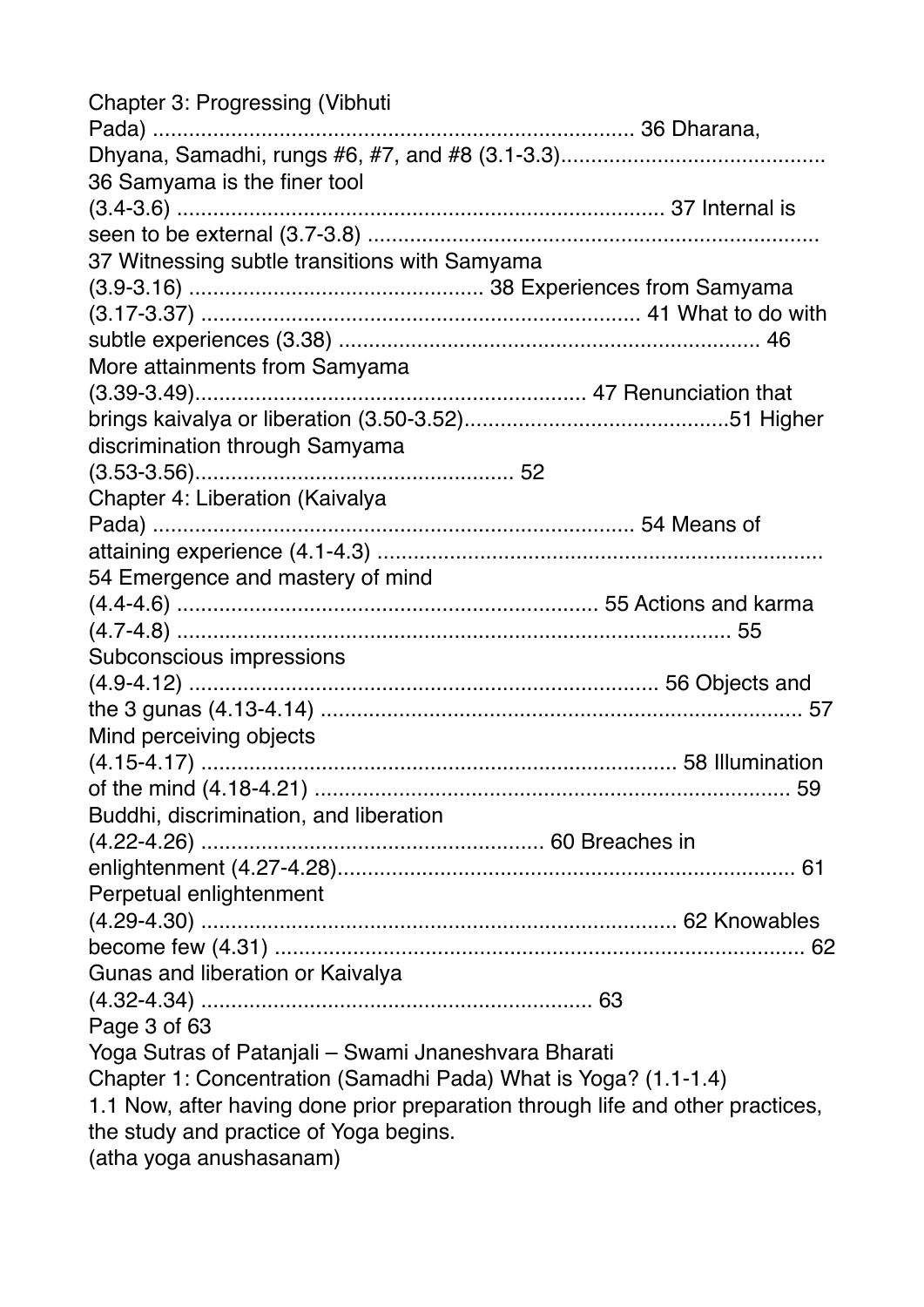$\cdot$  atha = now, at this auspicious moment; implying the transition to this practice and pursuit, after prior preparation; implying a blessing at this moment of transition

• yoga = of yoga, union; literally, to yoke, from the root yuj, which means to join or to integrate; same as the absorption in samadhi

• anu = within, or following tradition; implies being subsequent to something else, in this case, the prior preparation

• shasanam = instruction, discipline, training, teaching, exposition,

explanation; Shas implies the imparting of teaching that happens along with discipline

1.2 Yoga is the control (nirodhah, regulation, channeling, mastery, integration, coordination, stilling, quieting, setting aside) of the modifications (gross and subtle thought patterns) of the mind field.

(yogash chitta vritti nirodhah)

• yoga = of yoga, union; literally, to yoke, from the root yuj, which means to join; same as the absorption in samadhi

 $\cdot$  chitta = of the consciousness of the mind-field

• vritti = operations, activities, fluctuations, modifications, changes, or various forms of the mind-field

• nirodhah = control, regulation, channeling, mastery, integration, coordination,

understanding, stilling, quieting, setting aside of

1.3 Then the Seer abides in Itself, resting in its own True Nature, which is called Self- realization.

(tada drashtuh svarupe avasthanam)

• tada = then, at that time; at the time of concentration and meditation

 $\cdot$  drashtuh = the seer's, of the soul, witness, Atman, Self; from the root drsh, which means to see (It is significant to note that Patanjali is not trying to define who is the seer, or the nature of that seer. This is left to be answered or resolved in direct experience.)

• svarupe  $=$  in its own nature, own form or essence; (sva  $=$  own; rupa  $=$  form)

• avasthanam = stability, settling, remaining, being in a state, resting, standing,

lying, abiding; the root stha means to stand

04

Page 4 of 63

Yoga Sutras of Patanjali – Swami Jnaneshvara Bharati

1.4 At other times, when one is not in Self-realization, the Seer appears to take on the form of the modifications of the mind field, taking on the identity of those thought patterns.

(vritti sarupyam itaratra)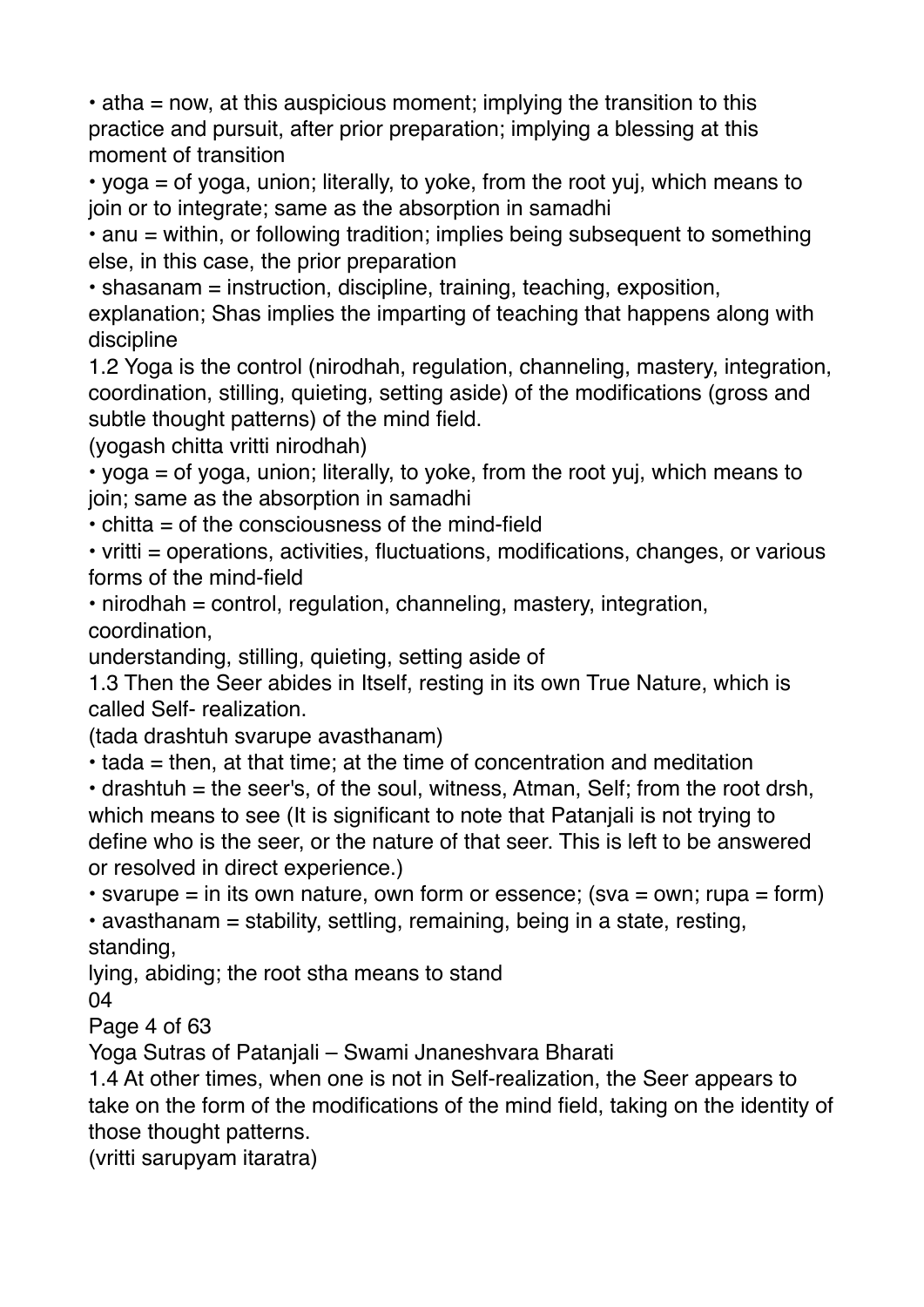• vritti = of the operations, activities, fluctuations, modifications, changes, or various forms (of the mind-field)

• sarupyam = similarity, assimilation, appearance of, identification of form or nature, conformity with the shape of; the root sa means with, and rupa means form

• itaratra = elsewhere, at other times, when not in that state of realization above Un-coloring your thoughts (1.5-1.11)

1.5 Those gross and subtle thought patterns (vrittis) fall into five varieties, of which some are colored (klishta) and others are uncolored (aklishta). (vrittayah pancatayah klishta aklishta)

 $\cdot$  vrittavah = the vrittis are

 $\cdot$  pancatayah = five fold (and of two kinds); panch means five

• klishta = colored, painful, afflicted, impure; the root klish means to cause trouble; (klesha is the noun form of the adjective klishta)

• aklishta = uncolored, not painful, not afflicted, pure; not imbued with kleshas;

the root a- means without or in the absence of; hence, without the coloring called klishta

1.6 The five varieties of thought patterns to witness are: 1) knowing correctly (pramana), 2) incorrect knowing (viparyaya), 3) fantasy or imagination (vikalpa), 4) the object of void-ness that is deep sleep (nidra), and 5) recollection or memory (smriti).

(pramana viparyaya vikalpa nidra smritayah)

• pramana = real or valid cognition, right knowledge, valid proof, seeing clearly

• viparyayah = unreal cognition, indiscrimination, perverse cognition, wrong knowledge, misconception, incorrect knowing, not seeing clearly

• vikalpah = imagination, verbal misconception or delusion, fantasy, hallucination

 $\cdot$  nidra = deep sleep

 $\cdot$  smritayah = memory, remembering

1.7 Of these five, there are three ways of gaining correct knowledge (pramana): 1) perception, 2) inference, and 3) testimony or verbal communication from others who have knowledge.

(pratyaksha anumana agamah pramanani)

• pratyaksha = direct perception or cognition

- anumana = inference, reasoning, deduction
- agamah = authority, testimony, validation, competent evidence

• pramanani = valid means of knowing, proofs, sources of correct knowing 04

Page 5 of 63

Yoga Sutras of Patanjali – Swami Jnaneshvara Bharati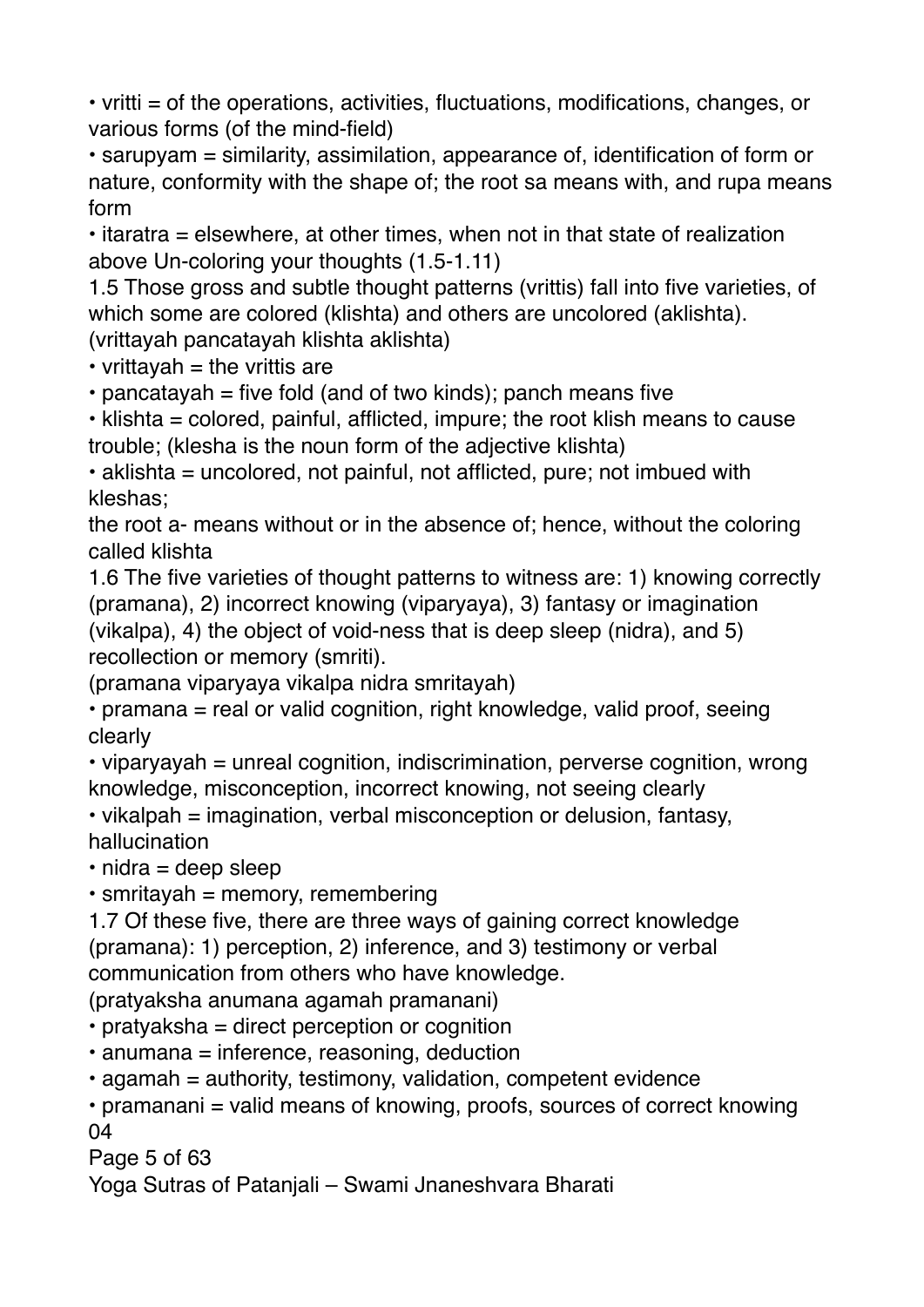1.8 Incorrect knowledge or illusion (viparyaya) is false knowledge formed by perceiving a thing as being other than what it really is.

(viparyayah mithya jnanam atad rupa pratistham)

• viparyayah = unreal cognition, indiscrimination, perverse cognition, wrong knowledge, misconception, incorrect knowing, not seeing clearly

- mithya = of the unreal, of the false, erroneous, illusory
- $\cdot$  jnanam = knowing, knowledge
- $\cdot$  atad = not its own, not that
- rupa = form, nature, appearance

• pratistham = based on, possessing, established, occupying, steadfast, standing

1.9 Fantasy or imagination (vikalpa) is a thought pattern that has verbal expression and knowledge, but for which there is no such object or reality in existence. (shabda jnana anupati vastu shunyah vikalpah)

- shabda = word, sound, verbal expression
- $\cdot$  jnana = by knowledge, knowing
- anupati = following, in sequence, depending upon
- $\cdot$  vastu = a reality, real object, existent
- $\cdot$  shunyah = devoid, without, empty
- vikalpah = imagination, verbal misconception or delusion, fantasy, hallucination

1.10 Dreamless sleep (nidra) is the subtle thought pattern which has as its object an inertia, blankness, absence, or negation of the other though patterns (vrittis). (abhava pratyaya alambana vritti nidra)

• abhava = absence, non-existence, non-occurrence, negation, voidness, nothingness

• pratyaya = the cause, the feeling, causal or cognitive principle, notion, content of mind, presented idea, cognition

• alambana = support, substratum, leaning on, dependent on, having as a base or foundation

• vritti = operations, activities, fluctuations, modifications, changes, or various forms of the mind-field

 $\cdot$  nidra = deep sleep

1.11 Recollection or memory (smriti) is mental modification caused by the inner reproducing of a previous impression of an object, but without adding any other characteristics from other sources.

(anubhuta vishaya asampramoshah smritih)

• anubhuta = experienced

• vishaya = objects of experience, impressions

 $\cdot$  asampramoshah = not being stolen, not being lost, not having addition

 $\cdot$  smritih = memory, remembering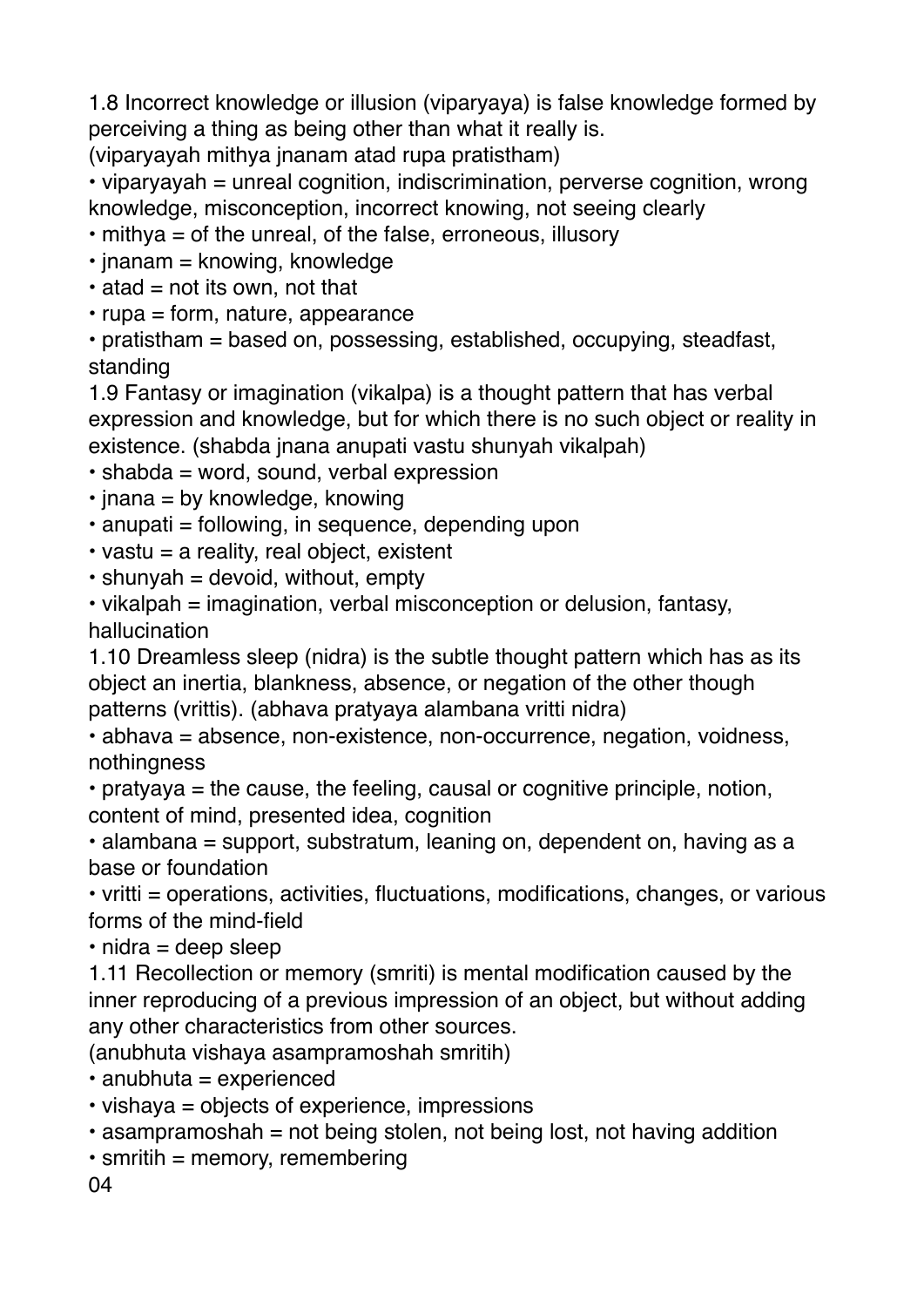Page 6 of 63

Yoga Sutras of Patanjali – Swami Jnaneshvara Bharati

Practice and non-attachment (1.12-1.16)

1.12 These thought patterns (vrittis) are mastered (nirodhah, regulated, coordinated, controlled, stilled, quieted) through practice (abhyasa) and nonattachment (vairagya).

(abhyasa vairagyabhyam tat nirodhah)

• abhyasa = by or with practice, repeated practice

• vairagyabhyam = non-attachment, by desirelessness or dispassion, neutrality

or absence of coloring, without attraction or aversion

 $\cdot$  tat = of those, through that of

• nirodhah = control, regulation, channeling, mastery, integration, coordination,

understanding, stilling, quieting, setting aside of

1.13 Practice (abhyasa) means choosing, applying the effort, and doing those actions that bring a stable and tranquil state (sthitau).

(tatra sthitau yatnah abhyasa)

 $\cdot$  tatra = of these two (abhyasa and vairagya)

- sthitau = stability, steadiness, stable tranquility, undisturbed calmness
- yatnah = effort, persistent exertion, sustained struggle, endeavour
- abhyasa = by or with practice, repeated practice

1.14 When that practice is done for a long time, without a break, and with sincere devotion, then the practice becomes a firmly rooted, stable and solid foundation. (sah tu dirgha kala nairantaira satkara asevitah dridha bhumih)

- $\cdot$  sah = that (practice)
- $\cdot$  tu = and, but, however
- $\cdot$  dirgha = long time (dirgha = long; kala = time)
- nairantaira = without interruption, continually,

• satkara = with devotion, sincerity, respect, reverence, positive attitude, right action

• asevitah = pursued, practiced, cultivated, attended to, done with assiduous attention

 $\cdot$  dridha-bhumih = stable, solid foundation, firmly rooted, of firm ground (dridha

 $=$  firm; bhumih  $=$  ground)

04

Page 7 of 63

Yoga Sutras of Patanjali – Swami Jnaneshvara Bharati

1.15 When the mind loses desire even for objects seen or described in a tradition or in scriptures, it acquires a state of utter (vashikara) desirelessness that is called non- attachment (vairagya).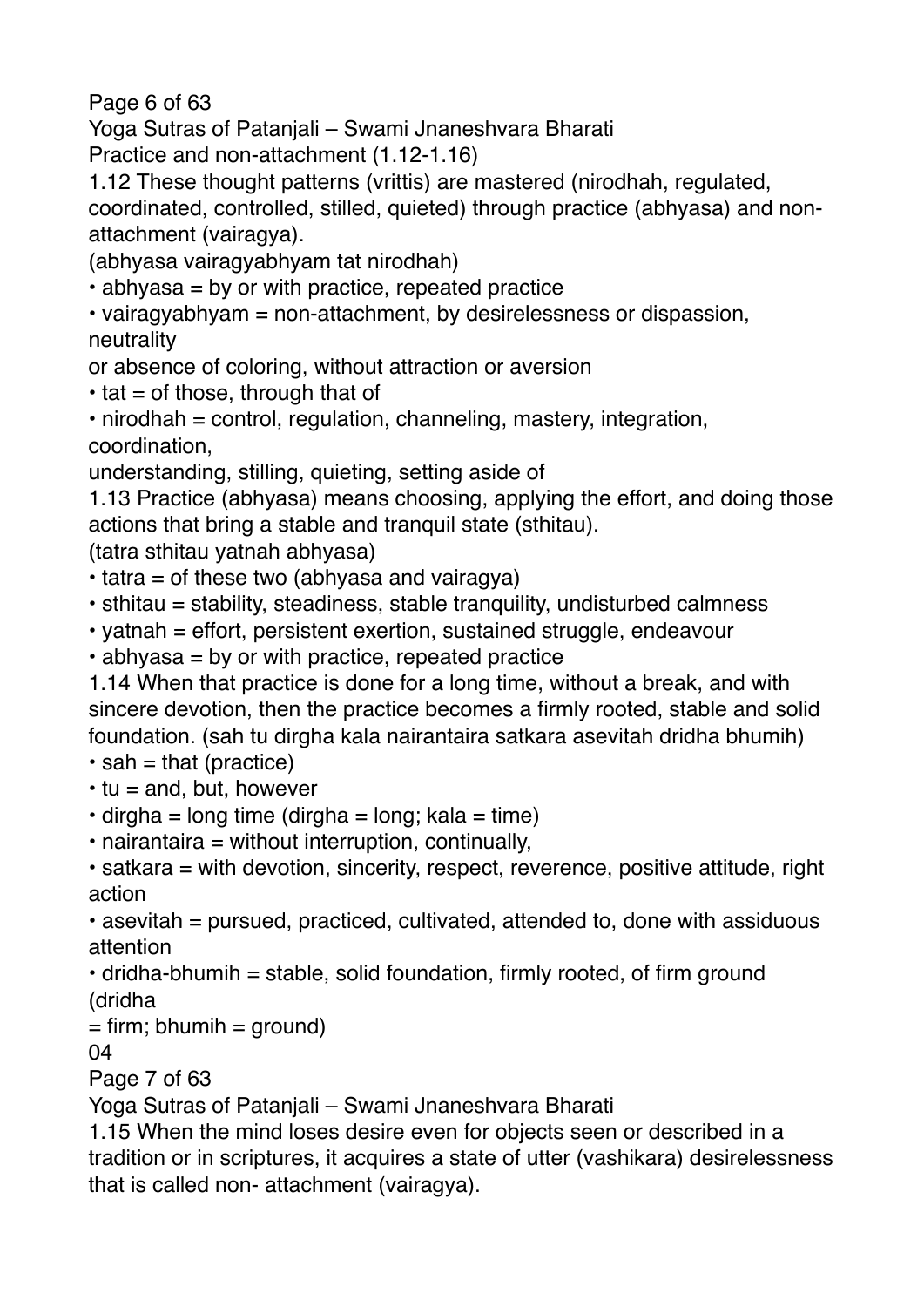(drista anushravika vishaya vitrishnasya vashikara sanjna vairagyam)

- drista = seen, perceived
- $\cdot$  anushravika = revealed, scriptural, heard in tradition
- vishaya = objects, subjects, matters of experience
- vitrishnasya = of one who is free from desire or craving
- vashikara = supreme, mastery, total control
- sanjna = awareness, consciousness, knowing

• vairagyam = non-attachment, desirelessness, dispassion, neutrality or absence

of coloring, without attraction or aversion

1.16 Indifference to the subtlest elements, constituent principles, or qualities themselves (gunas), achieved through a knowledge of the nature of pure consciousness (purusha), is called supreme non-attachment (paravairagya). (tat param purusha khyateh guna vaitrshnyam)

 $\cdot$  tat = that

- param = is higher, superior, supreme, transcendent
- purusha = pure consciousness, Self
- khyateh = through knowledge, vision, discernment

• guna = elements, prime qualities, constituents, attributes; (three gunas of sattvas, rajas, tamas)

• vaitrshnyam = state of freedom from desire or craving (for the gunas) Types of concentration (1.17-1.18)

1.17 The deep absorption of attention on an object is of four kinds, 1) gross (vitarka), 2) subtle (vichara), 3) bliss accompanied (ananda), and 4) with Iness (asmita), and is called samprajnata samadhi.

(vitarka vichara ananda asmita rupa anugamat samprajnatah)

- vitarka = gross thought or reasoning
- $\cdot$  vichara = subtle thought
- $\cdot$  ananda = bliss, ecstasy
- $\cdot$  asmita = I-ness, individuality
- rupa = appearances, nature, form
- $\cdot$  anugamat = accompanied by, associated with
- $\cdot$  samprajnatah = cognitive absorption, lower samadhi

04

Page 8 of 63

Yoga Sutras of Patanjali – Swami Jnaneshvara Bharati

1.18 The other kind of samadhi is asamprajnata samadhi, and has no object in which attention is absorbed, wherein only latent impressions remain; attainment of this state is preceded by the constant practice of allowing all of the gross and subtle fluctuations of mind to recede back into the field from which they arose.

(virama pratyaya abhyasa purvah samskara shesha anyah)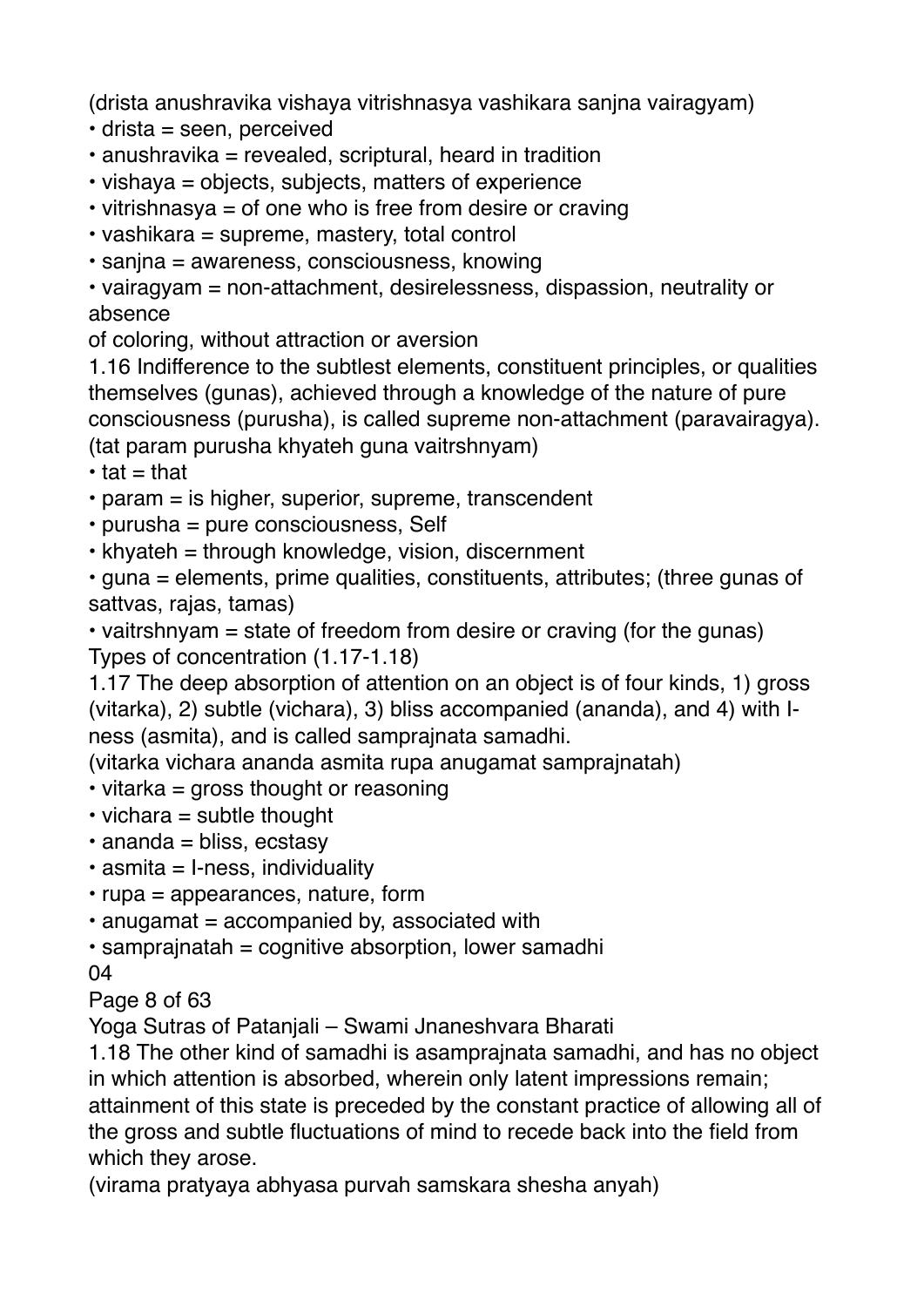- virama = cessation, stopping, receding
- pratyaya = cause, cognitive principle, content of mind, cognition
- abhyasa = practice
- $\cdot$  purvah = preceding, coming before

• samskara = deep impressions, imprints in the unconscious, deepest habits, subliminal activators, traces

- $\cdot$  shesha = residual, subliminal
- $\cdot$  anyah = the other (the other samadhi)

Efforts and commitment (1.19-1.22)

1.19 Some who have attained higher levels (videhas) or know unmanifest nature (prakritilayas), are drawn into birth in this world by their remaining latent impressions of ignorance, and more naturally come to these states of samadhi.

(bhava pratyayah videha prakriti layanam)

- bhava = objective existence, becoming
- $\cdot$  pratyayah = cause, cognitive principle, content of mind, cognition
- videha = bodiless, disembodied
- $\cdot$  prakriti = creative cause, subtlest material cause, nature
- $\cdot$  layanam = dissolved, merged into

1.20 Others follow a five-fold systematic path of 1) faithful certainty in the path, 2) directing energy towards the practices, 3) repeated memory of the path and the process of stilling the mind, 4) training in deep concentration, and 5) the pursuit of real knowledge, by which the higher samadhi (asamprajnata samadhi) is attained. (shraddha virya smriti samadhi prajna purvakah itaresham)

- shraddha = unconditional faith, trust, confidence, belief, certainty
- $\cdot$  virya = energy, strength of will
- $\cdot$  smriti = memory, intentful remembrance, mindfulness
- $\cdot$  samadhi = deep absorption of meditation, entasy
- prajna = wisdom, discernment, super cognitive
- purvakah = preceding, coming before, prerequisite
- $\cdot$  itaresham = of other people

04

Page 9 of 63

Yoga Sutras of Patanjali – Swami Jnaneshvara Bharati

1.21 Those who pursue their practices with intensity of feeling, vigor, and firm conviction achieve concentration and the fruits thereof more quickly,

compared to those of medium or lesser intensity.

(tivra samvega asannah)

- $\cdot$  tivra = rate is fast, speedy
- samvega = momentum, force, vigor, conviction, enthusiasm
- $\cdot$  asannah = very close, near, speedy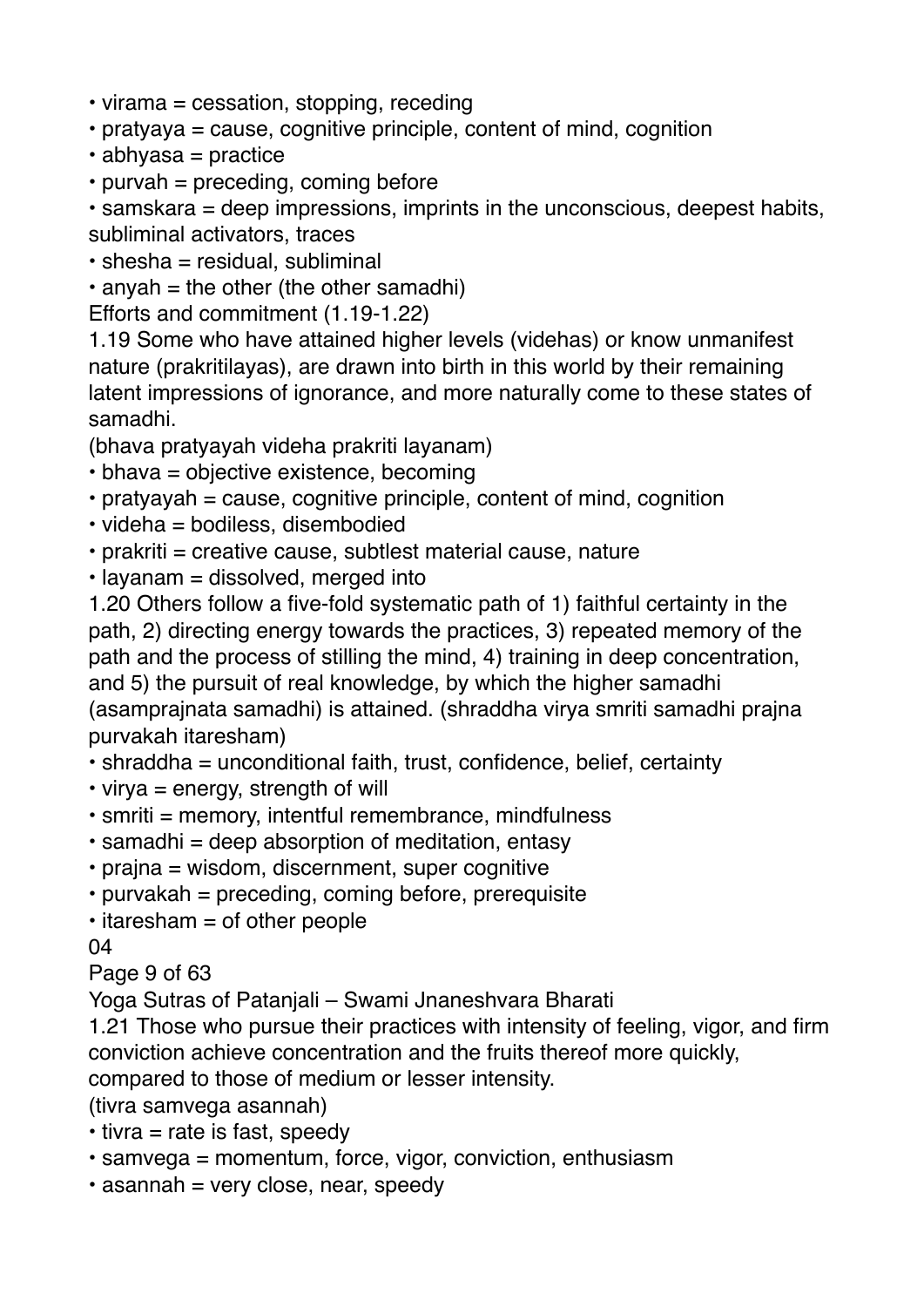1.22 For those with intense practices and intense conviction (1.21), there are three more subdivisions of practice, those of mild intensity, medium intensity, and intense intensity.

(mridu madhya adhimatra tatah api visheshah

- $\cdot$  mridu = mild, slow
- $\cdot$  madhya = medium, middling
- $\cdot$  adhimatra = intense, strong
- $\cdot$  tatah  $=$  from that
- $\cdot$  api = also

 $\cdot$  visheshah = differentiation, distinction

Contemplation on AUM or OM (1.23-1.29)

1.23 From a special process of devotion and letting go into the creative source from which we emerged (ishvara pranidhana), the coming of samadhi is imminent. (ishvara pranidhana va)

• ishvara = creative source, pure consciousness, purusha, God, supreme Guru or teacher

• pranidhana = practicing the presence, sincerity, dedication, devotion, surrender of fruits of practice

• va=or

1.24 That creative source (ishvara) is a particular consciousness (purusha) that is unaffected by colorings (kleshas), actions (karmas), or results of those actions that happen when latent impressions stir and cause those actions. (klesha karma vipaka ashayaih aparamristah purusha-vishesha ishvara • klesha = colored, painful, afflicted, impure; the root klish means to cause

## trouble

- $\cdot$  karma = actions.
- $\cdot$  vipaka = fruits of, maturing, ripening

 $\cdot$  ashayaih = by the vehicles, resting place, storage of traces, propensities, accumulations

 $\cdot$  aparamristah = untouched, unsmeared

```
• purusha-vishesha = a consciousness, a special or distinct purusha (purusha 
=
```
 $a$  consciousness; vishesha = special, distinct)

• ishvara = creative source, God, supreme Guru or teacher

04

Page 10 of 63

Yoga Sutras of Patanjali – Swami Jnaneshvara Bharati

1.25 In that pure consciousness (ishvara) the seed of omniscience has reached its highest development and cannot be exceeded.

(tatra niratishayam sarvajna bijam)

 $\cdot$  tatra = there, in that (in that special purusha)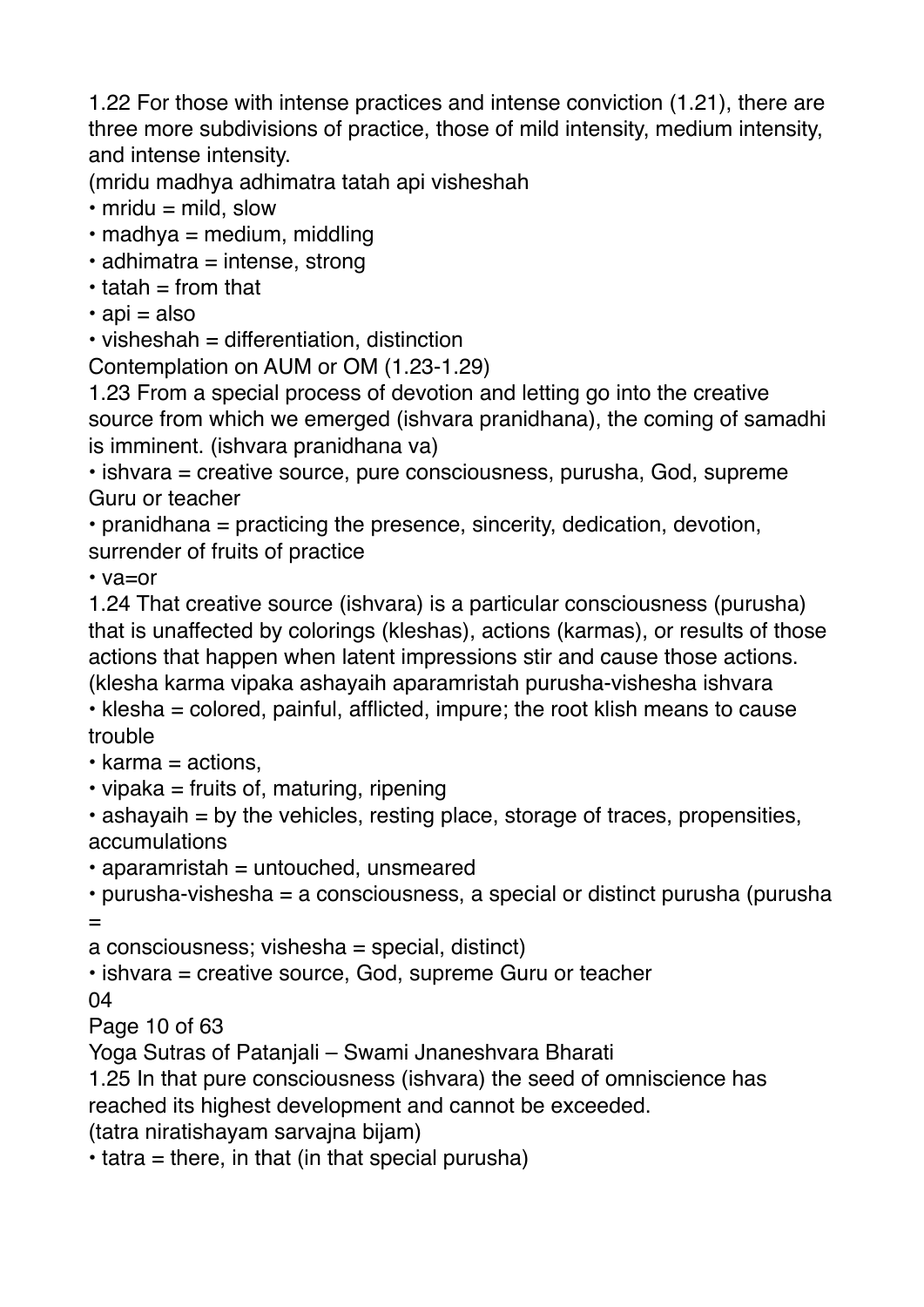• niratishayam = unsurpassed, not exceeded by any others, limitless  $\cdot$ sarvajna = all knowing (sarva = all; jna = knowing)

• bijam = seed

1.26 From that consciousness (ishvara) the ancient-most teachers were taught, since it is not limited by the constraint of time.

(purvesham api guruh kalena anavachchhedat)

• purvesham = of the first, former, earlier, ancient

 $\cdot$  api = too, also

 $\cdot$  guruh = teacher

- $\cdot$  kalena = by time
- $\cdot$  anavachchhedat = not limited by (time), no break or division, continuous

1.27 The sacred word designating this creative source is the sound OM, called pranava.

(tasya vachakah pranavah)

 $\cdot$  tasya = of that

• vachakah = designator, signifier, indicator, term • pranavah = the mantra AUM or OM

1.28 This sound is remembered with deep feeling for the meaning of what it represents.

(tat japah tat artha bhavanam)

- $\cdot$  tat = its
- $\cdot$  japah = repeated remembrance
- $\cdot$  tat = its
- $\cdot$  artha = meaning
- bhavanam = understanding with feeling, absorbing, dwelling upon

1.29 From that remembering comes the realization of the individual Self and the removal of obstacles.

(tatah pratyak chetana adhigamah api antaraya abhavash cha)

- $\cdot$  tatah = thence
- $\cdot$  pratyak = individual
- chetana = consciousness
- $\cdot$  adhigamah = understanding, realization, attainment
- $\cdot$  api = also
- antaraya = of obstacles or impediments
- $\cdot$  abhavash = absence, disappearance, removal
- $\cdot$  cha = and, also

04

Page 11 of 63

Yoga Sutras of Patanjali – Swami Jnaneshvara Bharati

Obstacles and solutions (1.30-1.32)

1.30 Nine kinds of distractions come that are obstacles naturally encountered on the path, and are physical illness, tendency of the mind to not work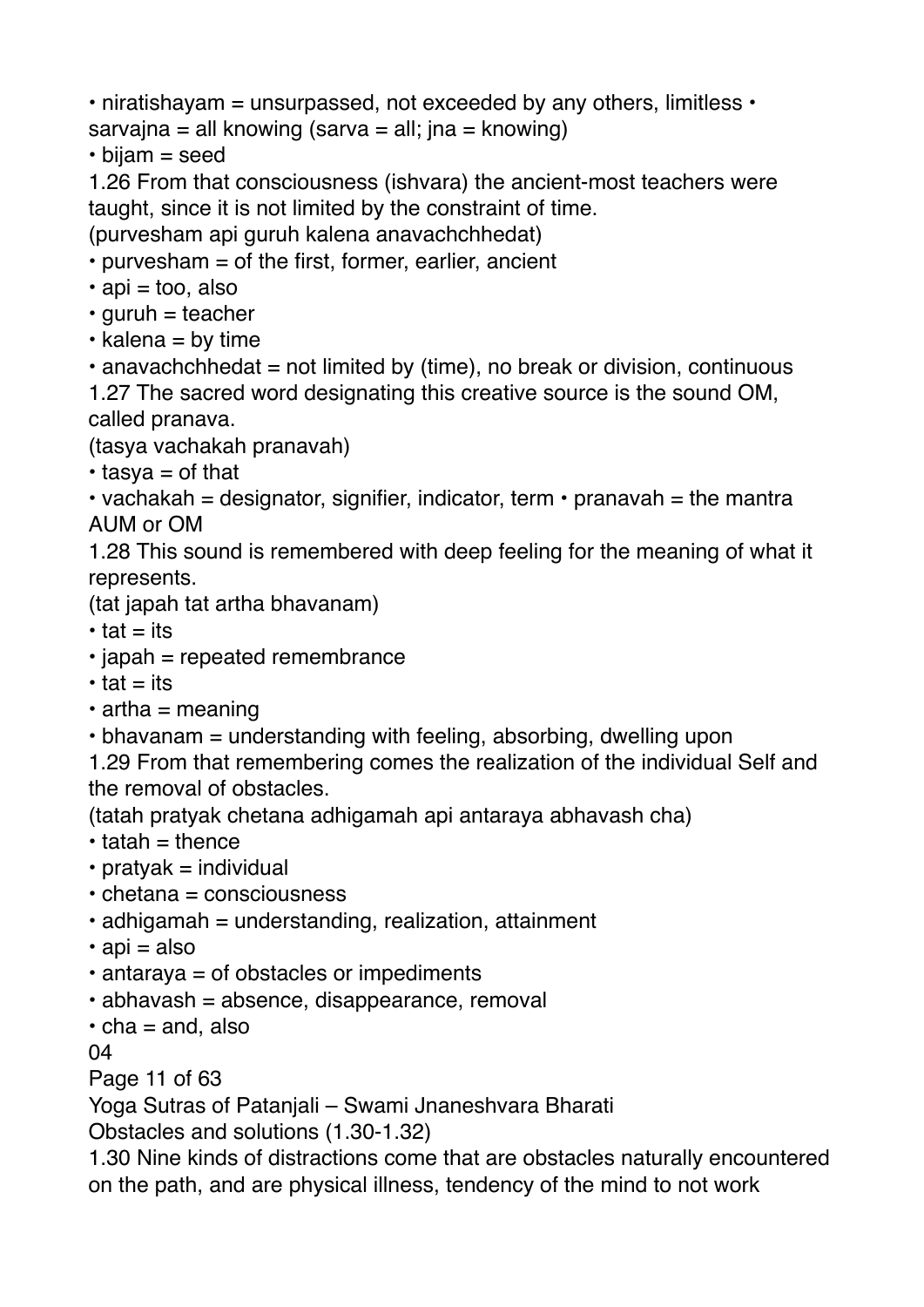efficiently, doubt or indecision, lack of attention to pursuing the means of samadhi, laziness in mind and body, failure to regulate the desire for worldly objects, incorrect assumptions or thinking, failing to attain stages of the practice, and instability in maintaining a level of practice once attained. (vyadhi styana samshaya pramada alasya avirati bhranti-darshana alabdhabhumikatva anavasthitatva chitta vikshepa te antarayah)

- vyadhi = disease, illness, sickness
- styana = mental laziness, inefficiency, idleness, procrastination, dullness
- $\cdot$  samshaya = indecision, doubt
- pramada = carelessness, negligence
- alasya = sloth, languor, laziness
- avirati = sensuality, want of non-attachment, non-abstention, craving

• bhranti-darshana = false views or perception, confusion of philosophies  $(bhranti = false; darshana = views, perception)$ 

• alabdha-bhumikatva = failing to attain stages of practice (alabdha = not obtaining; bhumikatva = stage, state, firm ground)

 $\cdot$  anavasthitatva = instability, slipping down, inability to maintain

• chitta-vikshepa = distractions of the mind (chitta = mind field; vikshepa = distractions, diversions)

 $\cdot$  te = they are, these are

 $\cdot$  antarayah = obstacles, impediments

1.31 From these obstacles, there are four other consequences that also arise, and these are: 1) mental or physical pain, 2) sadness or dejection, 3) restlessness, shakiness, or anxiety, and 4) irregularities in the exhalation and inhalation of breath. (duhkha daurmanasya angam-ejayatva shvasa prashvasah vikshepa sahabhuva)

 $\cdot$  duhkha = pain (mental or physical)

• daurmanasya = sadness, despair, dejection, frustration, depression, anguish

• angam-ejayatva = shakiness, unsteadiness, movement, tremor of the limbs or

 $body$  (anga = limbs or body)

- shvasa = inhalation, inspiration (implying irregular inhalation)
- prashvasah = exhalation, expiration (implying irregular exhalation)
- $\cdot$  vikshepa = distractions

• sahabhuva = companions, accompaniments, correlates 04

Page 12 of 63

Yoga Sutras of Patanjali – Swami Jnaneshvara Bharati

1.32 To prevent or deal with these nine obstacles and their four

consequences, the recommendation is to make the mind one-pointed,

training it how to focus on a single principle or object.

(tat pratisedha artham eka tattva abhyasah)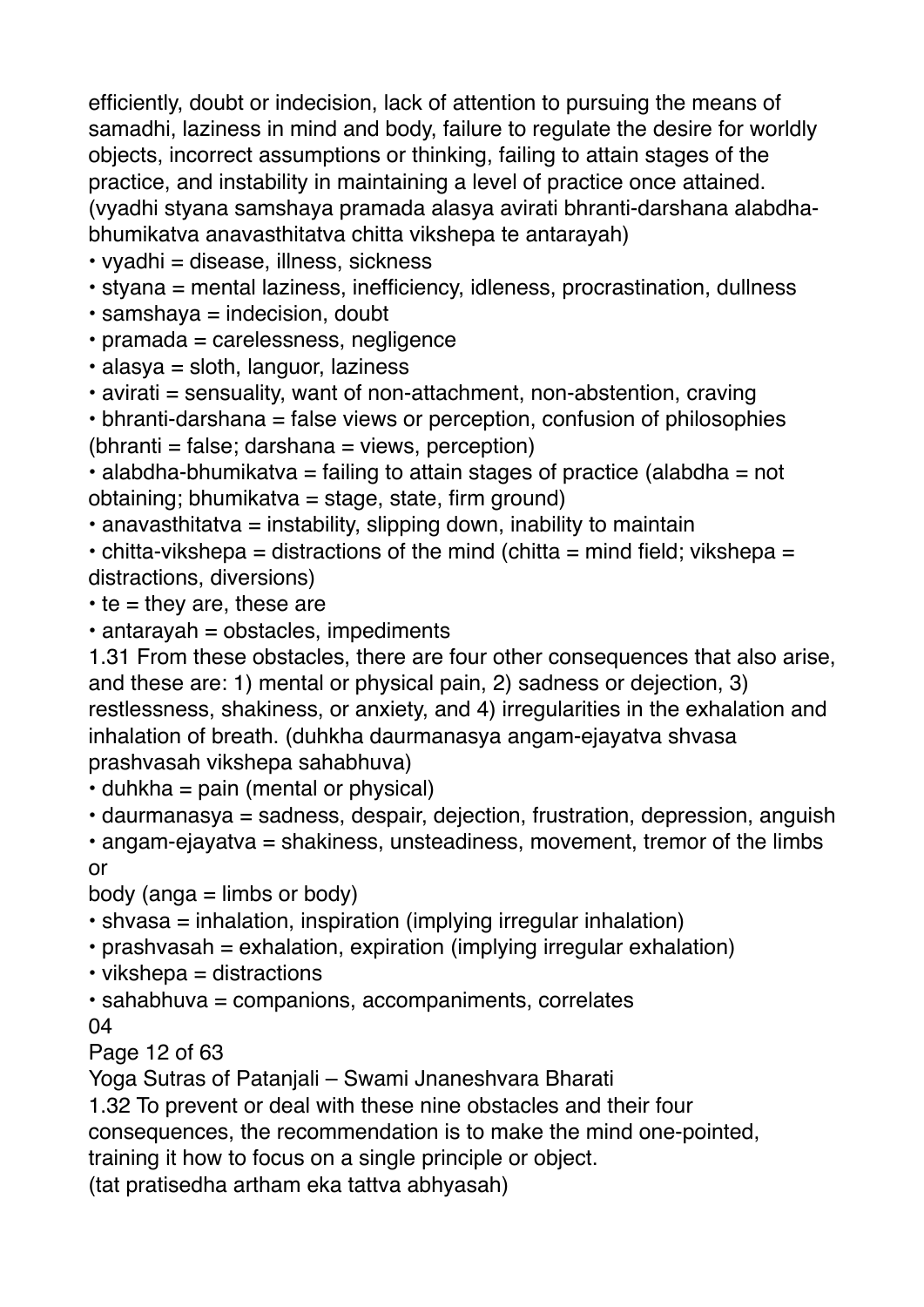```
\cdot tat = those, their
```
• pratisedha = prevention, negation, neutralizing, prohibition, opposing, voiding,

removal

- $\cdot$  artham = for, for the purpose of, in order to
- $\cdot$  eka = single,
- $\cdot$  tattva = truth, principle, subject, reality

 $\cdot$  abhyasah = practice, cultivating that habit

Stabilizing and clearing the mind (1.33-1.39)

1.33 In relationships, the mind becomes purified by cultivating feelings of friendliness towards those who are happy, compassion for those who are suffering, goodwill towards those who are virtuous, and indifference or neutrality towards those we perceive as wicked or evil.

(maitri karuna mudita upekshanam sukha duhka punya apunya vishayanam bhavanatah chitta prasadanam)

- maitri = friendliness, pleasantness, lovingness
- $\cdot$  karuna = compassion, mercy
- $\cdot$  mudita = gladness, goodwill
- upekshanam = acceptance, equanimity, indifference, disregard, neutrality
- $\cdot$  sukha = happy, comfortable, joyous
- $\cdot$  duhka = pain, misery, suffering, sorrow
- punya = virtuous, meritorious, benevolent

• apunya = non-virtuous, vice, bad, wicked, evil, bad, demerit, nonmeritorious,

• vishayanam = regarding those subjects, in relation to those objects

 $\cdot$  bhavanatah = by cultivating habits, by constant reflection, developing attitude,

cultivating, impressing on oneself

 $\cdot$  chitta = mind field, consciousness

```
• prasadanam = purified, clear, serene, pleasant, pacified, undisturbed, 
peaceful,
```
calm

1.34 The mind is also calmed by regulating the breath, particularly attending to exhalation and the natural stilling of breath that comes from such practice. (prachchhardana vidharanabhyam va pranayama)

• prachchhardana = gentle exhalation through the nostrils

- vidharanabhyam = expansion or regulation, control
- $\cdot$  va = or (or other practices in 1.34-1.39)

```
\cdot pranasya = of prana
```
04

```
Page 13 of 63
```
Yoga Sutras of Patanjali – Swami Jnaneshvara Bharati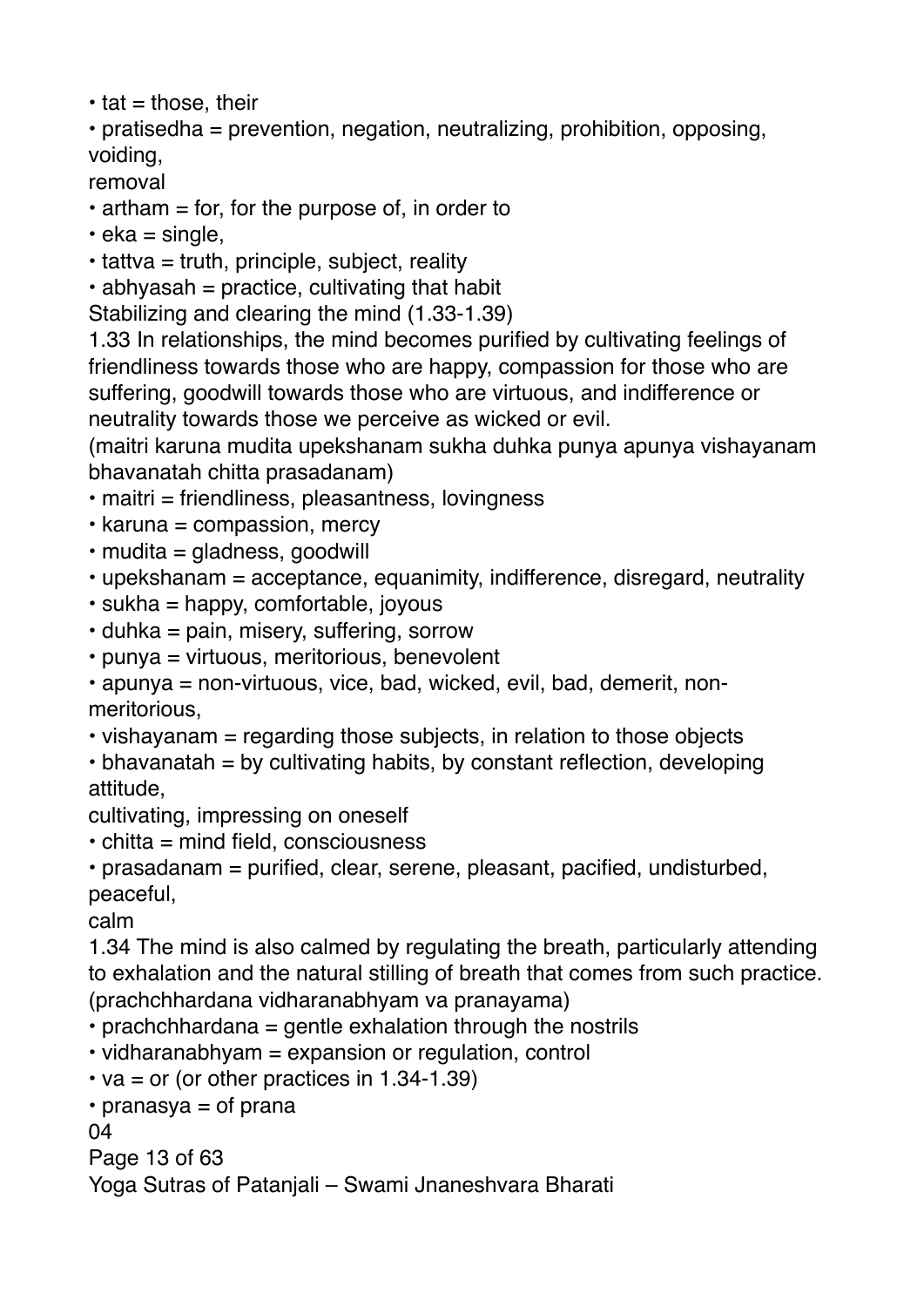1.35 The inner concentration on the process of sensory experiencing, done in a way that leads towards higher, subtle sense perception; this also leads to stability and tranquility of the mind.

(vishayavati va pravritti utpanna manasah sthiti nibandhani)

 $\cdot$  vishayavati = of the sensing experience

- va = or (or other practices in 1.34-1.39)
- $\cdot$  pravritti = higher perception, activity, inclinations
- utpanna = arising, appearing, manifesting
- $\cdot$  manasah = mind, mental, manas
- sthiti = stability, steadiness, stable tranquility, undisturbed calmness
- nibandhani = firmly establishes, causes, seals, holds

1.36 Or concentration on a painless inner state of lucidness and luminosity also brings stability and tranquility.

(vishoka va jyotishmati)

• vishoka = state free from pain, grief, sorrow, or suffering

 $\cdot$  va = or (or other practices in 1.34-1.39)

• ivotishmati = the bright effulgence, lucidity, luminosity, inner light, supreme or

divine light

1.37 Or contemplating on having a mind that is free from desires, the mind gets stabilized and tranquil.

(vita raga vishayam va chittam)

- $\cdot$  vita = without, devoid of
- raga = attachment, desires, attraction
- vishayam = objects of the senses
- $\cdot$  va = or (or other practices in 1.34-1.39)
- chittam = of the consciousness of the mind-field

1.38 Or by focusing on the nature of the stream in the dream state or the nature of the state of dreamless sleep, the mind becomes stabilized and tranquil.

(svapna nidra jnana alambanam va)

• svapna = dream (focusing on the nature of the state of dreaming itself, not the content of dreams)

- nidra = sleep (focusing on the state itself, as an object)
- jnana = knowledge, study, investigation, awareness, observation
- alambanam = having as support for attention, object of concentration
- $\cdot$  va = or (or other practices in 1.34-1.39)

04

Page 14 of 63

Yoga Sutras of Patanjali – Swami Jnaneshvara Bharati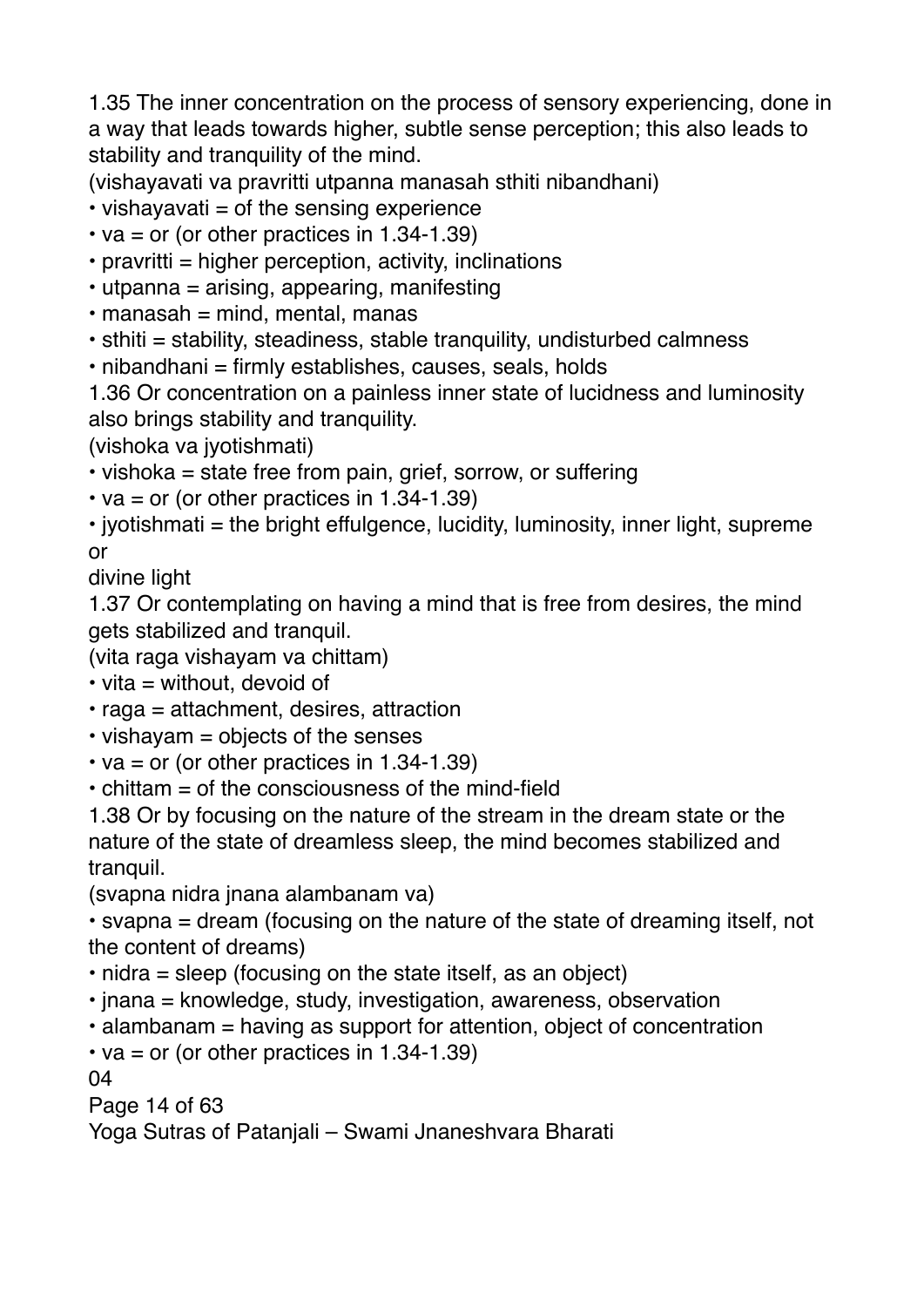1.39 Or by contemplating or concentrating on whatever object or principle one may like, or towards which one has a predisposition, the mind becomes stable and tranquil. (yatha abhimata dhyanat va)

• yatha  $=$  as, according to

• abhimata = one's own predisposition, choice, desire, want, like, familiarity, agreeableness

 $\cdot$  dhyanat = meditate on

• va = or (or other practices above in sutras  $1.34 - 1.39$ )

After stabilizing the mind (1.40-1.51)

1.40 When, through such practices (as previously described in 1.33-1.39), the mind develops the power of becoming stable on the smallest size object as well as on the largest, then the mind truly comes under control.

(parma-anu parama-mahattva antah asya vashikarah)

• parma-anu= from the minutest (parma = most; anu = minutest, smallest)

• parama-mahattva = ultimate magnitude (parama = ultimate, maximum; mahattva = infinity, largeness magnitude)

 $\cdot$  antah = end, extending to

 $\cdot$  asya = of this, of his or hers (who has

 $\cdot$  vashikarah = mastery, power

1.41 When the modifications of mind have become weakened, the mind becomes like a transparent crystal, and thus can easily take on the qualities of whatever object observed, whether that object be the observer, the means of observing, or an object observed, in a process of engrossment called samapattih.

(kshinna-vritti abhijatasya iva maneh grahitri grahana grahyeshu tat-stha tatanjanata samapattih)

 $\cdot$  kshinna-vritti = with modifications of mind weakened (kshinna = weakened;  $v$ ritti = modifications of mind)

• abhijatasya = transparent, purified

 $\cdot$  iva = like

 $\cdot$  maneh = of a crystal

 $\cdot$  grahitri = the knower, apprehender, observer

• grahana = process of knowing or apprehending, instrument of knowing

 $\cdot$  grahyeshu = the knowable, knowledge, apprehended objects

 $\cdot$  tat-stha = remaining in it, being stable on them, on which it stays or rests

 $\cdot$  tat-anjanata = taking on the coloring of that, coalescing with, appearing to take the shape of the object

• samapattih = engrossment, coincidence, complete absorption, transmute into

likeness, total balance

04

Page 15 of 63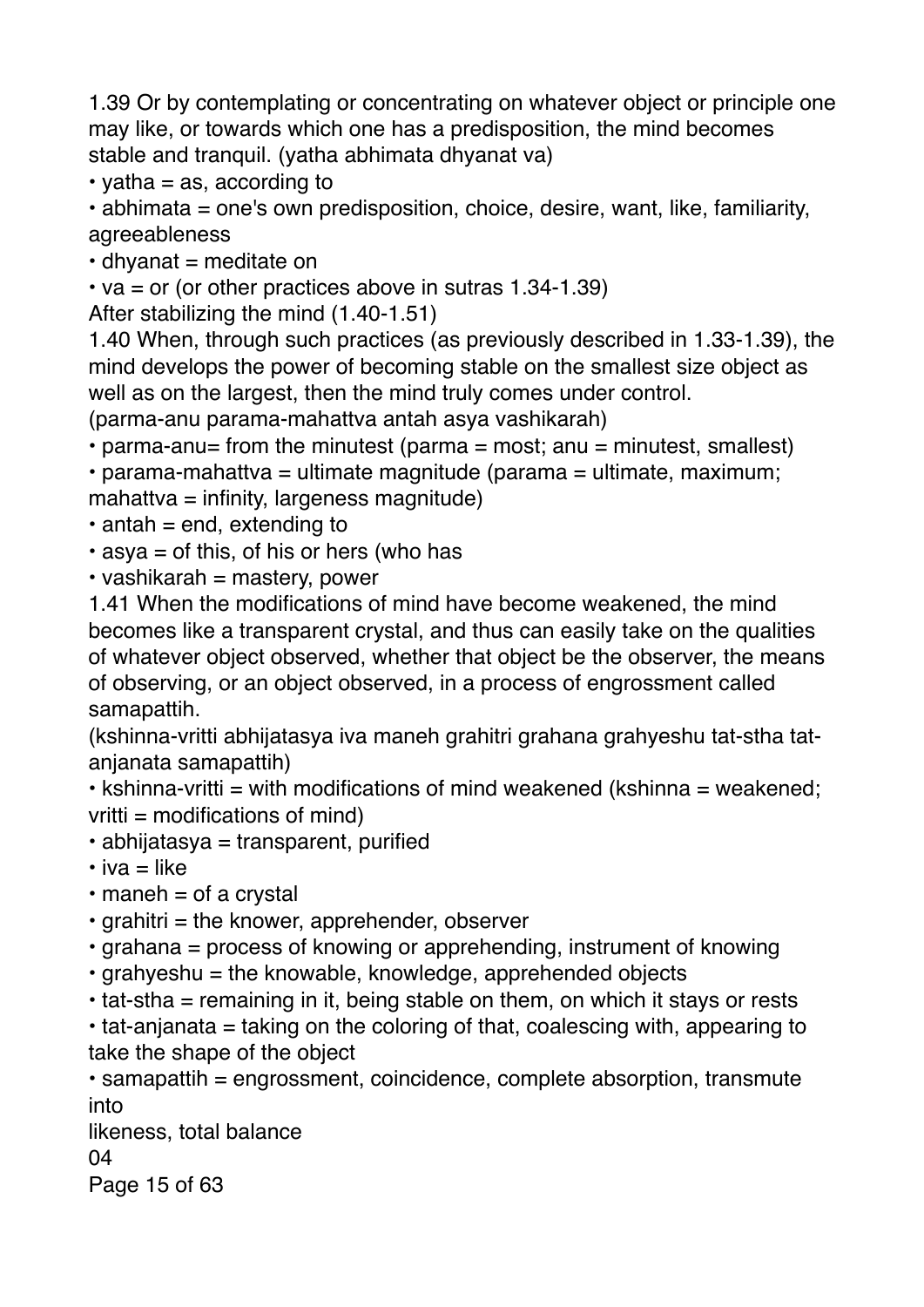Yoga Sutras of Patanjali – Swami Jnaneshvara Bharati

1.42 One type of such an engrossment (samapattih) is one in which there is a mixture of three things, a word or name going with the object, the meaning or identity of that object, and the knowledge associated with that object; this engrossment is known as savitarka samapattih (associated with gross objects).

(tatra shabda artha jnana vikalpah sankirna savitarka samapattih)

- $\cdot$  tatra = there, among these, in that
- $\cdot$  shabda = sound, word
- $\cdot$  artha = meaning
- $\cdot$  inana = knowledge, idea
- $\cdot$  vikalpah = with options
- sankirna = mixed with, commingled, interspersed

 $\cdot$  savitarka = accompanied with gross thoughts (sa = with; vitarka = gross thoughts)

• samapattih = engrossment, coincidence, complete absorption, transmute into

likeness

1.43 When the memory or storehouse of modifications of mind is purified, then the mind appears to be devoid of its own nature and only the object on which it is contemplating appears to shine forward; this type of engrossment is known as nirvitarka samapattih.

(smriti pari-shuddhau svarupa-shunya iva artha-matra nirbhasa nirvitarka)

 $\cdot$  smriti = of memory

• pari-shuddhau = upon purification (pari = upon; shuddhau = purification)

 $\cdot$  svarupa-shunya = devoid of its own nature (shunya = devoid; svarupa = its own nature)

• iva=asitwere

 $\cdot$  artha-matra = only the object (artha = object; matra = only)

• nirbhasa = illuminative, shining brightly

• nirvitarka = without a gross thought (nir = without; vitarka = gross thought) 1.44 In the same way that these engrossments operate with gross objects in savitarka samapattih, the engrossment with subtle objects also operates, and is known as savichara and nirvichara samapattih.

(etaya eva savichara nirvichara cha sukshma-vishaya vyakhyata)

 $\cdot$  etava = by this

 $\cdot$  eva = also

 $\cdot$  savichara = accompanied by subtle thoughts (sa = with; vichara = subtle thoughts)

 $\cdot$  nirvichara = devoid of subtle thoughts (nir = without; vichara = subtle thoughts)

 $\cdot$  cha = and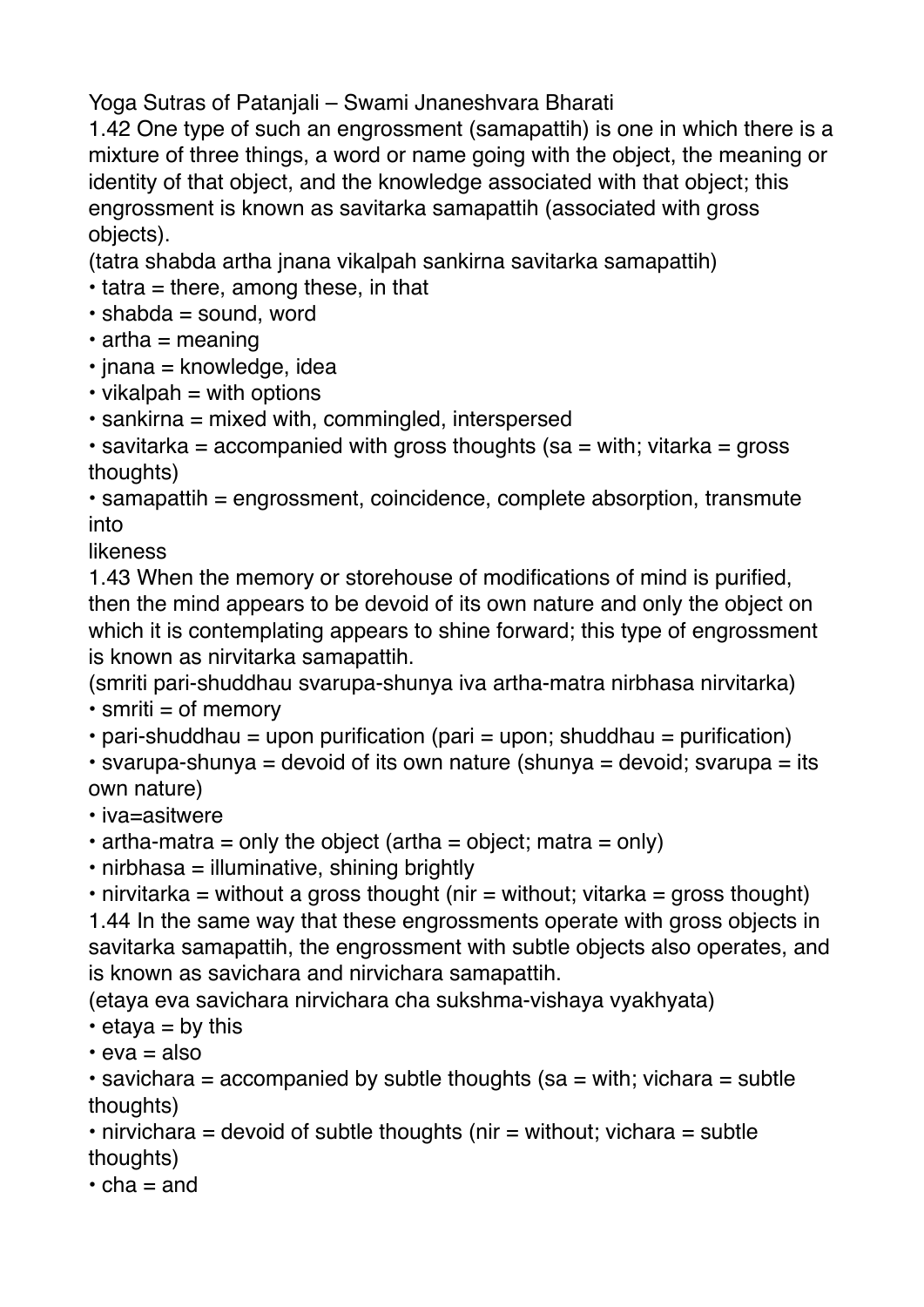• sukshma-vishaya = having subtle for their objects (sukshma = subtle;  $vishava = objects)$ 

• vyakhyata = are explained, described, defined

04

Page 16 of 63

Yoga Sutras of Patanjali – Swami Jnaneshvara Bharati

1.45 Having such subtle objects extends all the way up to unmanifest prakriti. (sukshma vishayatvam cha alinga paryavasanam)

 $\cdot$  sukshma = subtle

 $\cdot$  vishayatvam = of having as objects

 $\cdot$  cha = and

- alinga = without a mark or trace, unmanifest prakriti (subtlest matter)
- paryavasanam = extending up to, ending at

1.46 These four varieties of engrossment are the only kinds of concentrations (samadhi) which are objective, and have a seed of an object.

(tah eva sabijah samadhih)

 $\cdot$  tah = these, those, they

 $\cdot$  eva = only

- $\cdot$  sabijah = with seed, seeded
- samadhih = deep absorption of meditation, entasy

1.47 As one gains proficiency in the undisturbed flow in nirvichara, a purity and luminosity of the inner instrument of mind is developed.

(nirvichara vaisharadye adhyatma prasadah)

• nirvichara = devoid of subtle thoughts (nir = without; vichara = subtle thoughts)

- $\cdot$  vaisharadve = with undisturbed flow.
- adhyatma = spiritual, regarding the atman or true Self
- prasadah = purity, luminosity, illumination, clearness

1.48 The experiential knowledge that is gained in that state is one of essential wisdom and is filled with truth.

(ritambhara tatra prajna)

• ritambhara = filled with higher truth, essence, supreme cognition • tatra = there

 $\cdot$  prajna = knowledge, wisdom, insight

1.49 That knowledge is different from the knowledge that is commingled with testimony or through inference, because it relates directly to the specifics of the object, rather than to those words or other concepts.

(shruta anumana prajnabhyam anya-vishaya vishesha-arthatvat)

- shruta = testimony, heard, learned, from tradition
- anumana = inference, reasoning, deduction
- prajnabhyam = from those kinds of knowledge
- $\cdot$  anya-vishaya = having different objects (anya = different; vishaya = objects,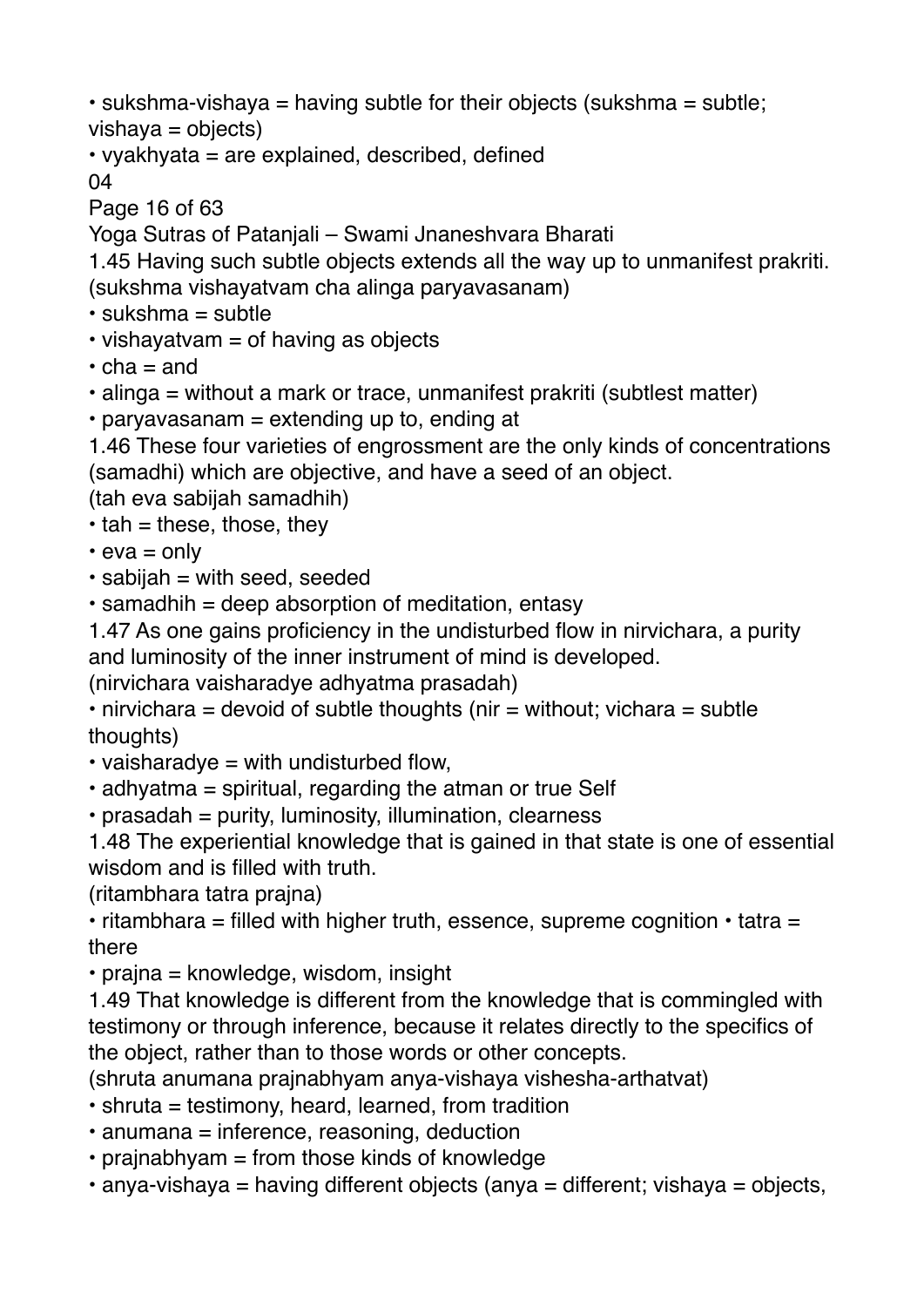fields, realms, domains)

• vishesha-arthatvat = relating to particular objects, purpose, or significance 04

Page 17 of 63

Yoga Sutras of Patanjali – Swami Jnaneshvara Bharati

1.50 This type of knowledge that is filled with truth creates latent impressions in the mind-field, and those new impressions tend to reduce the formation of other less useful forms of habitual latent impressions.

(tajjah samskarah anya samskara paribandhi)

 $\cdot$  tajjah = arising or producing from that

• samskarah = deep impressions, residual imprints, activating imprints

 $\cdot$  anya = of other

• samskara = deep impressions, residual imprints, activating imprints

• paribandhi = impeding, obstructing, reducing, opposing, inhibiting

1.51 When even these latent impressions from truth filled knowledge recede along with the other impressions, then there is objectless concentration. (tasya api nirodhe sarva nirodhat nirbijah samadhih)

 $\cdot$  tasya = of that

 $\cdot$  api = too

• nirodhe = receding, mastery, coordination, control, regulation, setting aside of

 $\cdot$  sarva = of all

 $\cdot$  nirodhat = through nirodhah (nirodhah = control, regulation, channeling, mastery, integration, coordination, understanding, stilling, quieting, setting aside of)

• nirbijah = without a seed, seedless (nir = without; bijah = seed)

• samadhih = deep absorption of meditation, entasy

04

Page 18 of 63

Yoga Sutras of Patanjali – Swami Jnaneshvara Bharati

Chapter 2: Practices (Sadhana Pada) Minimizing gross colorings that veil the Self (2.1-2.9)

2.1 Yoga in the form of action (kriya yoga) has three parts: 1) training and purifying the senses (tapas), 2) self-study in the context of teachings (svadhyaya), and 3) devotion and letting go into the creative source from which we emerged (ishvara pranidhana).

(tapah svadhyaya ishvara-pranidhana kriya-yogah)

• tapah = accepting the purifying aspects of painful experience, purifying action, training the senses

• svadhyaya = self-study in the context of teachings, remembrance of sacred word or mantra

• ishvara = creative source, causal field, God, supreme Guru or teacher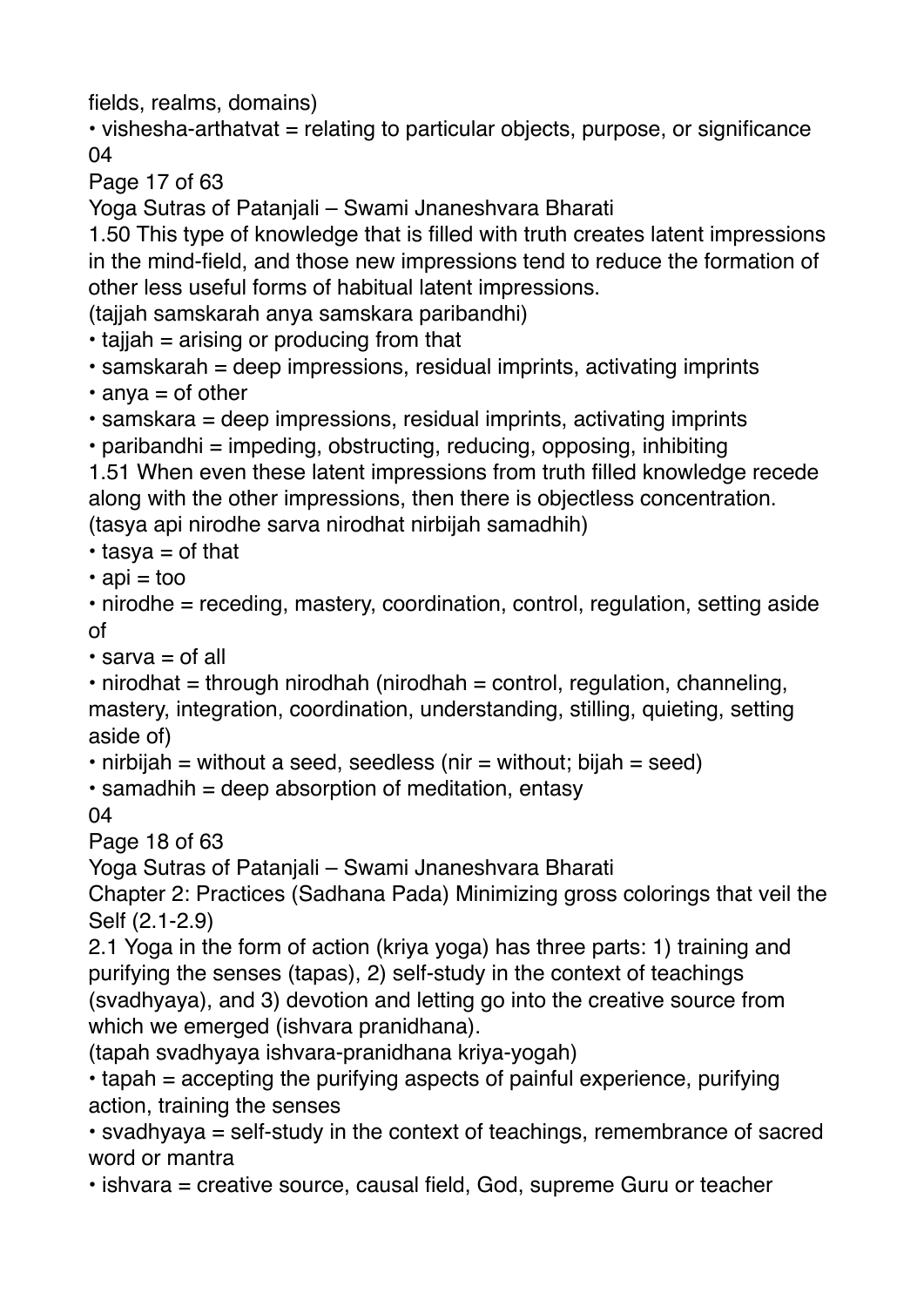• pranidhana = practicing the presence, dedication, devotion, surrender of fruits

of practice

 $\cdot$  kriya-yogah = yoga of practice, action, practical yoga

2.2 That Yoga of action (kriya yoga) is practiced to bring about samadhi and to minimize the colored thought patterns (kleshas).

(samadhi bhavana arthah klesha tanu karanarthah cha)

 $\cdot$  samadhi = deep absorption of meditation, the state of perfected concentration

- $\cdot$  bhavana = to bring about, cultivate
- $\cdot$  arthah = for the purpose of
- $\cdot$  klesha = colored, painful, afflicted, impure
- tanu-karana = minimize, to make fine, attenuate, weaken
- $\cdot$  arthah = for the purpose
- $\cdot$  cha = and

2.3 There are five kinds of coloring (kleshas): 1) forgetting, or ignorance about the true nature of things (avidya), 2) I-ness, individuality, or egoism (asmita), 3) attachment or addiction to mental impressions or objects (raga), 4) aversion to thought patterns or objects (dvesha), and 5) love of these as being life itself, as well as fear of their loss as being death.

(avidya asmita raga dvesha abhinivesha pancha klesha)

• avidya = spiritual forgetting, ignorance, veiling, nescience

- $\cdot$  asmita = associated with I-ness
- $\cdot$  raga = attraction or drawing to, addiction
- $\cdot$  dvesha = aversion or pushing away, hatred
- abhinivesha = resistance to loss, fear of death of identity, desire for continuity, clinging to the life of

 $\cdot$  pancha = five

• klesha = colored, painful, afflicted, impure; the root klish means to cause trouble; (klesha is the noun form of the adjective klishta)

04

Page 19 of 63

Yoga Sutras of Patanjali – Swami Jnaneshvara Bharati

2.4 The root forgetting or ignorance of the nature of things (avidya) is the breeding ground for the other of the five colorings (kleshas), and each of these is in one of four states: 1) dormant or inactive, 2) attenuated or weakened, 3) interrupted or separated from temporarily, or 4) active and producing thoughts or actions to varying degrees.

(avidya kshetram uttaresham prasupta tanu vicchinna udaranam)

- avidya = spiritual forgetting, ignorance, veiling, nescience
- $\cdot$  kshetram = field, breeding ground
- $\cdot$  uttaresham  $=$  for the others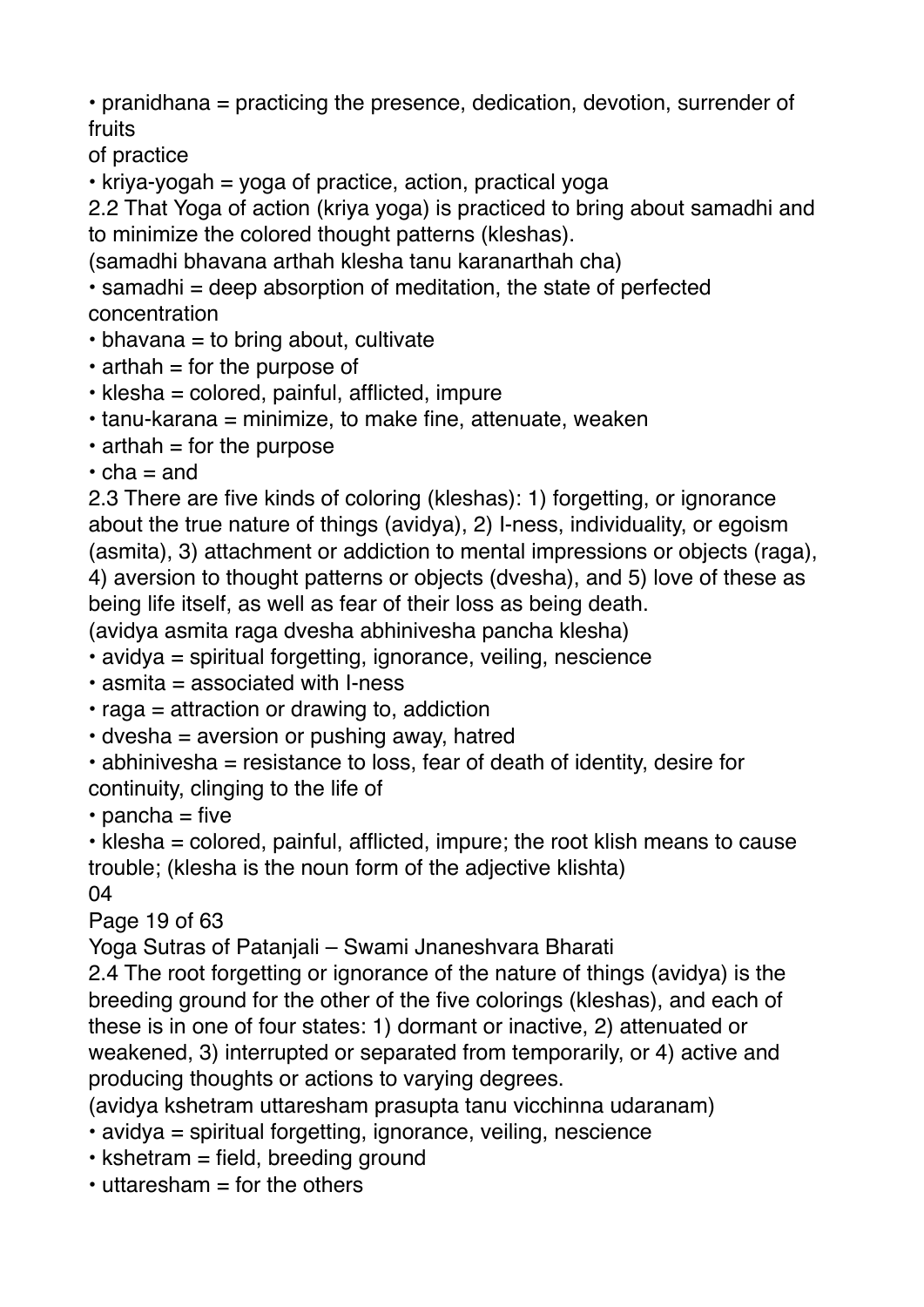- prasupta = dormant, latent, seed
- tanu = attenuated, weakened
- vicchinna = distanced, separated, cut off, intercepted, alternated
- udaranam = fully active, aroused, sustained

2.5 Ignorance (avidya) is of four types: 1) regarding that which is transient as eternal, 2) mistaking the impure for pure, 3) thinking that which brings misery to bring happiness, and 4) taking that which is not-self to be self.

(antiya ashuchi duhkha anatmasu nitya shuchi sukha atman khyatih avidya)

- antiya = non-eternal, impermanent, ephemeral
- $\cdot$  ashuchi = impure
- $\cdot$  duhkha = painful, sorrowful, suffering
- $\cdot$  anatmasu = non-self, non-atman
- nitya = eternal, everlasting
- $\cdot$  shuchi = pure
- sukha = pleasurable, pleasant
- $\cdot$  atman = Self, soul
- $\cdot$  khyatih = taking to be, supposing to be, seeing as if
- avidya = spiritual forgetting, ignorance, veiling, nescience

2.6 The coloring (klesha) of I-ness or egoism (asmita), which arises from the ignorance, occurs due to the mistake of taking the intellect (buddhi, which knows, decides, judges, and discriminates) to itself be pure consciousness (purusha/drig). (drig darshana shaktyoh ekatmata iva asmita)

- drig = consciousness itself as seeing agent
- $\cdot$  darshana-shaktyoh = the instrument of seeing, power of intellect or buddhi to

observe (darshana = seeing; shakti = power)

- $\cdot$  ekatmata = identity, with oneself (eka = one; atmata = selfness
- $\cdot$  iva = appearing to be, apparently as if
- $\cdot$  asmita = I-ness

04

Page 20 of 63

Yoga Sutras of Patanjali – Swami Jnaneshvara Bharati

2.7 Attachment (raga) is a separate modification of mind, which follows the rising of the memory of pleasure, where the three modifications of

attachment, pleasure, and the memory of the object are then associated with one another.

(sukha anushayi ragah)

- $\cdot$  sukha = pleasure
- anushayi = sequential attraction to, closely following, secondary accompaniment, resting on
- $\cdot$  ragah = attachment, addiction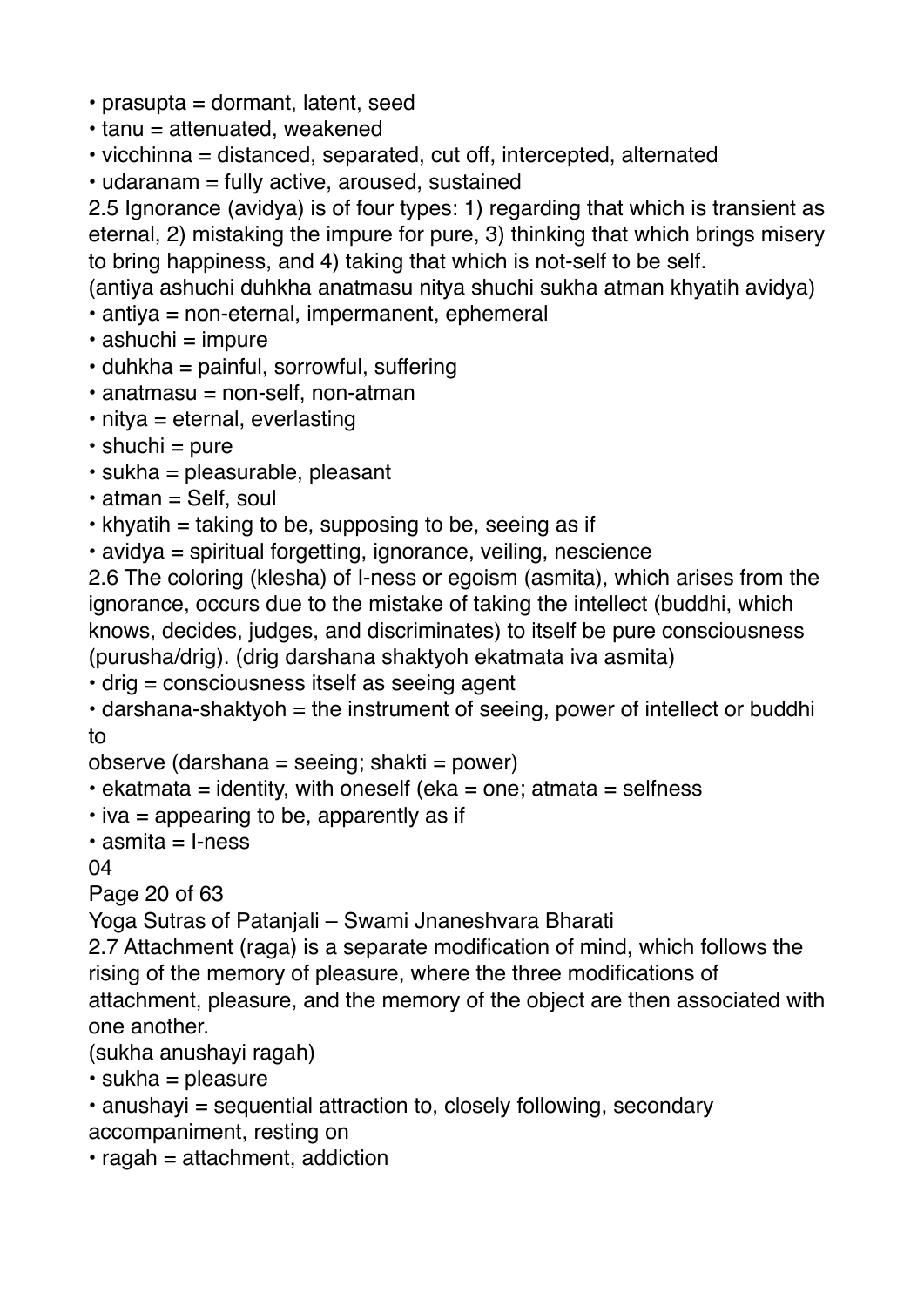2.8 Aversion (dvesha) is a modification that results from misery associated with some memory, whereby the three modifications of aversion, pain, and the memory of the object or experience are then associated with one another. (dukha anushayi dvesha)

 $\cdot$  dukha = pain, sorrow, suffering

• anushayi = sequential attraction to, closely following, secondary accompaniment, resting on

• dvesha = aversion or pushing away, hatred

2.9 Even for those people who are learned, there is an ever-flowing, firmly established love for continuation and a fear of cessation, or death, of these various colored modifications (kleshas).

(sva-rasa-vahi vidushah api tatha rudhah abhiniveshah)

 $\cdot$  sva-rasa-vahi = flowing on its own momentum (sva = own; rasa =  $inclination$ , momentum, potency; vahi = flowing)

- $\cdot$  vidushah = in the wise or learned person
- $\cdot$  api = even
- $\cdot$  tatha = the same way
- $\cdot$  rudhah = firmly established

• abhiniveshah = resistance to loss, fear of death of identity, desire for continuity, clinging to the life of

Dealing with subtle impressions that veil the Self (2.10-2.11)

2.10 When the five types of colorings (kleshas) are in their subtle, merely potential form, they are then destroyed by their disappearance or cessation into and of the field of mind itself.

(te pratipasava heyah sukshmah)

 $\cdot$  te = these

 $\cdot$  pratipasava = involution, resolving back into the cause from which they arose

• heyah = to be overcome, reduced, abandoned, destroyed, eliminated

 $\cdot$  sukshmah = subtle

04

Page 21 of 63

Yoga Sutras of Patanjali – Swami Jnaneshvara Bharati

2.11 When the modifications still have some potency of coloring (klishta), they are brought to the state of mere potential by meditation (dhyana).

(dhyana heyah tat vrittayah)

 $\cdot$  dhyana = meditation

• heyah = to be overcome, reduced, abandoned, destroyed

 $\cdot$  tat = that

• vrittayah = operations, activities, fluctuations, modifications, changes, or various forms of the mind-field

Breaking the alliance of karma (2.12-2.25)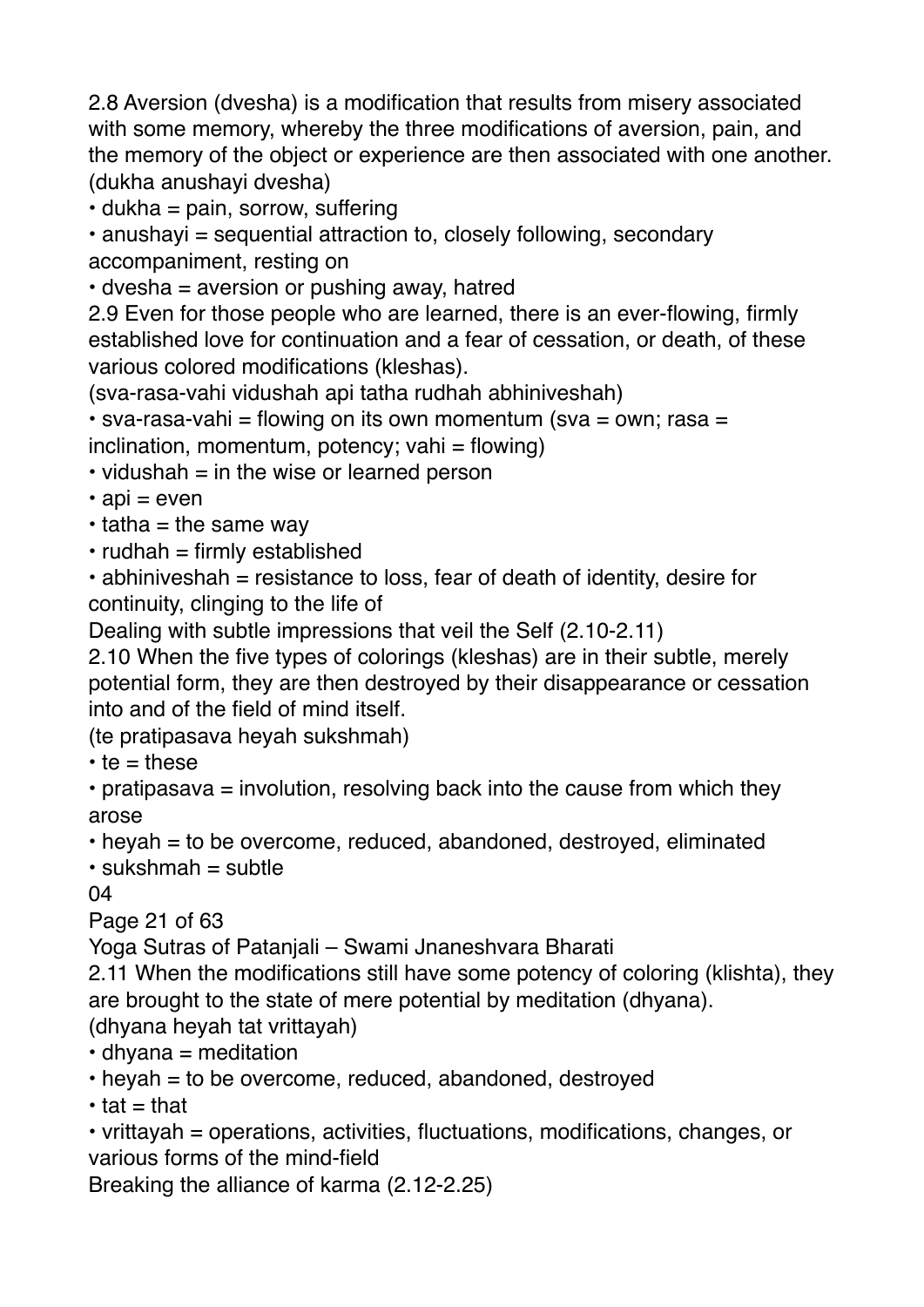2.12 Latent impressions that are colored (karmashaya) result from other actions (karmas) that were brought about by colorings (kleshas), and become active and experienced in a current life or a future life.

(klesha-mula karma-ashaya drishta adrishta janma vedaniyah) • klesha-mula = having colorings as its origin (klesha = colored, painful, afflicted, impure; mula = origin, root)

• karma-ashaya = repository of karma (karma = actions stemming from the deep impressions of samskaras; ashaya = repository, accumulation, deposit, vehicle, reservoir, womb)

• drishta = seen, visible, experienced consciously, present

- adrishta = unseen, invisible, only experienced unconsciously, future
- $\cdot$  janma = in births
- $\cdot$  vedaniyah = to be experienced

2.13 As long as those colorings (kleshas) remains at the root, three consequences are produced: 1) birth, 2) span of life, and 3) experiences in that life.

(sati mule tat vipakah jati ayus bhogah)

- $\cdot$  sati = since being here, being present, existing
- mule=tobeattheroot
- $\cdot$  tat = of that
- $\cdot$  vipakah = ripening, fruition, maturation
- $\cdot$  jati = type of birth, species, state of life
- $\cdot$  ayus = span of life, lifetime
- bhogah = having experience, resulting enjoyment

2.14 Because of having the nature of merits or demerits (virtue or vice), these three (birth, span of life, and experiences) may be experienced as either pleasure or pain. (te hlada-paritapa-phalah punya apunya hetutvat)

- $\cdot$  te = they, those (referring to those who take birth, as in the last sutra)
- $\cdot$  hlada-paritapa-phalah = experiencing pleasure and pain as fruits (hlada =
- pleasure, delight; paritapa = pain, agony, anguish; phalah = fruits)
- punya = virtuous, meritorious, benevolent
- apunya = non-virtuous, vice, bad, wicked, evil, bad, demerit, non-meritorious
- hetutvat = having as their cause (the punya or apunya)
- 04

Page 22 of 63

Yoga Sutras of Patanjali – Swami Jnaneshvara Bharati

2.15 A wise, discriminating person sees all worldly experiences as painful, because of reasoning that all these experiences lead to more consequences, anxiety, and deep habits (samskaras), as well as acting in opposition to the natural qualities. (parinama tapa samskara duhkhaih guna vrittih virodhat cha duhkham eva sarvam vivekinah)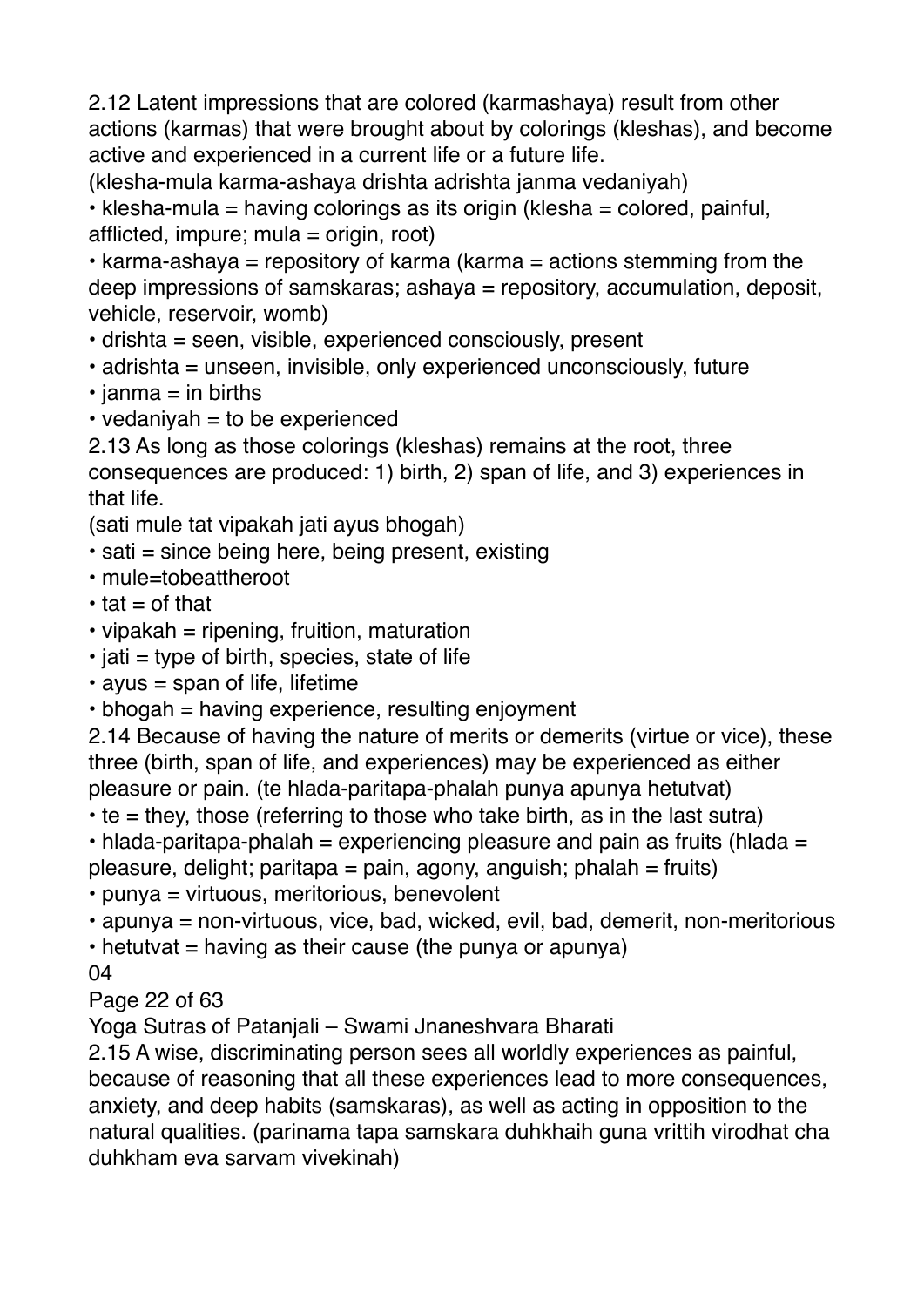• parinama = of change, transformation, result, consequence, mutative effect, alteration

- tapa = anxiety, anguish, pain, suffering, misery, torment
- samskara = subtle impressions, imprints in the unconscious, deepest habits
- $\cdot$  duhkhaih = by reason of suffering, sorrows
- guna = of the qualities, gunas of prakriti (sattvas, rajas, tamas)

• vrittih = operations, activities, fluctuations, modifications, changes, or various

forms of the mind-field

- virodhat = because of reasoning the contradictory
- $\cdot$  cha = and
- duhkham = because of the pain, suffering, sorrow
- $\cdot$  eva = is only
- $\cdot$  sarvam = all
- $\cdot$  vivekinah = to one who discriminates, discerns

2.16 Because the worldly experiences are seen as painful, it is the pain, which is yet to come that is to be avoided and discarded.

(heyam duhkham anagatam)

- heyam = to be discarded, avoided, prevented
- $\cdot$  duhkham = pain, suffering, sorrow
- $\cdot$  anagatam = which has not yet come, in the future

2.17 The uniting of the seer (the subject, or experiencer) with the seen (the object, or that which is experienced) is the cause or connection to be avoided. (drashtri drishyayoh samyogah heya hetuh)

- $\cdot$  drashtri = of the seer, knower, apprehender
- $\cdot$  drishyayoh = of the seen, knowable
- $\cdot$  samyogah = union, conjunction
- $\cdot$  heva = to be discarded, avoided, prevented
- $\cdot$  hetuh = the cause, reason

04

Page 23 of 63

Yoga Sutras of Patanjali – Swami Jnaneshvara Bharati

2.18 The objects (or knowables) are by their nature of: 1) illumination or sentience, 2) activity or mutability, or 3) inertia or stasis; they consist of the elements and the powers of the senses, and exist for the purpose of experiencing the world and for liberation or enlightenment.

(prakasha kriya sthiti shilam bhuta indriya atmakam bhoga apavarga artham drishyam)

- $\cdot$  prakasha = illumination, light
- $\cdot$  kriva = of activity
- $\cdot$  sthiti = steadiness, inertia, stasis
- shilam = having the nature of (illumination, activity, steadiness)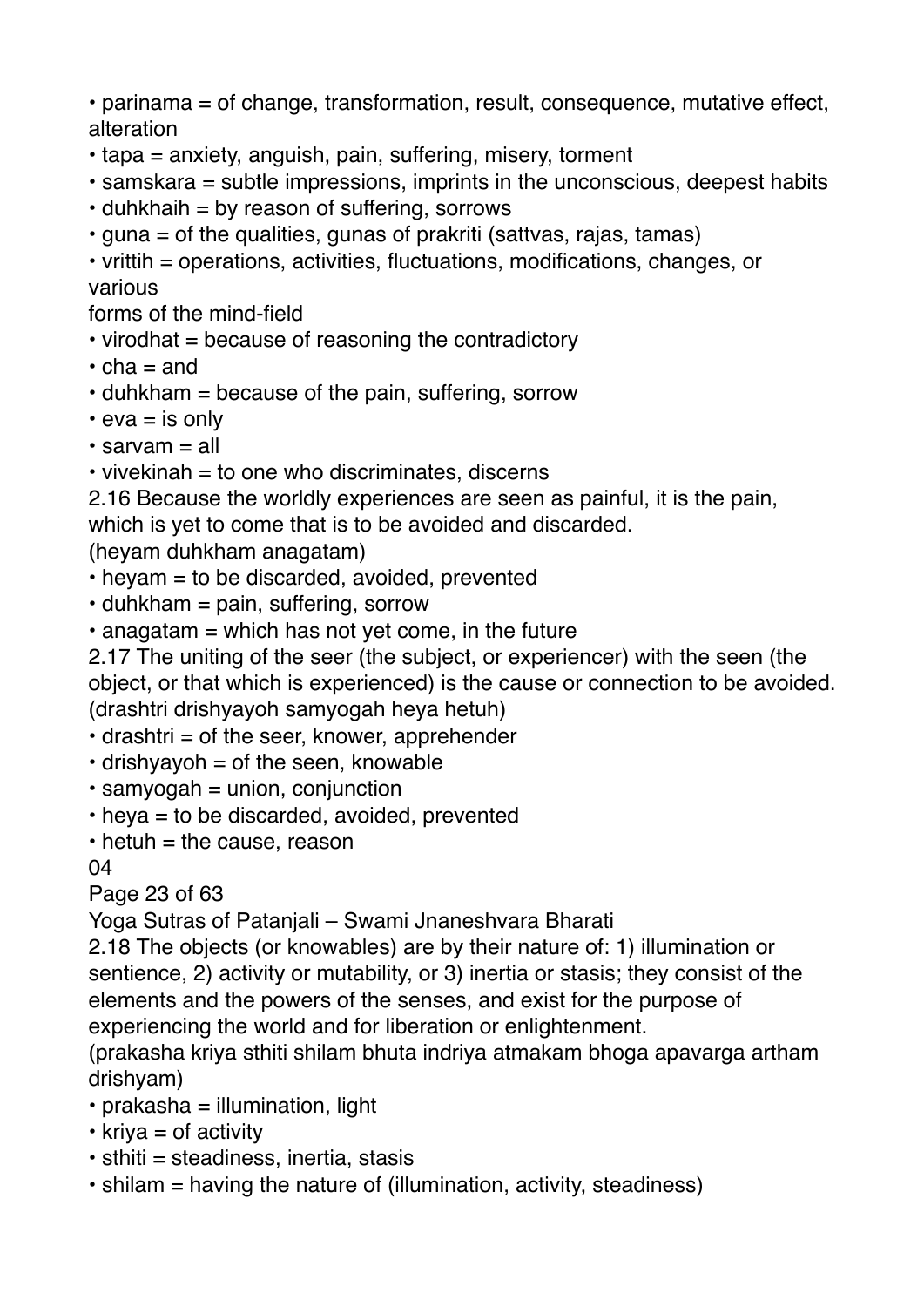- bhuta = the elements (earth, water, fire, air, space)
- indriya = powers of action and sensation, instruments, mental sense organs
- atmakam = consisting of (elements and senses)
- bhoga = experience, enjoyment
- apavarga = liberation, freedom, emancipation
- $\cdot$  artham = for the sake of, purpose of, object of

 $\cdot$  drishyam = the seen, the knowable

2.19 There are four states of the elements (gunas), and these are: 1) diversified, specialized, or particularized (vishesha), 2) undiversified, unspecialized, or unparticularized (avishesha), 3) indicator-only, undifferentiated phenomenal, or marked only (linga-matra), and 4) without

indicator, noumenal, or without mark (alingani). (vishesha avishesha linga-matra alingani guna parvani)

• vishesha = diversified, specialized, particularized, having differences

• avishesha = undiversified, unspecialized, unparticularized, having no differences

• linga-matra = undifferentiated, only a mark or trace (linga = mark, trace;  $matra = only$ 

• alingani = without even a mark or trace, undifferentiated subtle matter

 $\cdot$  guna-parvani = state of the gunas (guna = of the qualities, gunas of prakriti; parvani = state, stage, level)

2.20 The Seer is but the force of seeing itself, appearing to see or experience that which is presented as a cognitive principle.

(drashta drishi matrah suddhah api pratyaya anupashyah)

- $\cdot$  drashta = the seer
- $\cdot$  drishi-matrah = power of seeing (drishi = seeing; matrah = power)
- $\cdot$  suddhah = pure
- $\cdot$  api = even though, although
- pratyaya = the cause, the feeling, causal or cognitive principle, notion, content

of mind, presented idea, cognition

• anupashyah = appearing to see

04

Page 24 of 63

Yoga Sutras of Patanjali – Swami Jnaneshvara Bharati

2.21 The essence or nature of the knowable objects exists only to serve as the objective field for pure consciousness.

(tad-artha eva drishyasya atma)

 $\cdot$  tad-artha = the purpose for that, to serve as (tad = that; artha = purpose)

 $\cdot$  eva = only

- $\cdot$  drishyasya = of the seen, knowable
- atma = essence, being, existence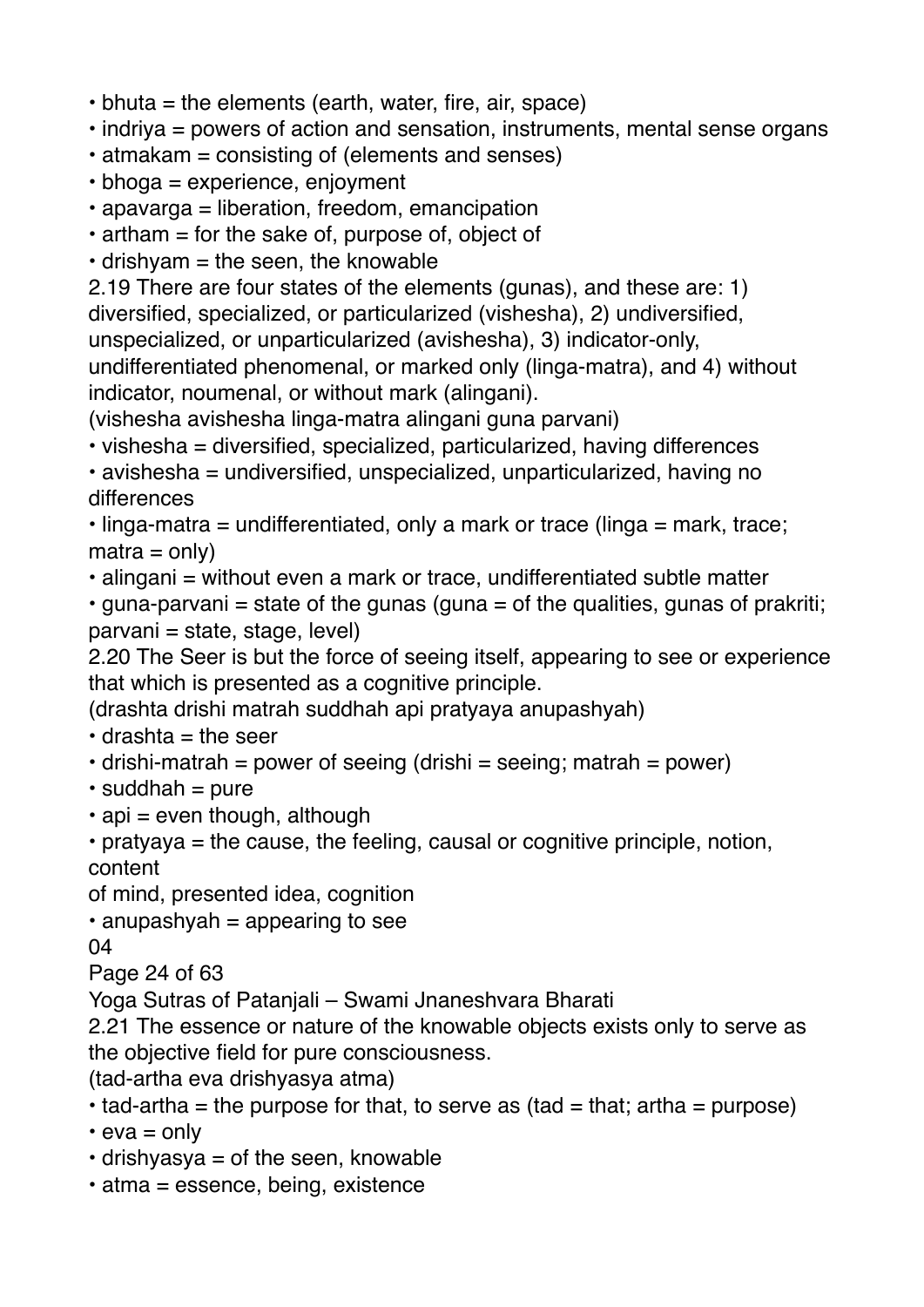2.22 Although knowable objects cease to exist in relation to one who has experienced their fundamental, formless true nature, the appearance of the knowable objects is not destroyed, for their existence continues to be shared by others who are still observing them in their grosser forms.

(krita-artham prati nashtam api anashtam tat anya sadharanatvat)

• krita-artham = one whose purpose has been accomplished (krita = accomplished; artham = purpose)

- $\cdot$  prati = towards, with regard to
- nashtam = ceased, dissolved, finished, destroyed
- $\cdot$  api = even, although
- anashtam = has not ceased, not dissolved, not finished, not destroyed
- $\cdot$  tat = that
- $\cdot$  anya = for others

• sadharanatvat = being common to others, due to commonness

2.23 Having an alliance, or relationship between objects and the Self is the necessary means by which there can subsequently be realization of the true nature of those objects by that very Self.

(sva svami saktyoh svarupa upalabdhi hetuh samyogah)

- $\cdot$  sva = of being owned
- svami = of being owner, master, the one who possesses
- $\cdot$  saktyoh = of the powers
- svarupa = of the nature, own nature, own form (sva = own; rupa = form)
- $\cdot$  upalabdhi = recognition
- $\cdot$  hetuh = that brings about, the cause, reason
- $\cdot$  samyogah = union, conjunction

2.24 Avidya or ignorance (2.3-2.5), the condition of ignoring, is the underlying cause that allows this alliance to appear to exist.

(tasya hetuh avidya)

 $\cdot$  tasya = of that (of that alliance, from last sutra)

• hetuh = that brings about, the cause, reason

• avidya = spiritual forgetting, ignorance, veiling, nescience 04

Page 25 of 63

Yoga Sutras of Patanjali – Swami Jnaneshvara Bharati

2.25 By causing a lack of avidya, or ignorance there is then an absence of the alliance, and this leads to a freedom known as a state of liberation or enlightenment for the Seer.

(tat abhavat samyogah abhavah hanam tat drishi kaivalyam)

 $\cdot$  tat  $=$  its

• abhavat = due to its disappearance, lack or absence (of that ignorance in the

last sutra)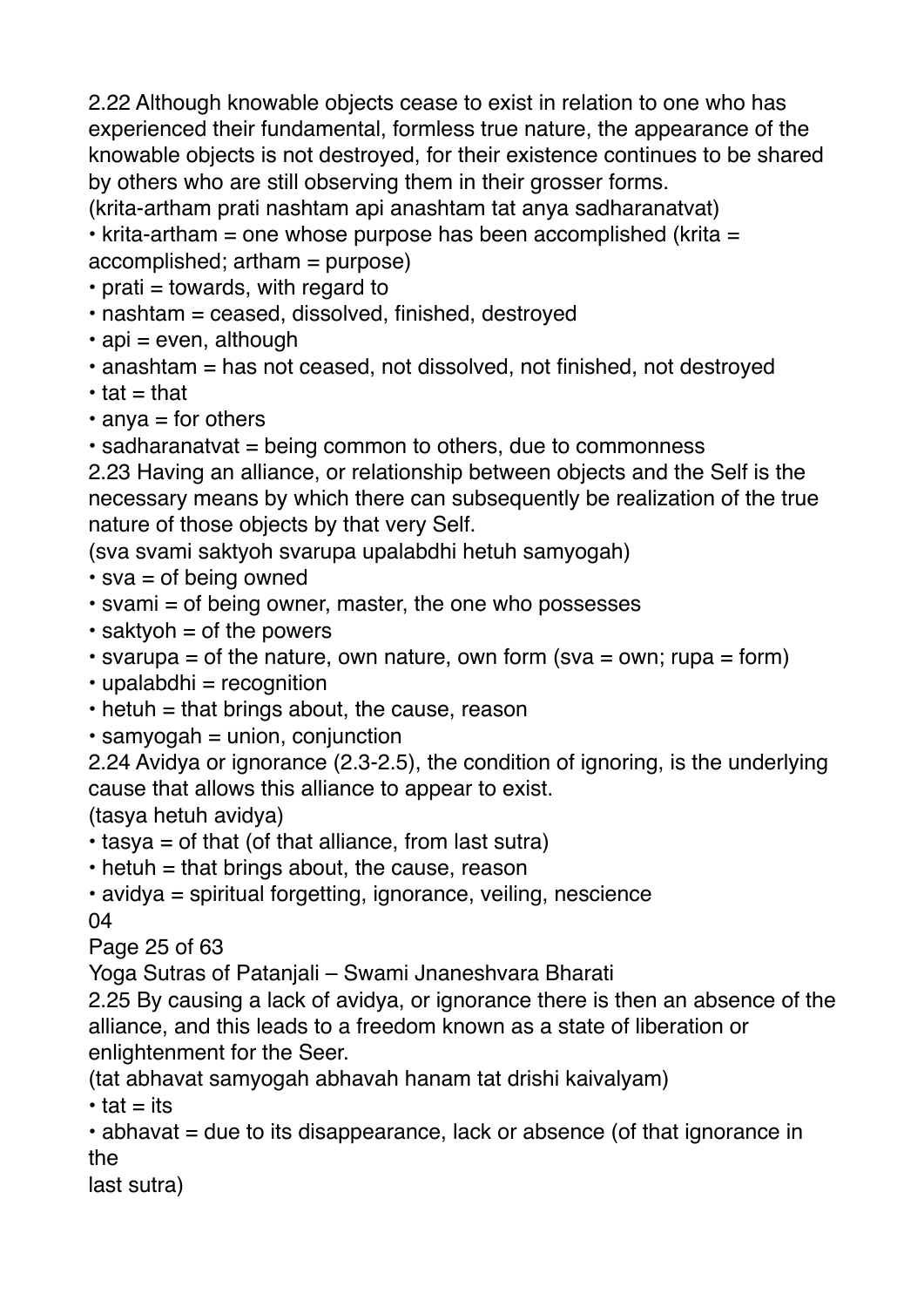- $\cdot$  samyogah = union, conjunction
- abhavah = absence, disappearance, dissolution
- hanam = removal, cessation, abandonment
- $\cdot$  tat = that
- $\cdot$  drishi = of the knower, the force of seeing

• kaivalyam = absolute freedom, liberation, enlightenment

The 8 rungs of Yoga are for discrimination (2.26-2.29)

2.26 Clear, distinct, unimpaired discriminative knowledge is the means of liberation from this alliance.

(viveka khyatih aviplava hana upayah)

• viveka-khyatih = discriminative knowledge (viveka = discriminative,

discernment; khyatih = knowledge, correct cognition, clarity, awareness)

- aviplava = undisturbed, without vacillation, uninterrupted
- $\cdot$  hana = of removal, of avoidance
- $\cdot$  upayah = the means, way, method

2.27 Seven kinds of ultimate insight come to one who has attained this degree of discrimination.

(tasya saptadha pranta bhumih prajna)

- $\cdot$  tasya = to one, to such a person
- saptadha = sevenfold
- $\cdot$  pranta = final, ultimate
- $\cdot$  bhumih = stage, level, degree

• prajna = discrimination, insight, wisdom, cognizing consciousness 04

Page 26 of 63

Yoga Sutras of Patanjali – Swami Jnaneshvara Bharati

2.28 Through the practice of the different limbs, or steps to Yoga, whereby impurities are eliminated, there arises an illumination that culminates in discriminative wisdom, or enlightenment.

(yoga anga anusthanad ashuddhi kshaye jnana diptih a viveka khyateh)

• yoga-anga = rungs of yoga (yoga = yoga; anga = rungs, limbs, accessories, components, steps, parts, members, constituents)

 $\cdot$  anusthanad = by the sustained practice, observance, performance

- $\cdot$  ashuddhi = impurities
- kshaye = with the elimination, destruction
- $\cdot$  jnana = of wisdom, knowledge,
- $\cdot$  diptih = light, brilliance, shining, radiance
- a=until,upto

• viveka-khyatih = discriminative knowledge (viveka = discriminative,  $discernment$ ; khyatih = knowledge, correct cognition, clarity, awareness) 2.29 The eight rungs, limbs, or steps of Yoga are the codes of self-regulation or restraint (yamas), observances or practices of self-training (niyamas),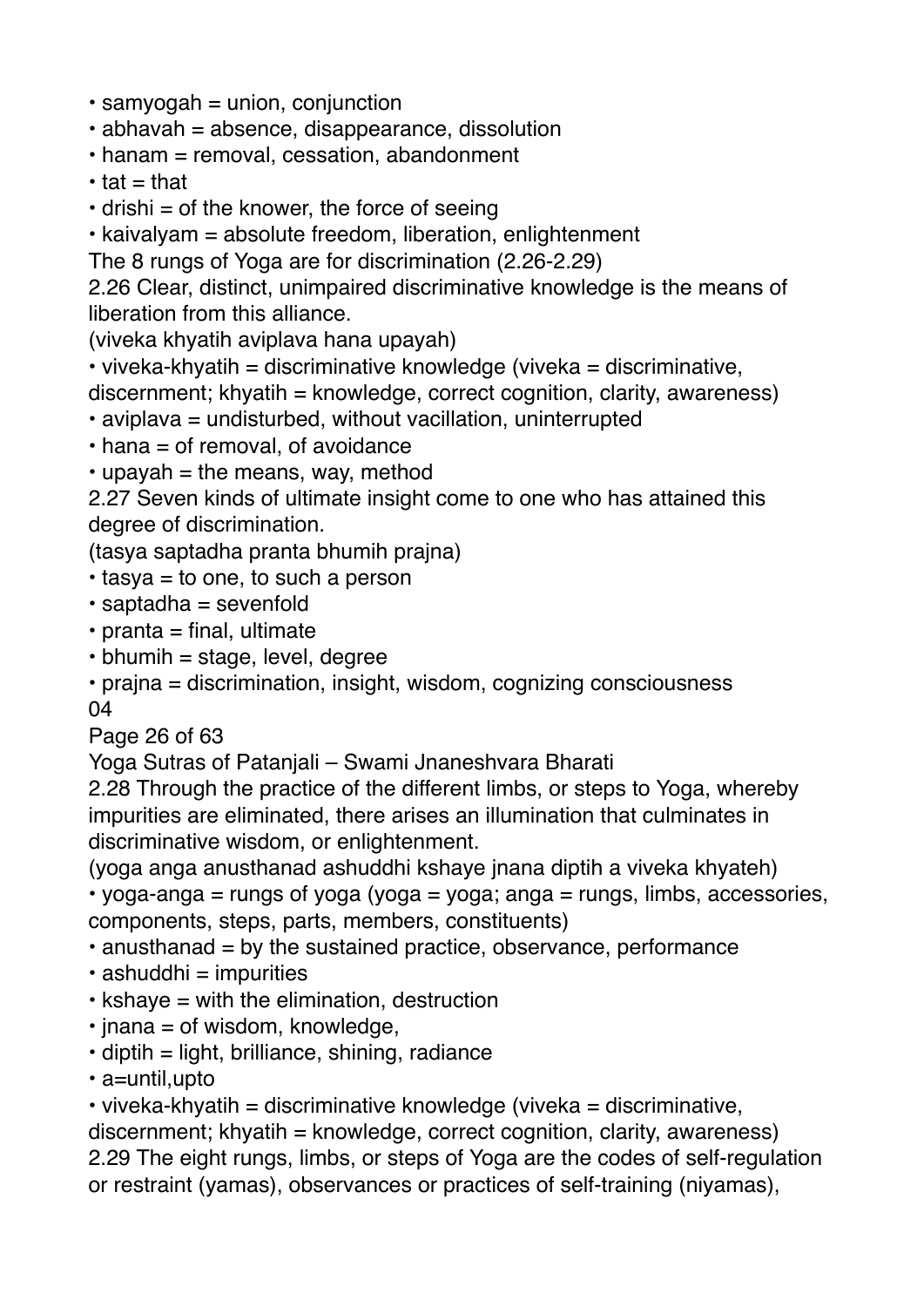postures (asana), expansion of breath and prana (pranayama), withdrawal of the senses (pratyahara), concentration (dharana), meditation (dhyana), and perfected concentration (samadhi).

(yama niyama asana pranayama pratyahara dharana dhyana samadhi ashtau angani)

• yama = codes of restraint, abstinences, self-regulations

• niyama = observances, practices, self-training

• asana = meditation posture (from the root  $\sim$  as, which means "to sit")

• pranayama = expansion of breath and prana, regulation, control

• pratyahara = withdrawal of the indriyas (the senses), bringing inward

 $\cdot$  dharana = concentration

 $\cdot$  dhyana = meditation

• samadhi = meditation in its higher state, deep absorption of meditation, the state of perfected concentration

 $\cdot$  ashtau = eight

• angani = rungs, limbs, accessories, components, steps, parts, members, constituents

04

Page 27 of 63

Yoga Sutras of Patanjali – Swami Jnaneshvara Bharati

Yamas and Niyamas, rungs #1 and #2 (2.30-2.34)

2.30 Non-injury or non-harming (ahimsa), truthfulness (satya), abstention from stealing (asteya), walking in awareness of the highest reality (brahmacharya), and non-possessiveness or non-grasping with the senses (aparigraha) are the five yamas, or codes of self-regulation or restraint, and are the first of the eight steps of Yoga. (ahimsa satya asteya brahmacharya aparigraha yama)

- ahimsa = non-violence, non-harming, non-injury
- satya = truthfulness, honesty
- $\cdot$  asteya = non-stealing, abstention from theft

• brahmacharya = walking in awareness of the highest reality, continence, remembering the divine, practicing the presence of God

• aparigraha = non-possessiveness, non-holding through senses, non-greed, non-grasping, non-indulgence, non-acquisitiveness

• yama = codes of restraint, abstinences, self-regulations

2.31 These codes of self-regulation or restraint become a great vow when they become universal and are not restricted by any consideration of the nature of the kind of living being to whom one is related, nor in any place, time or situation.

(jati desha kala samaya anavachchhinnah sarva-bhaumah maha-vratam)

- $\cdot$  jati = type of birth, species, state of life
- $\cdot$  desha = space, place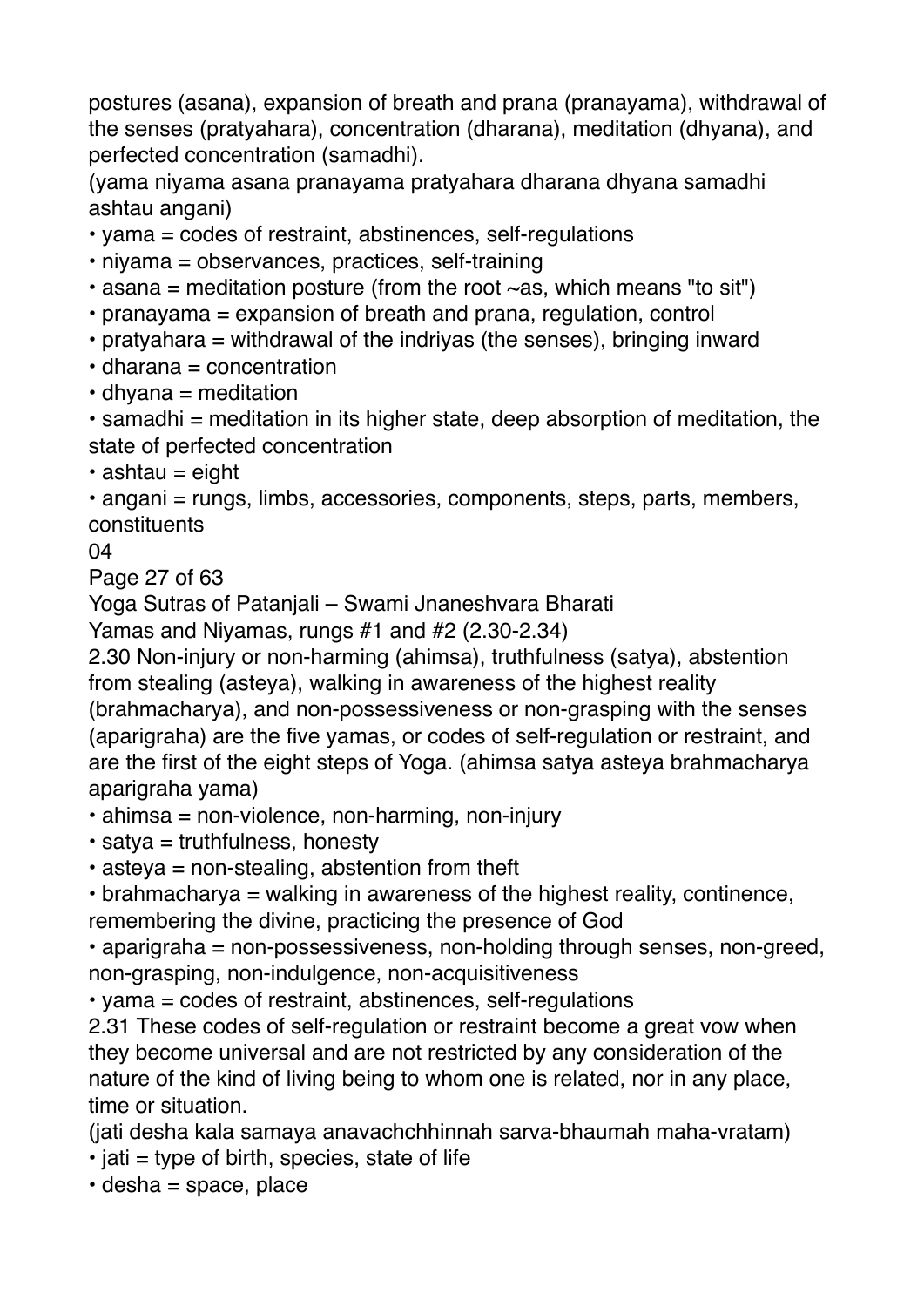- $\cdot$  kala = time
- samaya = circumstance, condition, consideration
- $\cdot$  anavachchhinnah = not limited by
- $\cdot$  sarva-bhaumah = universal, in all parts (sarva = all; bhaumah = parts, spheres)
- maha-vratam = great vow (maha = great; vratam = vow)

2.32 Cleanliness and purity of body and mind (shaucha), an attitude of contentment (santosha), ascesis or training of the senses (tapas), self-study and reflection on sacred words (svadhyaya), and an attitude of letting go into one's source (ishvarapranidhana) are the observances or practices of selftraining (niyamas), and are the second rung on the ladder of Yoga.

(shaucha santosha tapah svadhyaya ishvarapranidhana niyamah)

- $\cdot$  shaucha = purity of body and mind
- $\cdot$  santosha = contentment
- tapah = training the senses, austerities, ascesis
- svadhyaya = self-study, reflection on sacred words
- ishvara = creative source, causal field, God, supreme Guru or teacher

• pranidhana = practicing the presence, dedication, devotion, surrender of fruits

of practice

• niyamah = observances or practices of self-training

04

Page 28 of 63

Yoga Sutras of Patanjali – Swami Jnaneshvara Bharati

2.33 When these codes of self-regulation or restraint (yamas) and observances or practices of self-training (niyamas) are inhibited from being practiced due to perverse, unwholesome, troublesome, or deviant thoughts, principles in the opposite direction, or contrary thought should be cultivated. (vitarka badhane pratipaksha bhavanam)

- vitarka = troublesome thoughts, deviating (from the yamas and niyamas)
- $\cdot$  badhane = disturbed by, inhibited by
- $\cdot$  pratipaksha = to the contrary, opposite thoughts or principles

• bhavanam = cultivate, habituate, thought of, contemplate on, reflect on 2.34 Actions arising out of such negative thoughts are performed directly by oneself, caused to be done through others, or approved of when done by others. All of these may be preceded by, or performed through anger, greed or delusion, and can be mild, moderate or intense in nature. To remind oneself that these negative thoughts and actions are the causes of unending misery and ignorance is the contrary thought, or principle in the opposite direction that was recommended in the previous sutra. (vitarkah himsadayah krita karita anumoditah lobha krodha moha purvakah mridu madhya adhimatrah dukha ajnana ananta phala iti pratipaksha bhavanam)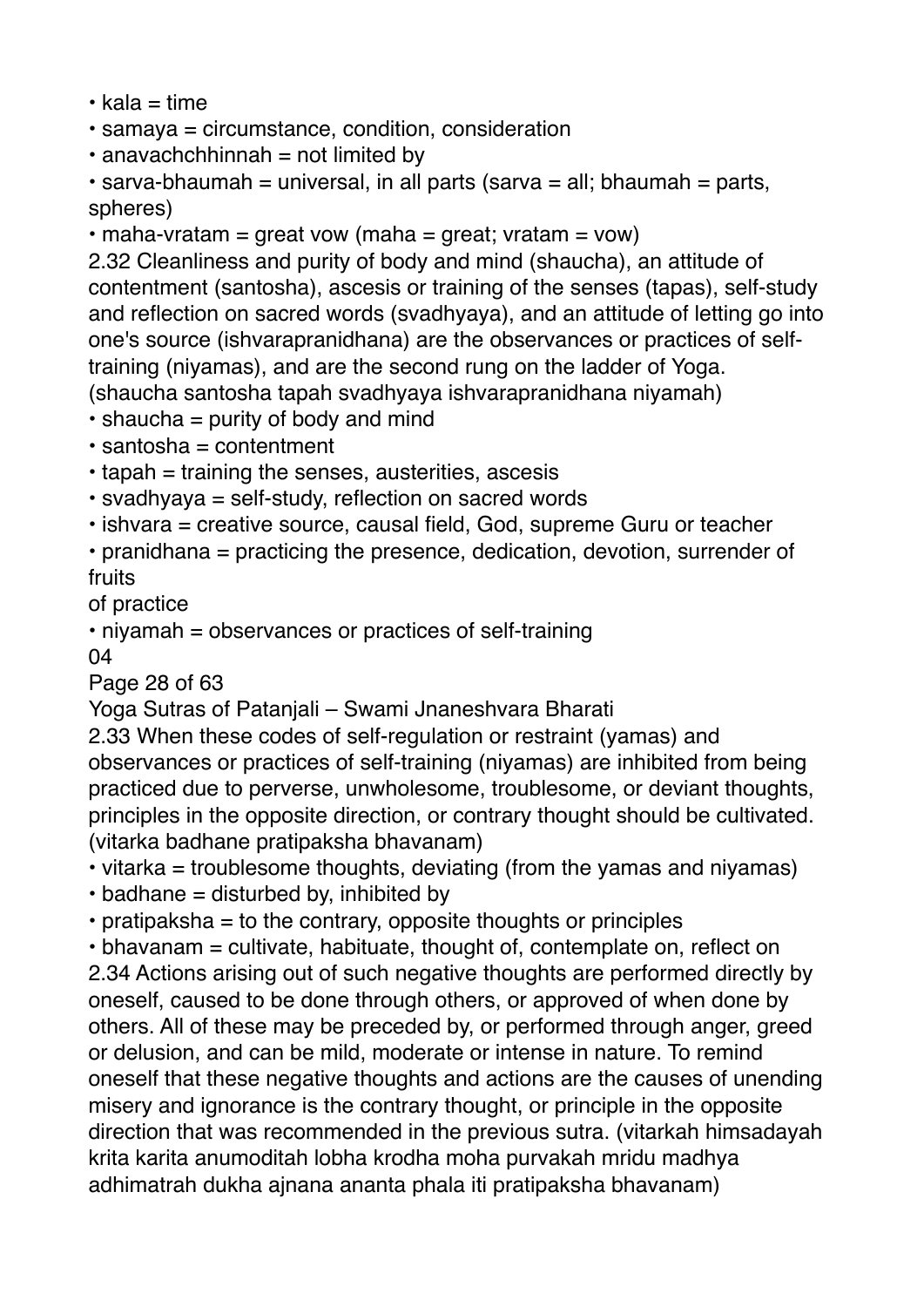• vitarkah = troublesome thoughts, deviating (from the yamas and niyamas)

• himsadayah = harmful and the others (himsa = harmful; adayah = et cetera, and so forth)

- $\cdot$  krita = committed (by oneself)
- $\cdot$  karita = caused to be done (by others)
- $\cdot$  anumoditah = consented to, approved of (when done by others)
- $\cdot$  lobha = greed, desire
- $\cdot$  krodha = anger
- $\cdot$  moha = delusion
- $\cdot$  purvakah = preceded by
- $\cdot$  mridu = mild, slight
- $\cdot$  madhya = middling
- $\cdot$  adhimatrah = intense, extreme
- $\cdot$  dukha = misery, pain, suffering, sorrow
- $\cdot$  ajnana = ignorance (a = without; jnana = knowledge)
- $\cdot$  ananta = infinite, unending (an = un; anta = ending)
- $\cdot$  phala = fruition, results, effects
- $\cdot$  iti = thus
- pratipaksha = to the contrary, opposite thoughts or principles
- bhavanam = cultivate, habituate, thought of, contemplate on, reflect on 04

Page 29 of 63

Yoga Sutras of Patanjali – Swami Jnaneshvara Bharati

```
Benefits from the Yamas and Niyamas (2.35-2.45)
```
2.35 As a Yogi becomes firmly grounded in non-injury (ahimsa), other people who come near will naturally lose any feelings of hostility.

(ahimsa pratishthayam tat vaira-tyagah)

- ahimsa = non-violence, non-harming, non-injury
- pratishthayam = having firmly established, being well grounded in
- $\cdot$  tat = that, of his or her
- vaira-tyagah = give up hostilities (vaira = hostility, enmity, aggression; tyaga  $=$  abandon, give up)

2.36 As truthfulness (satya) is achieved, the fruits of actions naturally result according to the will of the Yogi.

(satya pratisthayam kriya phala ashrayatvam)

• satya = truthfulness, honesty

- pratisthayam = having firmly established, being well grounded in
- kriya = actions
- $\cdot$  phala = fruition, results, effects
- ashrayatvam = come as a result of, are dependent on, are subservient to (the

Yogi)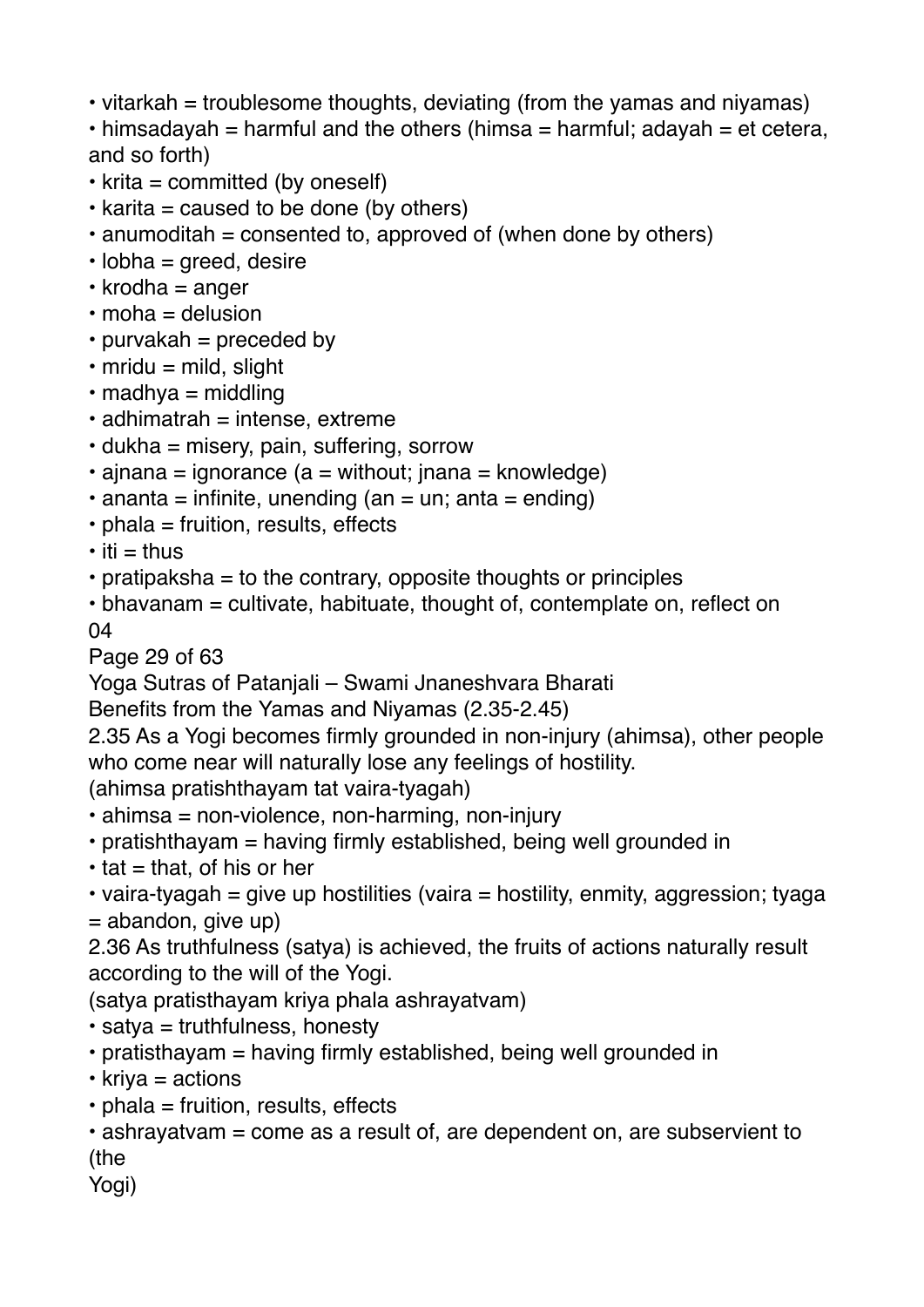2.37 When non-stealing (asteya) is established, all jewels, or treasures present themselves, or are available to the Yogi.

(asteya pratisthayam sarva ratna upasthanam)

• asteya = non-stealing, abstention from theft

• pratisthayam = having firmly established, being well grounded in

 $\cdot$  sarva = of all

 $\cdot$  ratna = jewels, treasures

• upasthanam = appear, come, approach to him or her, are available, present themselves

2.38 When walking in the awareness of the highest reality (brahmacharya) is firmly established, then a great strength, capacity, or vitality (virya) is acquired. (brahmacharya pratisthayam virya labhah)

• brahmacharya = walking in awareness of the highest reality, absolute reality, remembering the divine, practicing the presence of God; continence

- pratisthayam = having firmly established, being well grounded in
- virya = strength, vigor, vitality, courage

 $\cdot$  labhah = is acquired, attained, gained

04

Page 30 of 63

Yoga Sutras of Patanjali – Swami Jnaneshvara Bharati

2.39 When one is steadfast in non-possessiveness or non-grasping with the senses (aparigraha), there arises knowledge of the why and wherefore of past and future incarnations.

(aparigraha sthairye janma kathanta sambodhah)

• aparigraha = non-possessiveness, non-holding through senses, non-greed, non-grasping, non-indulgence, non-acquisitiveness

- sthairye = upon being steady in, stability
- $\cdot$  janma = birth, incarnation
- $\cdot$  kathanta = how and from where
- $\cdot$  sambodhah = complete knowledge of

2.40 Through cleanliness and purity of body and mind (shaucha), one develops an attitude of distancing, or disinterest towards one's own body, and becomes disinclined towards contacting the bodies of others.

(sauchat sva-anga jugupsa paraih asamsargah)

- sauchat = by cleanliness, purification (of body and mind)
- sva-anga = one's own body (sva = one's; anga = limbs, body)
- jugupsa = disinclined, distanced from, drawn away from
- $\cdot$  paraih = and with that of others
- asamsargah = cessation of contact, non-association

2.41 Also through cleanliness and purity of body and mind (shaucha) comes a purification of the subtle mental essence (sattva), a pleasantness, goodness and gladness of feeling, a one-pointedness with intentness, the conquest or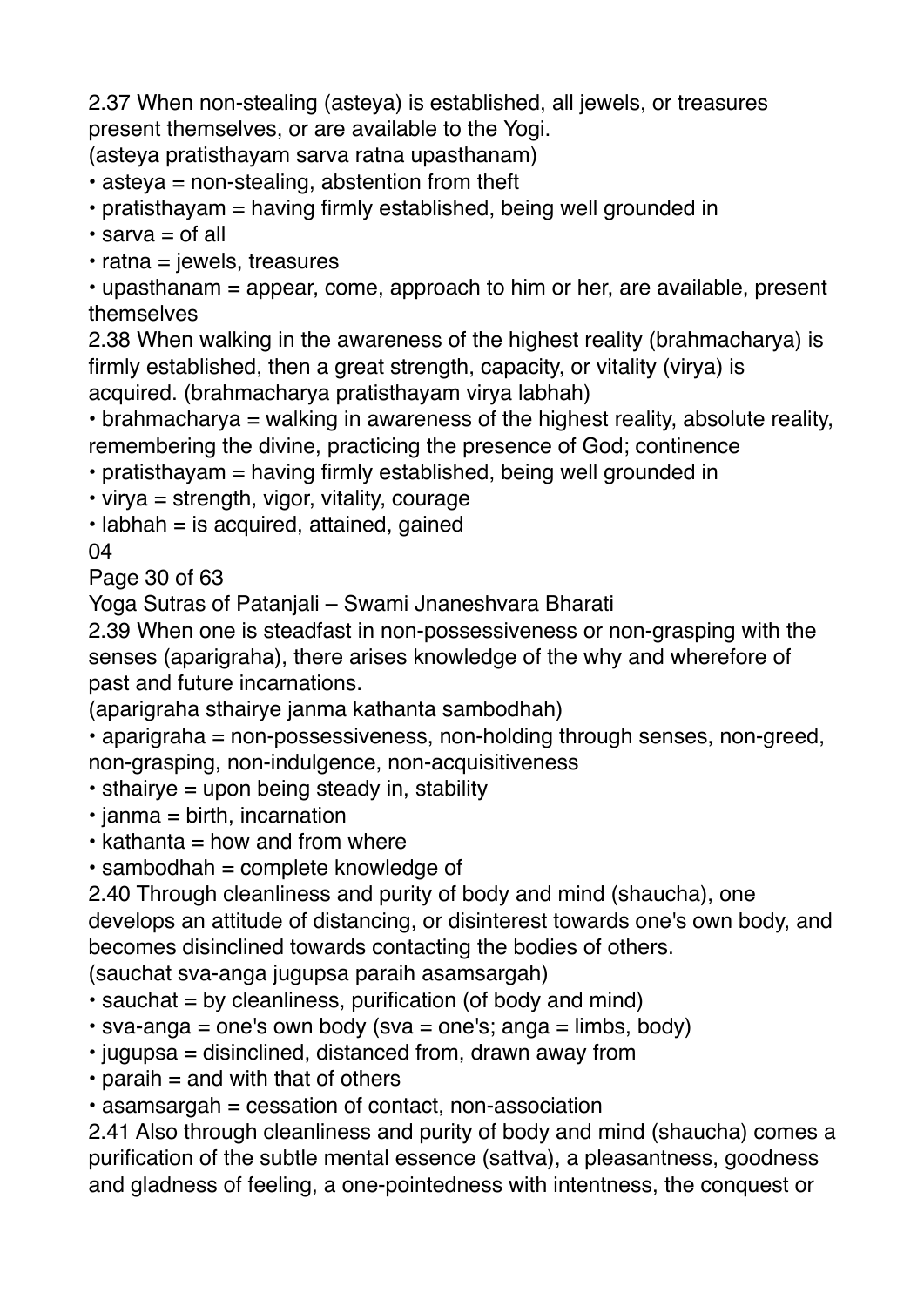mastery over the senses, and a fitness, qualification, or capability for selfrealization.

(sattva shuddhi saumanasya ekagra indriya-jaya atma darshana yogyatvani cha)

- sattva = purest of subtle essence, internal being
- $\cdot$  shuddhi = purification of

• saumanasya = high-mindedness, cheerfulness, clarity, pleasantness, goodness,

gladness

 $\cdot$  ekagra = one-pointedness (eka = one; agra = pointedness, intentness)

 $\cdot$  indriya-jaya = control of the senses (indriya = active and cognitive senses; jaya = control, regulation, mastery)

- atma = of the Self, center of consciousness
- darshana = realization, seeing, experiencing
- yogyatvani  $=$  to be fit for, qualified for
- $\cdot$  cha = and

2.42 From an attitude of contentment (santosha), unexcelled happiness, mental comfort, joy, and satisfaction is obtained.

(santosha anuttamah sukha labhah)

- $\cdot$  santosha = contentment
- $\cdot$  anuttamah = unexcelled, extreme, supreme
- sukha = pleasure, happiness, comfort, joy, satisfaction
- $\cdot$  labhah = is acquired, attained, gained

04

Page 31 of 63

Yoga Sutras of Patanjali – Swami Jnaneshvara Bharati

2.43 Through ascesis or training of the senses (tapas), there comes a destruction of mental impurities, and an ensuing mastery or perfection over the body and the mental organs of senses and actions (indriyas). (kaya indriya siddhih ashuddhi kshayat tapasah)

- $\cdot$  kaya = of the physical body
- $\cdot$  indriya = active and cognitive senses
- $\cdot$  siddhih = attainment, mastery, perfection
- $\cdot$  ashuddhi = of impurities
- kshayat = removal, destruction, elimination
- tapasah = training the senses, austerities, ascesis

2.44 From self-study and reflection on sacred words (svadhyaya), one attains contact, communion, or concert with that underlying natural reality or force. (svadhyayat ishta samprayogah)

- svadhyayat = self-study, reflection on sacred words
- $\cdot$  ishta = that which is preferred, chosen, predisposed towards  $\cdot$  samprayogah
- = connected with, in contact, communion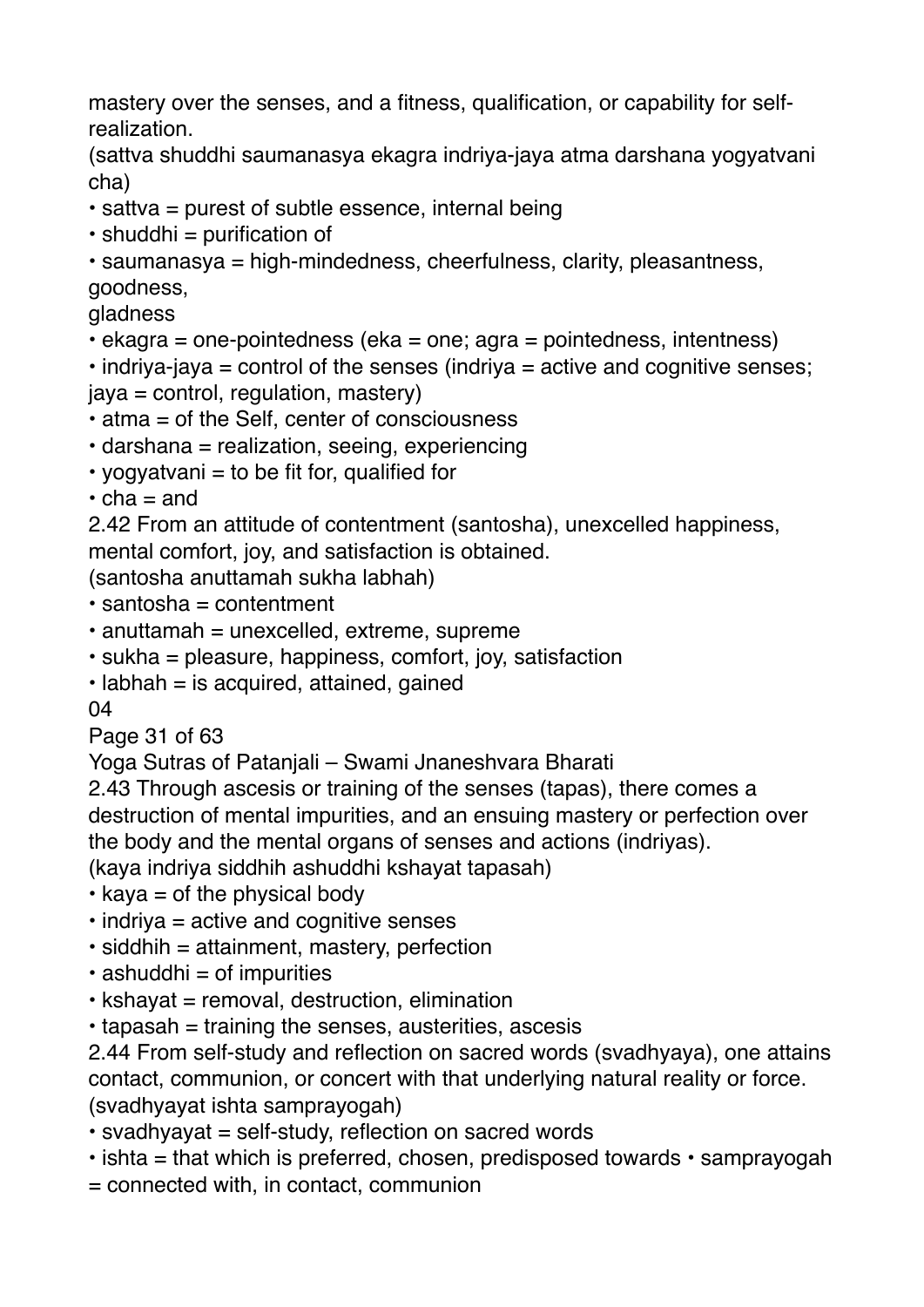2.45 From an attitude of letting go into one's source (ishvarapranidhana), the state of perfected concentration (samadhi) is attained.

(samadhi siddhih ishvarapranidhana)

 $\cdot$  samadhi = deep absorption of meditation, the state of perfected concentration

• siddhih = attainment, mastery, accomplishment, perfection

• ishvara = creative source, causal field, God, supreme Guru or teacher

• pranidhana = practicing the presence, dedication, devotion, surrender of fruits

of practice

Asana or meditation posture, rung #3 of 8 (2.46-2.48)

2.46 The posture (asana) for Yoga meditation should be steady, stable, and motionless, as well as comfortable, and this is the third of the eight rungs of Yoga. (sthira sukham asanam)

 $\cdot$  sthira = steady, stable, motionless

 $\cdot$  sukham = comfortable, ease filled

• asanam = meditation posture (from the root  $\sim$  as, which means "to sit") 2.47 The means of perfecting the posture is that of relaxing or loosening of effort, and allowing attention to merge with endlessness, or the infinite. (prayatna shaithilya ananta samapattibhyam)

- prayatna = tension or effort (related to trying to do the posture)
- shaithilya = by relaxing, loosening, lessening, slackening

• ananta = infinite, endlessness

• samapattibhyam = by focusing attention on, by coalescence, coincidence, merging 04

Page 32 of 63

Yoga Sutras of Patanjali – Swami Jnaneshvara Bharati

2.48 From the attainment of that perfected posture, there arises an unassailable, unimpeded freedom from suffering due to the pairs of opposites (such as heat and cold, good and bad, or pain and pleasure).

(tatah dvandva anabhighata)

 $\cdot$  tatah = then, thereby, thence, from that

 $\cdot$  dvandva = the pairs of opposites, the dualities, dichotomies

 $\cdot$  anabhighata = unimpeded freedom from suffering, without effect or impact, cessation of disturbance

Pranayama and breath control, rung #4 of 8 (2.49-2.53)

2.49 Once that perfected posture has been achieved, the slowing or braking of the force behind, and of unregulated movement of inhalation and

exhalation is called breath control and expansion of prana (pranayama),

which leads to the absence of the awareness of both, and is the fourth of the eight rungs.

(tasmin sati shvasa prashvsayoh gati vichchhedah pranayamah)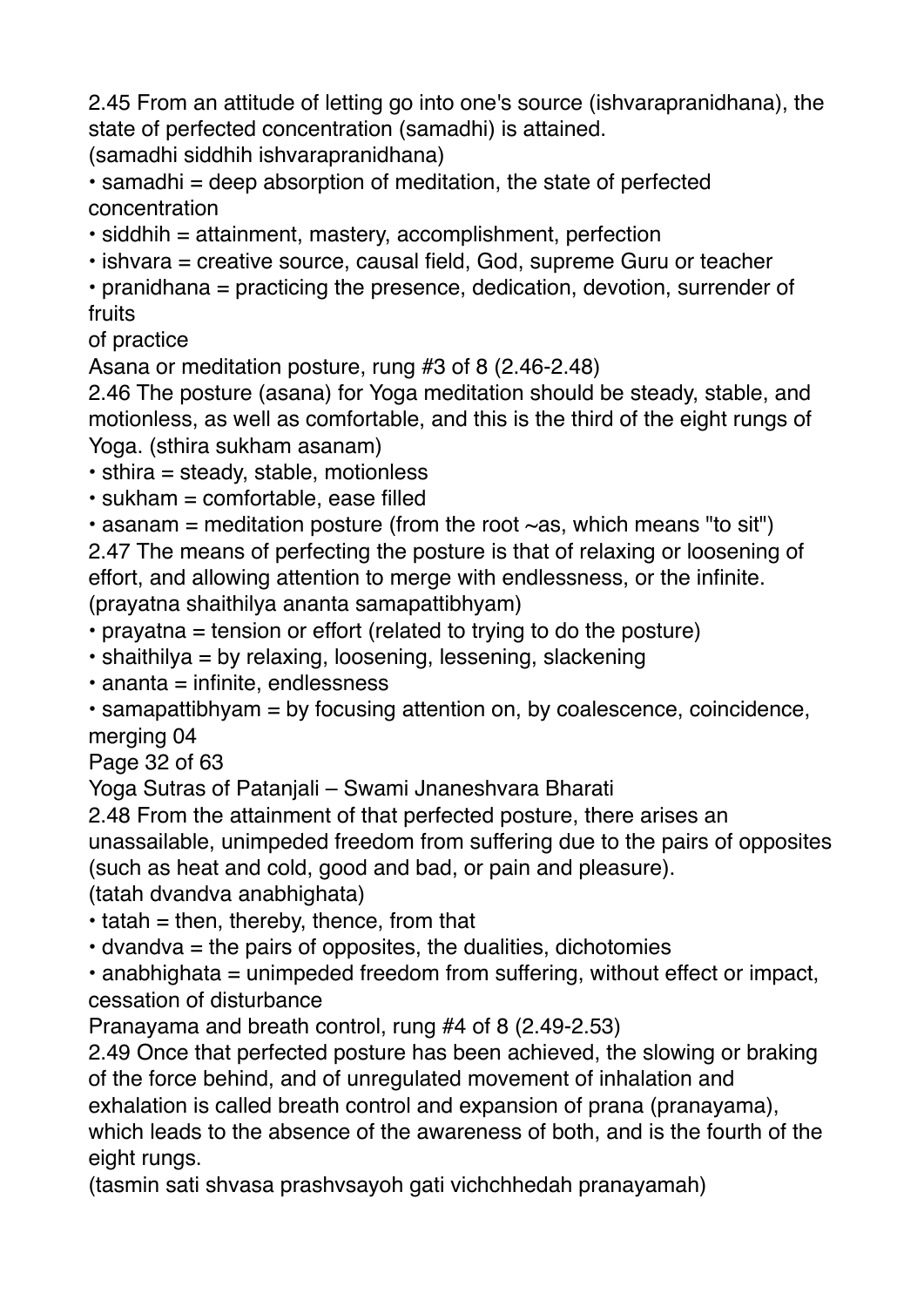- tasmin = upon that (perfection of meditation posture)
- sati = being accomplished
- shvasa = inhalation
- $\cdot$  prashvsayoh = exhalation
- $\cdot$  gati = of the uncontrolled movements
- vichchhedah = slowing, softening or braking of the force behind
- pranayamah = expansion of prana, regulation of breath

2.50 That pranayama has three aspects of external or outward flow (exhalation), internal or inward flow (inhalation), and the third, which is the absence of both during the transition between them, and is known as fixedness, retention, or suspension. These are regulated by place, time, and number, with breath becoming slow and subtle.

(bahya abhyantara stambha vrittih desha kala sankhyabhih paridrishtah dirgha sukshmah)

 $\cdot$  bahya = external

 $\cdot$  abhyantara = internal

• stambha = holding, restraint, suspension, stationary, retention, cessation, transition

• vrittih = operations, activities, fluctuations, modifications, changes, or various

forms of the mind-field

- desha = place, spot, space, location
- $\cdot$  kala = time, period, duration
- $\cdot$  sankhyabhih = by these three, number, count of
- paridrishtah = regulated by, observed by
- $\cdot$  dirgha = made long, prolonged, slow
- $\cdot$  sukshmah = and subtle, fine

04

Page 33 of 63

Yoga Sutras of Patanjali – Swami Jnaneshvara Bharati

2.51 The fourth pranayama is that continuous prana which surpasses, is beyond, or behind those others that operate in the exterior and interior realms or fields. (bahya abhyantara vishaya akshepi chaturthah)

- $\cdot$  bahya = external
- $\cdot$  abhyantara = internal
- vishaya = region, spheres, realms, fields
- akshepi = going beyond, surpassing, setting aside
- $\cdot$  chaturthah = the fourth

2.52 Through that pranayama the veil of karmasheya (2.12) that covers the inner illumination or light is thinned, diminishes and vanishes.

(tatah kshiyate prakasha avaranam)

 $\cdot$  tatah = then, thereby, thence, from that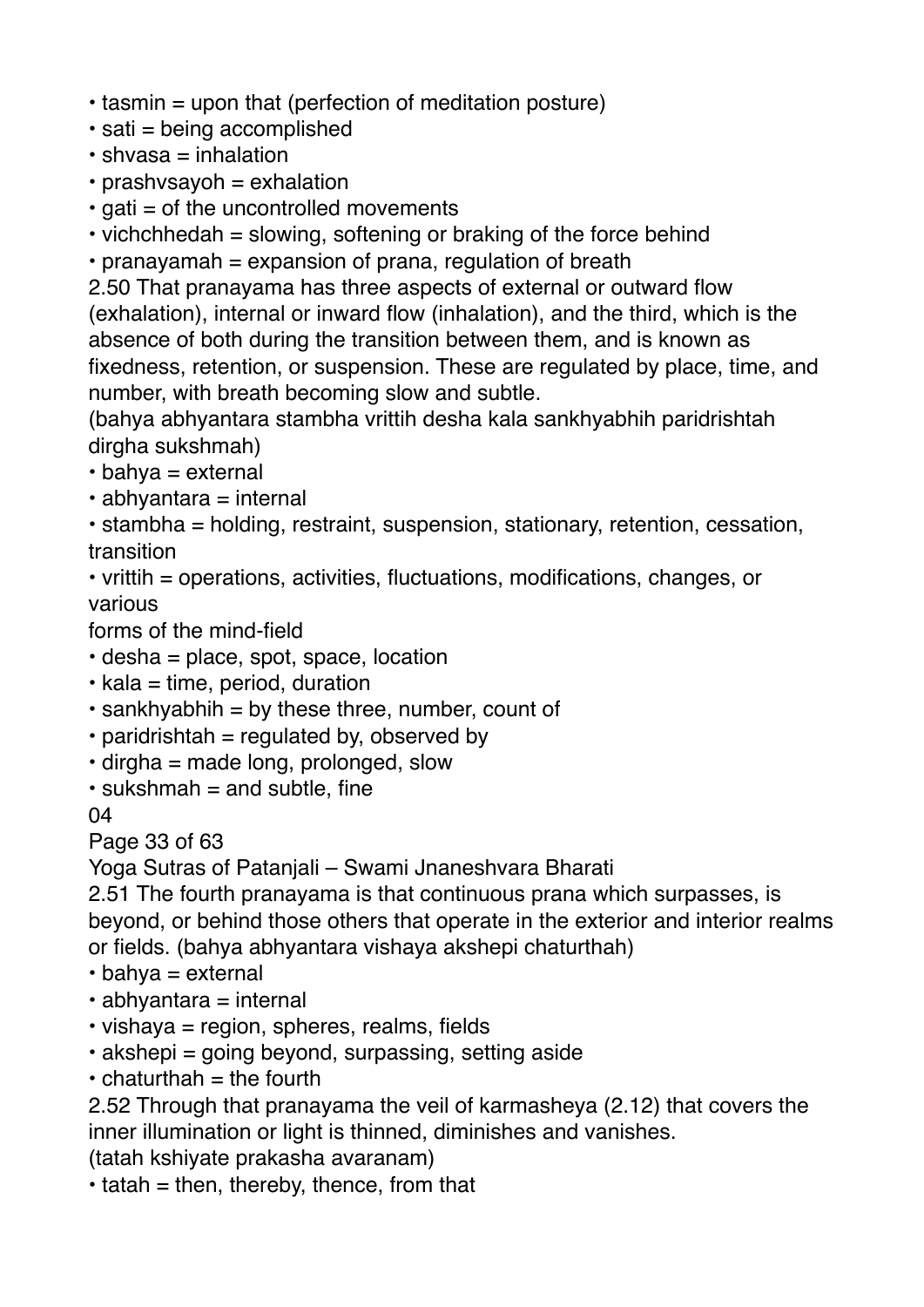- kshiyate = is destroyed, thinned, diminishes, vanishes
- $\cdot$  prakasha = light, illumination
- avaranam = veil, covering

2.53 Through these practices and processes of pranayama, which is the fourth of the eight steps, the mind acquires or develops the fitness, qualification, or capability for true concentration (dharana), which is itself the sixth of the steps.

(dharanasu cha yogyata manasah)

- $\cdot$  dharanasu = for concentration, for dharana
- $\cdot$  cha = and
- yogyata = fitness, preparedness, qualification, capability
- $\cdot$  manasah = mind

Pratyahara or sense withdrawal, rung #5 of 8 (2.54-2.55)

2.54 When the mental organs of senses and actions (indriyas) cease to be engaged with the corresponding objects in their mental realm, and assimilate or turn back into the mind-field from which they arose, this is called pratyahara, and is the fifth step. (sva vishaya asamprayoge chittasya svarupe anukarah iva indriyanam pratyaharah)

 $\cdot$  sva = their own

- vishaya = objects, region, spheres, realms, fields
- asamprayoge = not coming into contact with, non-conjunction, cessation of engagement
- $\cdot$  chittasya = of the mind field
- $\cdot$  svarupe = own form, own nature (sva = own; rupe = form, nature)
- $\cdot$  anukarah = imitate, resemble, follow, be engaged with
- $\cdot$  iva = like, as though, as it were
- indriyanam = mental organs of actions and senses (indriyas)
- $\cdot$  pratyaharah = withdrawal of the indriyas (the senses), bringing inward 04

## Page 34 of 63

Yoga Sutras of Patanjali – Swami Jnaneshvara Bharati

2.55 Through that turning inward of the organs of senses and actions (indriyas) also comes a supreme ability, controllability, or mastery over those senses inclining to go outward towards their objects.

(tatah parama vashyata indriyanam)

- $\cdot$  tatah = then, thereby, thence, from that
- parama = highest, supreme, ultimate, perfected
- vashyata = mastery, control, being willed
- $\cdot$  indriyanam = of the mental organs of actions and senses (indriyas) 04

Page 35 of 63

Yoga Sutras of Patanjali – Swami Jnaneshvara Bharati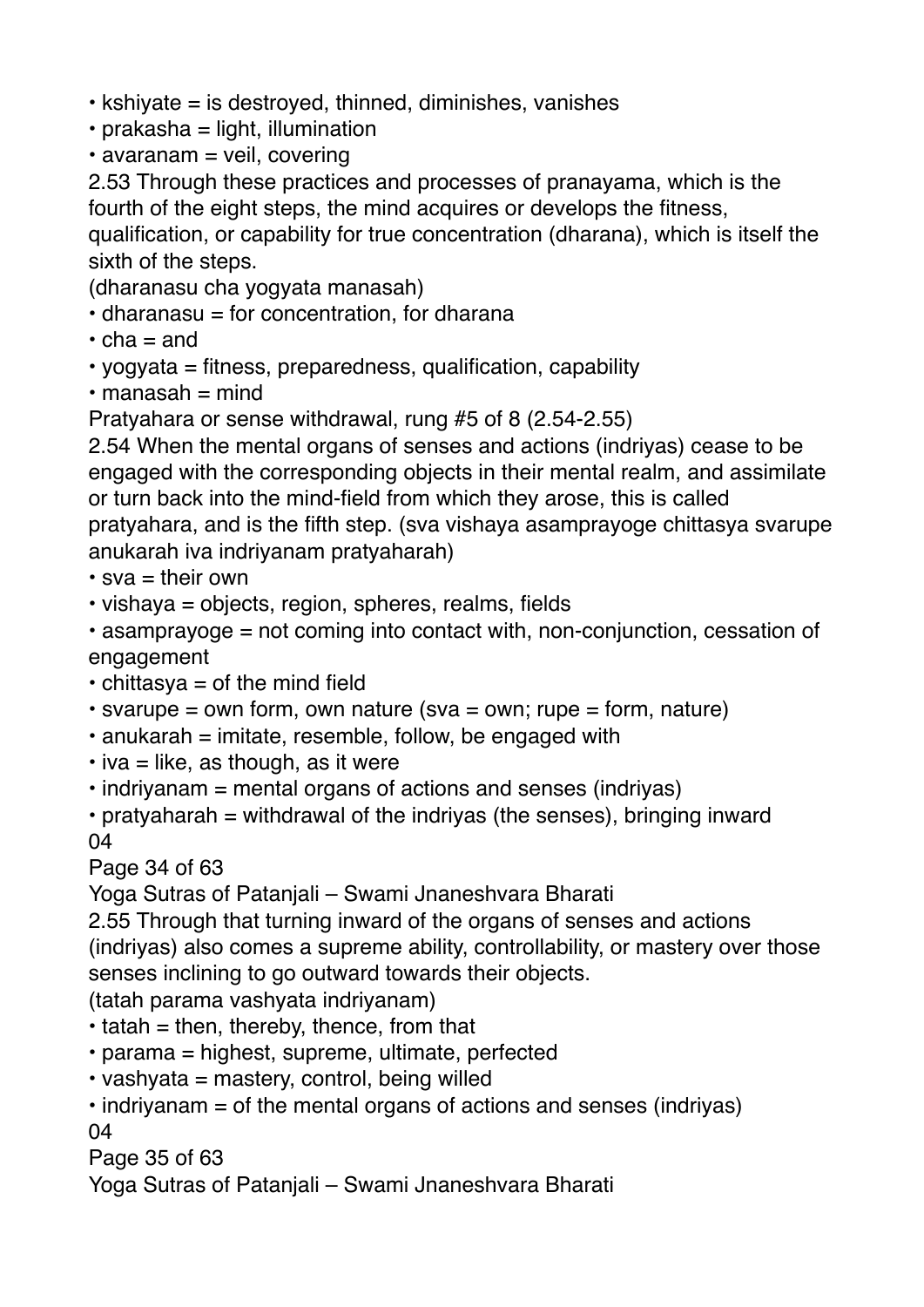Chapter 3: Progressing (Vibhuti Pada) Dharana, Dhyana, Samadhi, rungs #6, #7, and #8 (3.1-3.3)

3.1 Concentration (dharana) is the process of holding or fixing the attention of mind onto one object or place, and is the sixth of the eight rungs.

(deshah bandhah chittasya dharana)

 $\cdot$  deshah = place, object, point, spot

 $\cdot$  bandhah = binding to, holding, fixing, uniting

• chittasya = of the mind, consciousness

• dharana = concentration, focusing, directing attention

3.2 The repeated continuation, or uninterrupted stream of that one point of focus is called absorption in meditation (dhyana), and is the seventh of the eight steps. (tatra pratyaya ekatanata dhyanam)

 $\cdot$  tatra = there, therein (in that place or desha of 3.1)

• pratyaya = the cause, the feeling, causal or cognitive principle, notion, content

of mind, presented idea, cognition

 $\cdot$  ekatanata = one continuous flow of uninterrupted attention (eka = one; tanata

= continued directedness)

 $\cdot$  dhyanam = meditation

3.3 When only the essence of that object, place, or point shines forth in the mind, as if devoid even of its own form, that state of deep absorption is called deep concentration or samadhi, which is the eighth rung.

(tad eva artha matra nirbhasam svarupa shunyam iva samadhih)

- $\cdot$  tad = that
- $\cdot$  eva = the same
- $\cdot$  artha = object, place, point
- $\cdot$  matra = only, alone
- $\cdot$  nirbhasam = shines forth, appears

 $\cdot$  svarupa = own form, own nature (sva = own; rupe = form, nature)

- $\cdot$  shunyam = devoid of, empty
- $\cdot$  iva = as if, as it were

 $\cdot$  samadhih = meditation in its higher state, deep absorption of meditation, the state of perfected concentration

04

Page 36 of 63

Yoga Sutras of Patanjali – Swami Jnaneshvara Bharati

Samyama is the finer tool (3.4-3.6)

3.4 The three processes of dharana, dhyana, and samadhi, when taken together on the same object, place or point is called samyama.

(trayam ekatra samyama)

 $\cdot$  travam = the three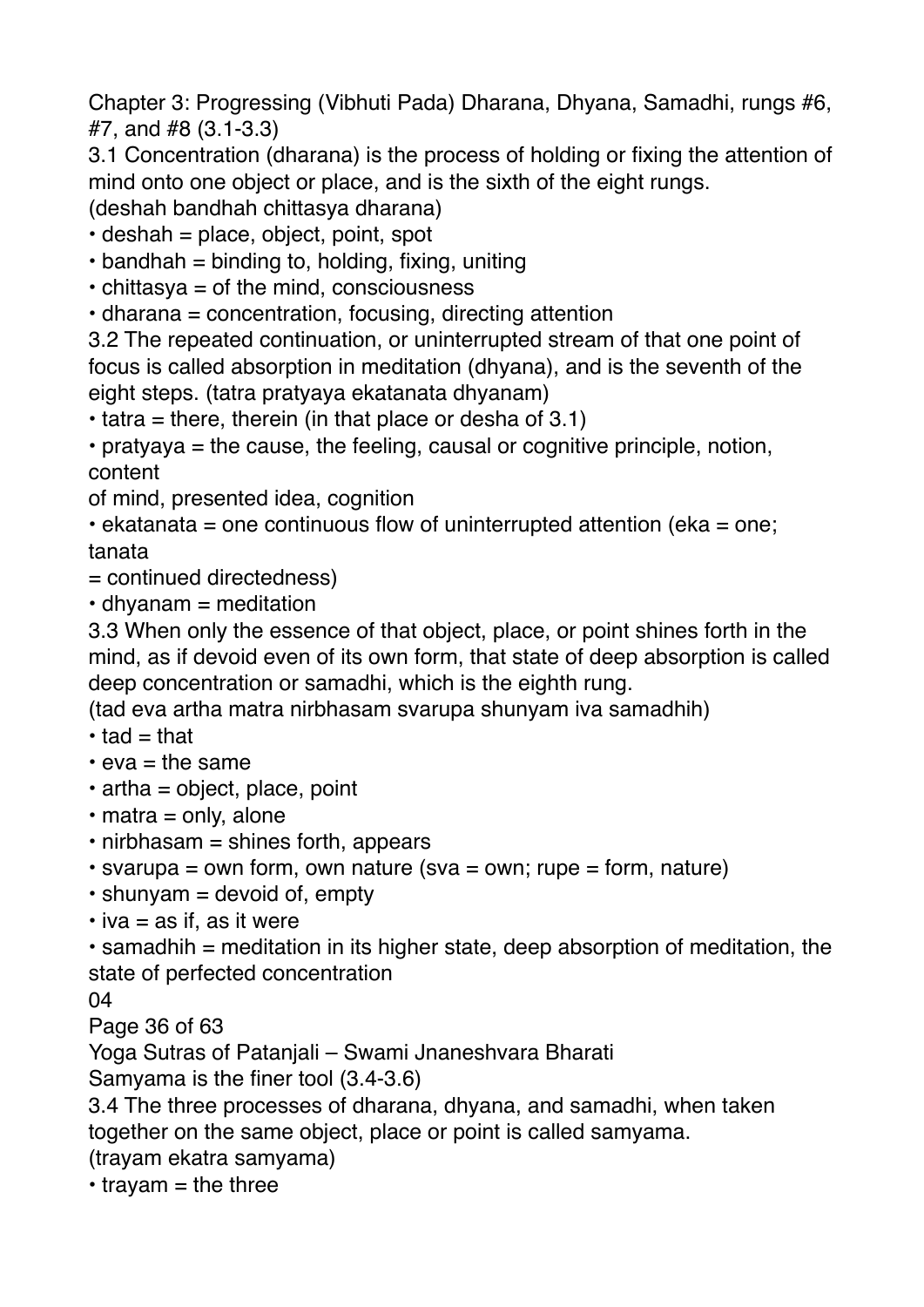$\cdot$  ekatra = together, as one

• samyama = dharana (concentration), dhyana (meditation), and samadhi taken

together

3.5 Through the mastery of that three-part process of samyama, the light of knowledge, transcendental insight, or higher consciousness (prajna) dawns, illumines, flashes, or is visible.

(tad jayat prajna lokah)

 $\cdot$  tad = of that

 $\cdot$  jayat = achievement, mastery

• praina = light of knowledge, transcendental insight, higher consciousness

• lokah = flashes, illumines, becomes visible, dawns

3.6 That three-part process of samyama is gradually applied to the finer planes, states, or stages of practice.

(tasya bhumisu viniyogah)

 $\cdot$  tasya = its, of that

 $\cdot$  bhumisu = to the planes, states, stages

 $\cdot$  vinivogah = application, practice

Internal is seen to be external (3.7-3.8)

3.7 These three practices of concentration (dharana), meditation (dhyana), and samadhi are more intimate or internal than the previous five practices. (trayam antar angam purvebhyah)

 $\cdot$  trayam = these three

 $\cdot$  antar = more internal, inner, intimate

• angam = rungs, limbs, accessories, components, steps, parts, members, constituents (2.28)

• purvebhyah = preceding, previous

04

Page 37 of 63

Yoga Sutras of Patanjali – Swami Jnaneshvara Bharati

3.8 However, these three practices are external, and not intimate compared to nirbija samadhi, which is samadhi that has no object, nor even a seed object on which there is concentration.

(tad api bahir angam nirbijasya)

 $\cdot$  tad = these, they

- $\cdot$  api = even, also, compared to
- $\cdot$  bahir = outer, external

• angam = rungs, limbs, accessories, components, steps, parts, members, constituents

• nirbijasya = seedless samadhi, having no seed (nir = without; bijah = seed) (1.51)

Witnessing subtle transitions with Samyama (3.9-3.16)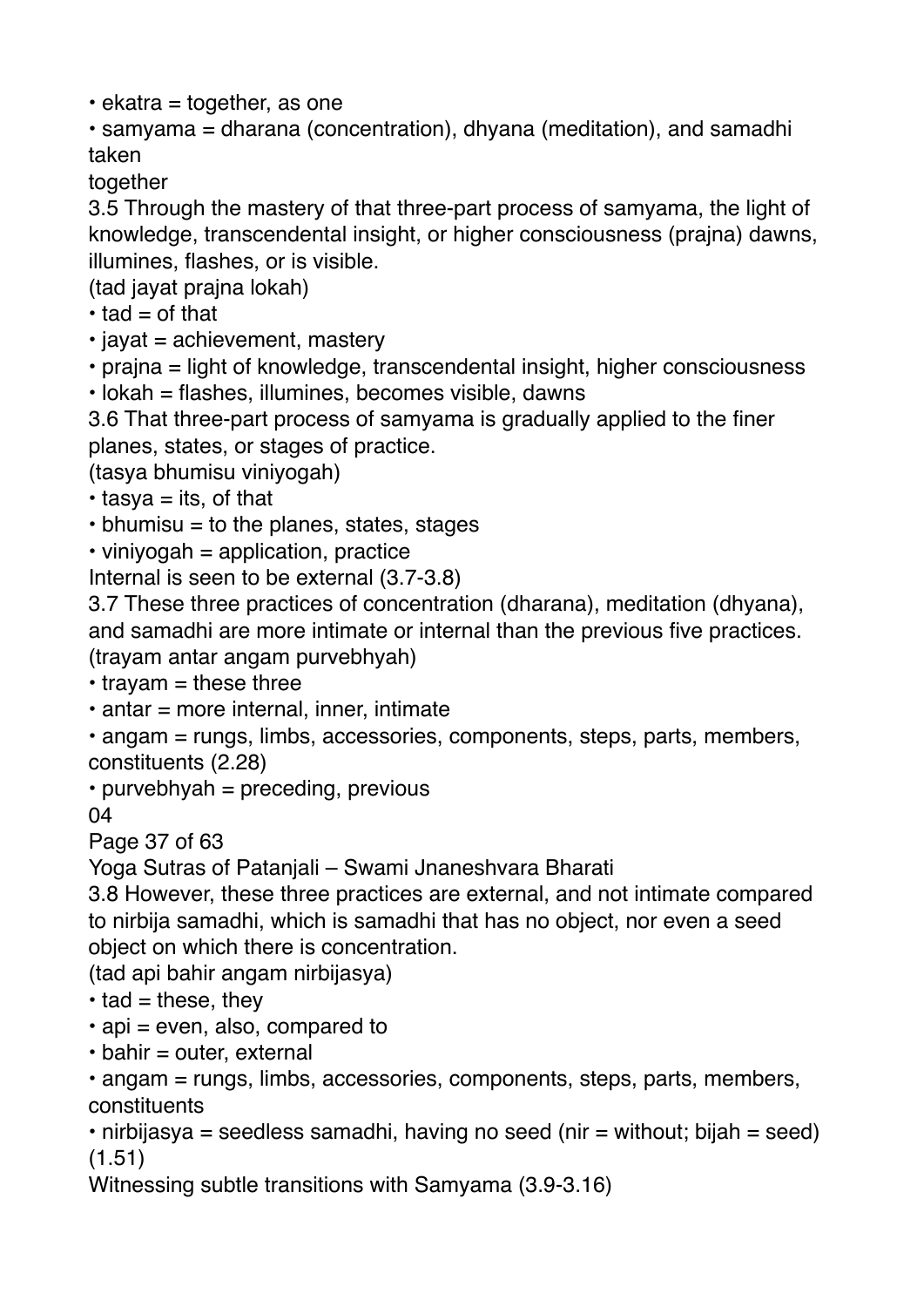3.9 That high level of mastery called nirodhah-parinamah occurs in the moment of transition when there is a convergence of the rising tendency of deep impressions, the subsiding tendency, and the attention of the mind field itself.

(vyutthana nirodhah samskara abhibhava pradurbhavau nirodhah ksana chitta anvayah nirodhah-parinamah)

- vyutthana = emergence, coming out, rising
- nirodhah = mastery, coordination, control, regulation, setting aside of
- samskara = subtle impressions, imprints in the unconscious, deepest habits
- abhibhava = disappearance, subsiding
- pradurbhavau = manifesting, appearance
- nirodhah = mastery, coordination, control, regulation, setting aside of
- $\cdot$  ksana = with the moment, instant, infinitesimal time (3.53)
- $\cdot$  chitta = of the consciousness of the mind-field
- $\cdot$  anvayah = connection with, conjunction
- nirodhah-parinamah = transition to nirodhah (nirodhah = mastery, coordination, control, regulation, setting aside of  $(1.2)$ ; parinamah = transition, transformation, of change, result, consequence, mutative effect, alteration) (2.15)

3.10 The steady flow of this state (nirodhah-parinamah) continues by the creation of deep impressions (samskaras) from doing the practice. (tasya prashanta vahita samskarat)

 $\cdot$  tasya = its (referring to the mind in the state of nirodhah-parinamah, in the last sutra)

- prashanta = undisturbed, steady, continuous, peaceful, calm, tranquil
- vahita  $=$  flow
- samskara = subtle impressions, imprints in the unconscious, deepest habits 04

Page 38 of 63

Yoga Sutras of Patanjali – Swami Jnaneshvara Bharati

3.11 The mastery called samadhi-parinamah is the transition whereby the tendency to all-pointedness subsides, while the tendency to one-pointedness arises.

(sarvarathata ekagrata ksaya udaya chittasya samadhi-parinamah)

- sarvarathata = many pointedness, all pointedness, experiencing all points
- ekagrata = one-pointedness
- $\cdot$  ksaya = dwindling, destruction, decay
- $\cdot$  udaya = rising, uprising
- chittasya = of the consciousness of the mind-field
- $\cdot$  samadhi-parinamah = transition to samadhi (samadhi = meditation in its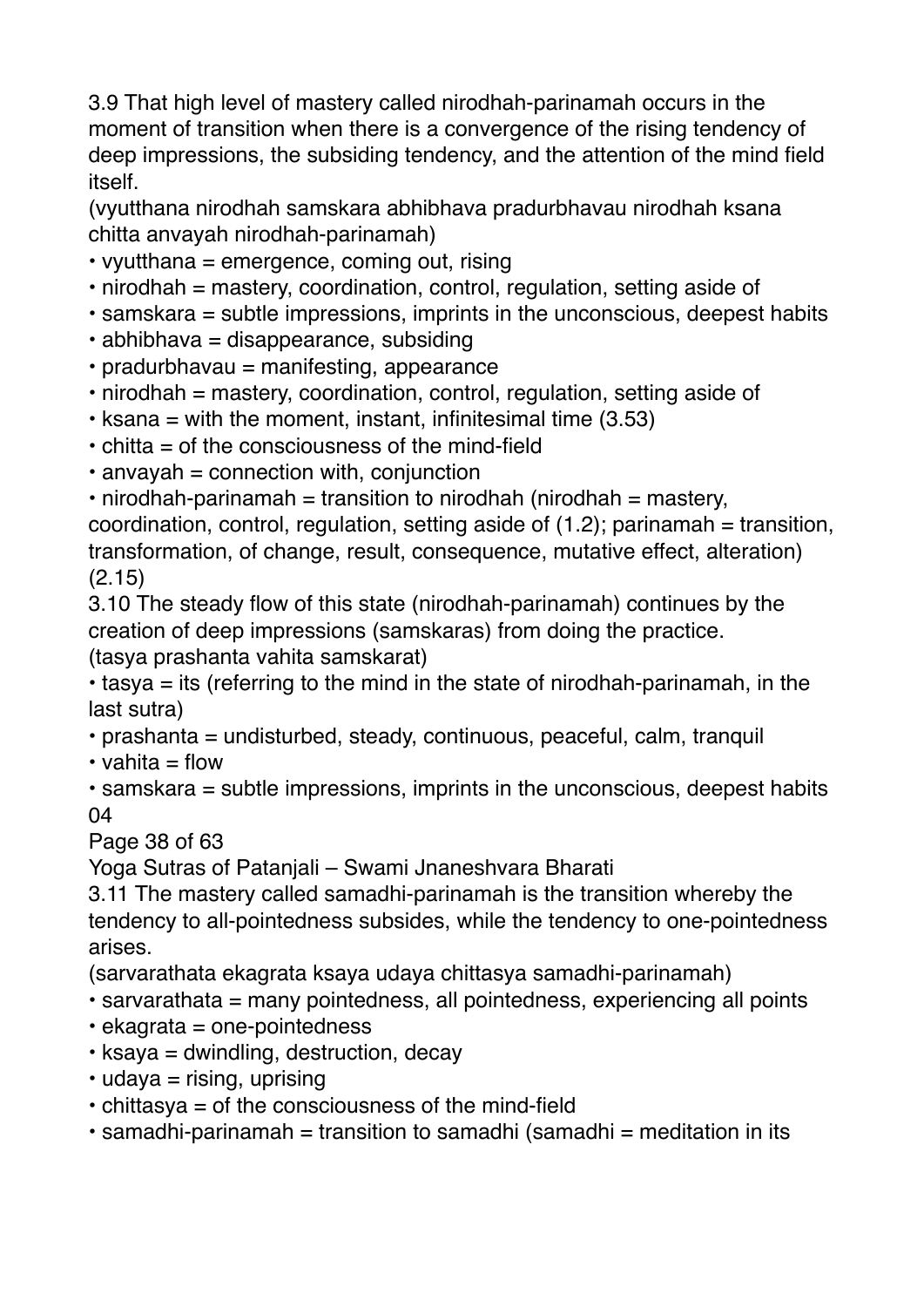higher state, deep absorption of meditation, the state of perfected concentration; parinamah = transition, transformation, of change, result, consequence, mutative effect, alteration)

3.12 The mastery called ekagrata-parinamah is the transition whereby the same one- pointedness arises and subsides sequentially.

(tatah punah shanta-uditau tulya-pratyayau chittasya ekagrata-parinimah)  $\cdot$  tatah = then

- $\cdot$  punah = again, sequentially
- shanta-uditau = the subsiding and arising, past and present
- tulya-pratyayau = having similar
- chittasya = of the consciousness of the mind-field

• ekagrata-parinimah = transition of one-pointedness (ekagrata = onepointedness; parinamah = transition, transformation, of change, result, consequence, mutative effect, alteration)

3.13 These three transition processes also explain the three transformations of form, time, and characteristics, and how these relate to the material elements and senses.

(etena bhuta indriyasau dharma laksana avastha parinamah vyakhyatah)

- $\cdot$  etena = by this, by these
- $\cdot$  bhuta = elements
- indriyasau = mental organs of actions and senses (indriyas)
- $\cdot$  dharma = form, quality
- laksana = time characteristics
- avastha = state of old or new, condition
- parinamah = transition, transformation, of change, result, consequence, mutative effect, alteration
- vyakhyatah = are described

04

Page 39 of 63

Yoga Sutras of Patanjali – Swami Jnaneshvara Bharati

3.14 There is an unmanifest, indescribable substratum or existence that is common or contained within all of the other forms or qualities.

(shanta udita avyapadeshya dharma anupati dharmi)

- $\cdot$  shanta = latent past
- $\cdot$  udita = arising
- avyapadeshya = indescribable, unpredictable, unmanifest
- $\cdot$  dharma = form, quality, characteristics
- anupati = closely following, common, conforming with all, contained in

 $\cdot$  dharmi = the object containing the characteristics, substratum, existence 3.15 Change in the sequence of the characteristics is the cause for the

different appearances of results, consequences, or effects.

(krama anyatvam parinamah anyatve hetu)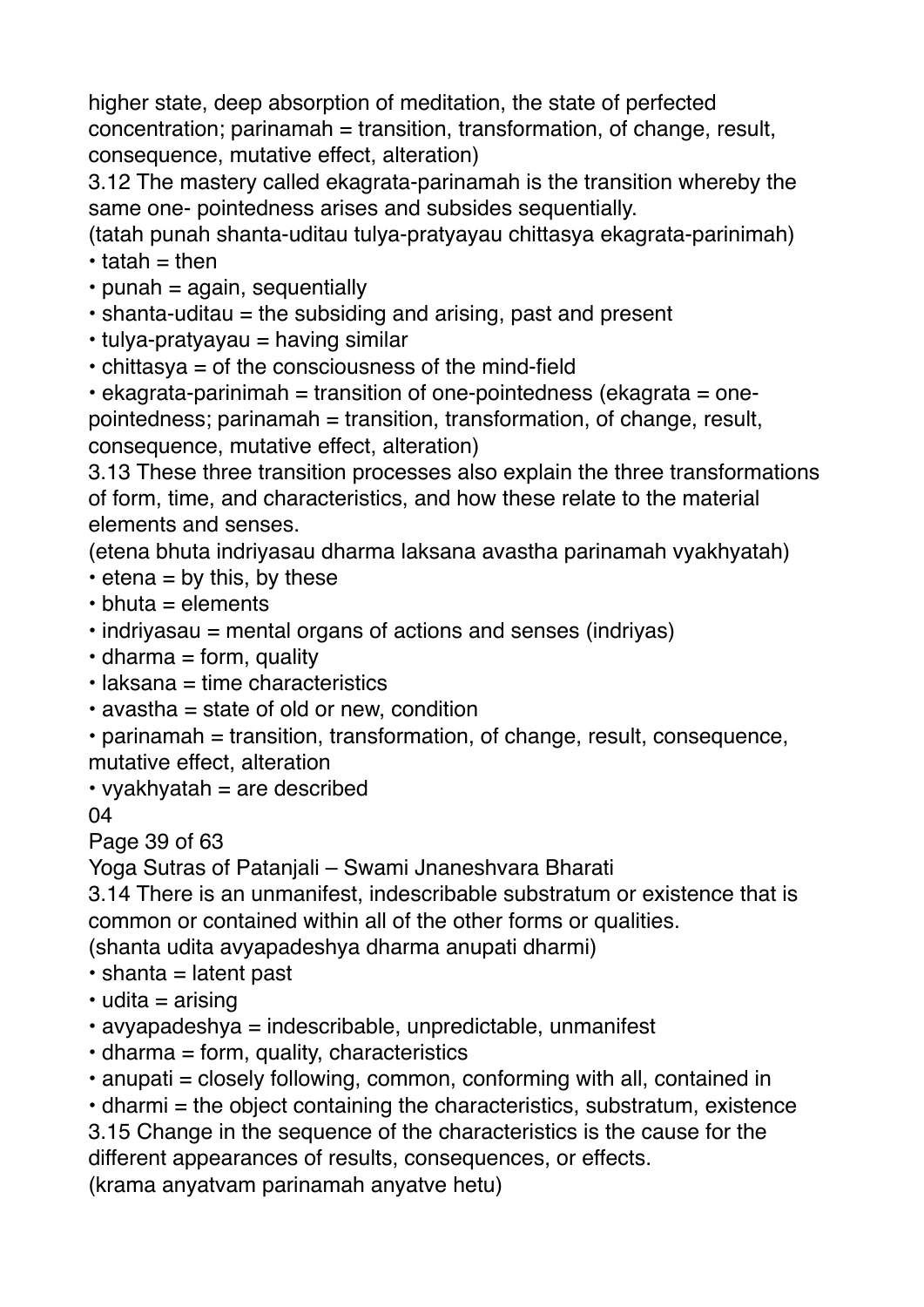• krama = sequence, succession, order

• anyatvam = distinctness, different phases

• parinamah = transition, transformation, of change, result, consequence, mutative effect, alteration, natural laws or functions of nature

 $\cdot$  anyatve = for the distinctness, differentiation

 $\cdot$  hetu = the reason

3.16 By samyama on the three-fold changes in form, time, and characteristics, there comes knowledge of the past and future.

(parinimah traya samyama atita anagata jnana)

• parinimah = transition, transformation, of change, result, consequence, mutative effect, alteration

 $\cdot$  trava = three

• samyama = dharana (concentration), dhyana (meditation), and samadhi taken

together

- atita = past
- $\cdot$  anagata = future
- $\cdot$  jnana = knowledge

04

Page 40 of 63

Yoga Sutras of Patanjali – Swami Jnaneshvara Bharati

Experiences from Samyama (3.17-3.37)

3.17 The name associated with an object, the object itself implied by that name, and the conceptual existence of the object, all three usually interpenetrate or commingle with one another. By samyama on the distinction between these three, the meaning of the sounds made by all beings becomes available.

(shabda artha pratyaya itaretara adhyasat samkara tat pravibhaga samyama sarva bhuta ruta jnana)

- $\cdot$  shabda = name of an object, word, sound
- $\cdot$  artha = object implied, meaning
- pratyaya = idea, concept, conceptual existence
- $\cdot$  itaretara = one another, of each with the others
- $\cdot$  adhyasa = due to the convergence, coincidence, overlaying,

interpenetrating,

superimposition, commingle

- samkara = confusion, appearing to be one, mixed together
- $\cdot$  tat = these
- pravibhaga = distinctions, differentiations, separate

• samyama = dharana (concentration), dhyana (meditation), and samadhi taken

together (3.4)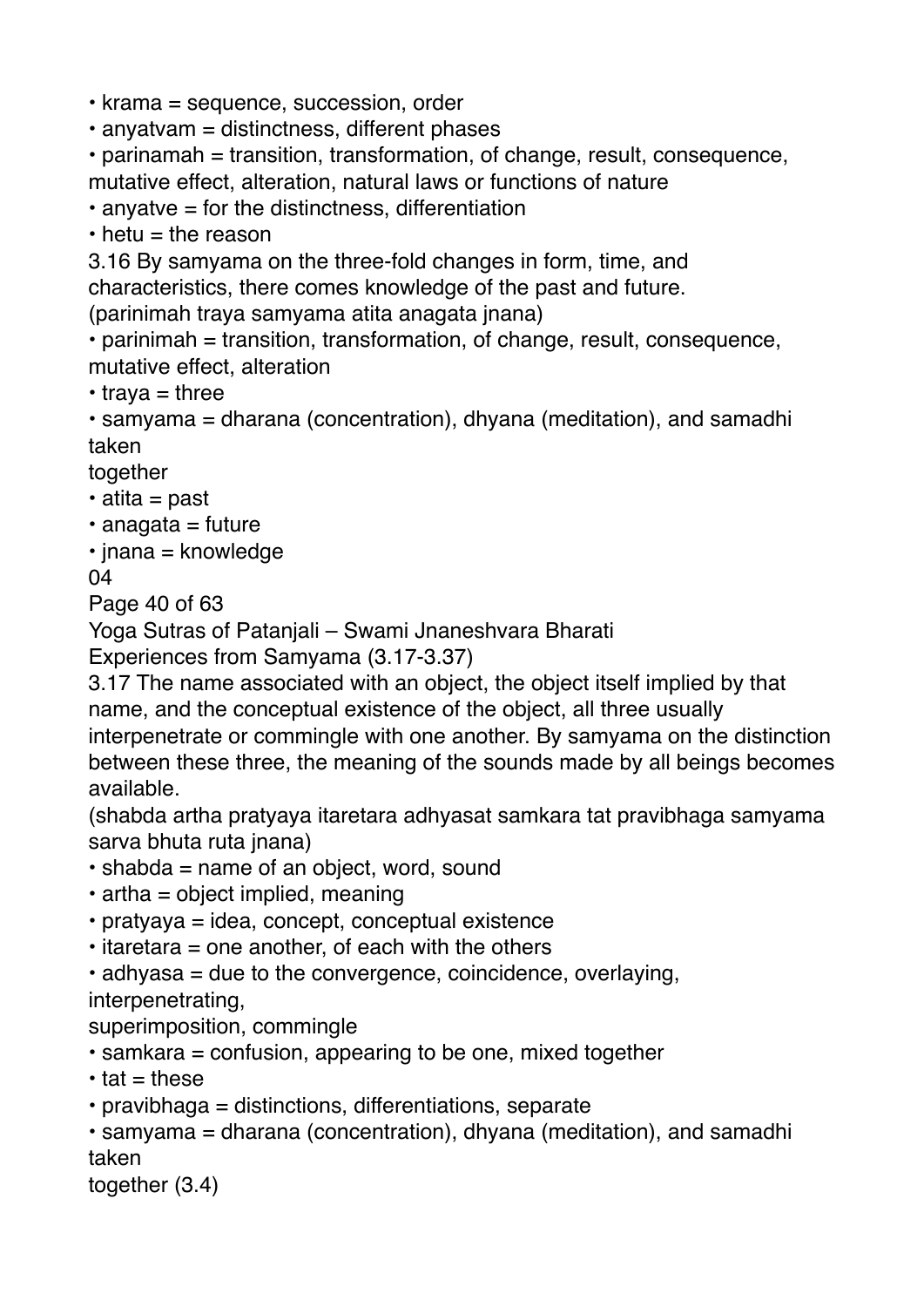- sarva = all
- $\cdot$  bhuta = of living being (beings that are in form, as bhuta = five elements)
- ruta = sounds produced, language, speech
- $\cdot$  jnana = knowledge, meaning

3.18 Through the direct perception of the latent impressions (samskaras) comes the knowledge of previous incarnations.

(samskara saksat karanat purva jati jnanam)

- samskara = subtle impressions, imprints in the unconscious, deepest habits
- $\cdot$  saksat = direct, immediate contact
- karanat = perception, experiencing
- purva = of previous
- $\cdot$  jati = birth, incarnation
- $\cdot$  jnana = knowledge

3.19 By samyama on the notions or presented ideas comes knowledge of another's mind.

(pratyayasya para chitta jnana)

• pratyayasya = notions, presented ideas, of the content of the mind,

- conceptions
- $\cdot$  para = other

• chitta = of the mental images, consciousness, of the consciousness of the mind-field

 $\cdot$  jnana = knowledge

04

Page 41 of 63

Yoga Sutras of Patanjali – Swami Jnaneshvara Bharati

3.20 But the underlying support of that knowledge (of the other persons mind, in 3.19) remains unperceived or out of reach.

(na cha tat salambana tasya avisayin bhutatvat)

[Note: This sutra is not included in all renditions]

- na=not
- $\cdot$  cha = but
- $\cdot$  tat = that
- $\cdot$  salambana = with support
- $\cdot$  tasya = its

• avisayin = unperceived, not within reach, not being the subject of, absent from

 $\cdot$  bhutatvat = to be, beingness

3.21 When samyama is done on the form of one's own physical body, the illumination or visual characteristic of the body is suspended, and is thus invisible to other people. (kaya rupa samyama tat grahya shakti tat stambhe chaksuh prakasha asamprayoga antardhanam)

[Note: In some renditions this is sutra 3.20]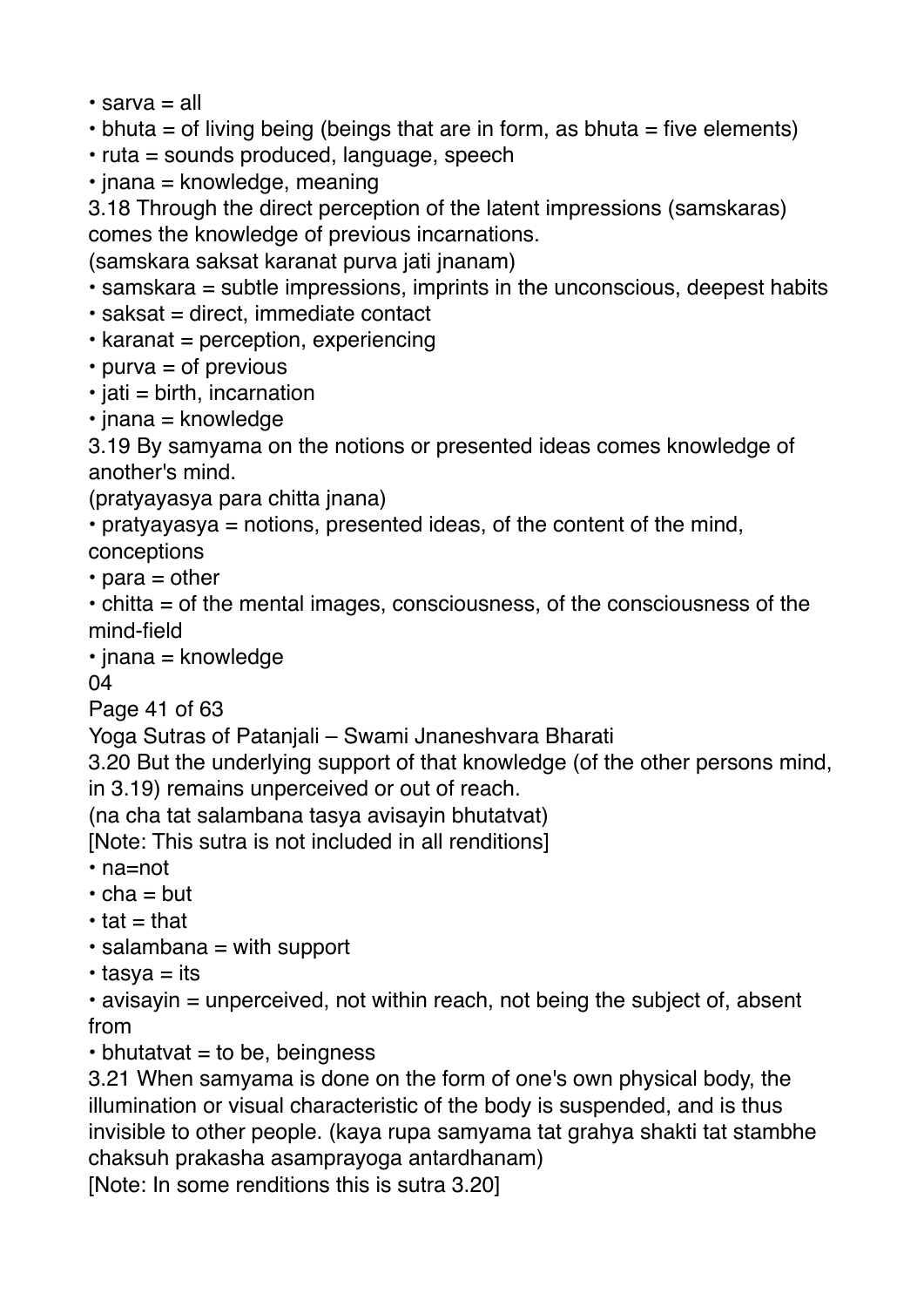- $\cdot$  kaya = body
- $•$  rupa = form
- samyama = dharana (concentration), dhyana (meditation), and samadhi taken

together (3.4)

- $\cdot$  tat = that
- grahya = can be perceived, capable of receiving
- $\cdot$  shakti = power, capacity
- $\cdot$  tat = that
- $\cdot$  stambhe = to be checked, suspended
- $\cdot$  chaksuh = of the eve
- prakasha = light, illumination, visual characteristic
- asamprayoga = there being no contact, disconnected, separated contact
- $\cdot$  antardhanam = invisibility, disappearance

3.22 In the same way as described in relation to sight (3.21), one is able to suspend the ability of the body to be heard, touched, tasted, or smelled (etena shabdadi antardhanam uktam)

[Note: This sutra is not included in all renditions]

- $\cdot$  etena = by this
- $\cdot$  shabdadi = sound and others
- antardhanam = disappearance, suspend, arrest
- $\cdot$  uktam = is explained

04

Page 42 of 63

Yoga Sutras of Patanjali – Swami Jnaneshvara Bharati

3.23 Karma is of two kinds, either fast or slow to manifest; by samyama on these karmas comes foreknowledge of the time of death.

(sopakramam nirupakramam cha karma tat samyama aparanta jnanam aristebhyah va)

[Note: In some renditions this is sutra 3.21 or 3.22]

- $\cdot$  sopakramam = fast to fructify, quick to manifest, immediate, active
- nirupakramam = slow to fructify, dormant, less ative
- cha=or
- $\cdot$  karma = action, fruits of action
- $\cdot$  tat = that

• samyama = dharana (concentration), dhyana (meditation), and samadhi taken

together (3.4)

- $\cdot$  aparanta = death
- $\cdot$  jnana = knowledge
- $\cdot$  aristebhyah = by portents, foreknowledge
- va=or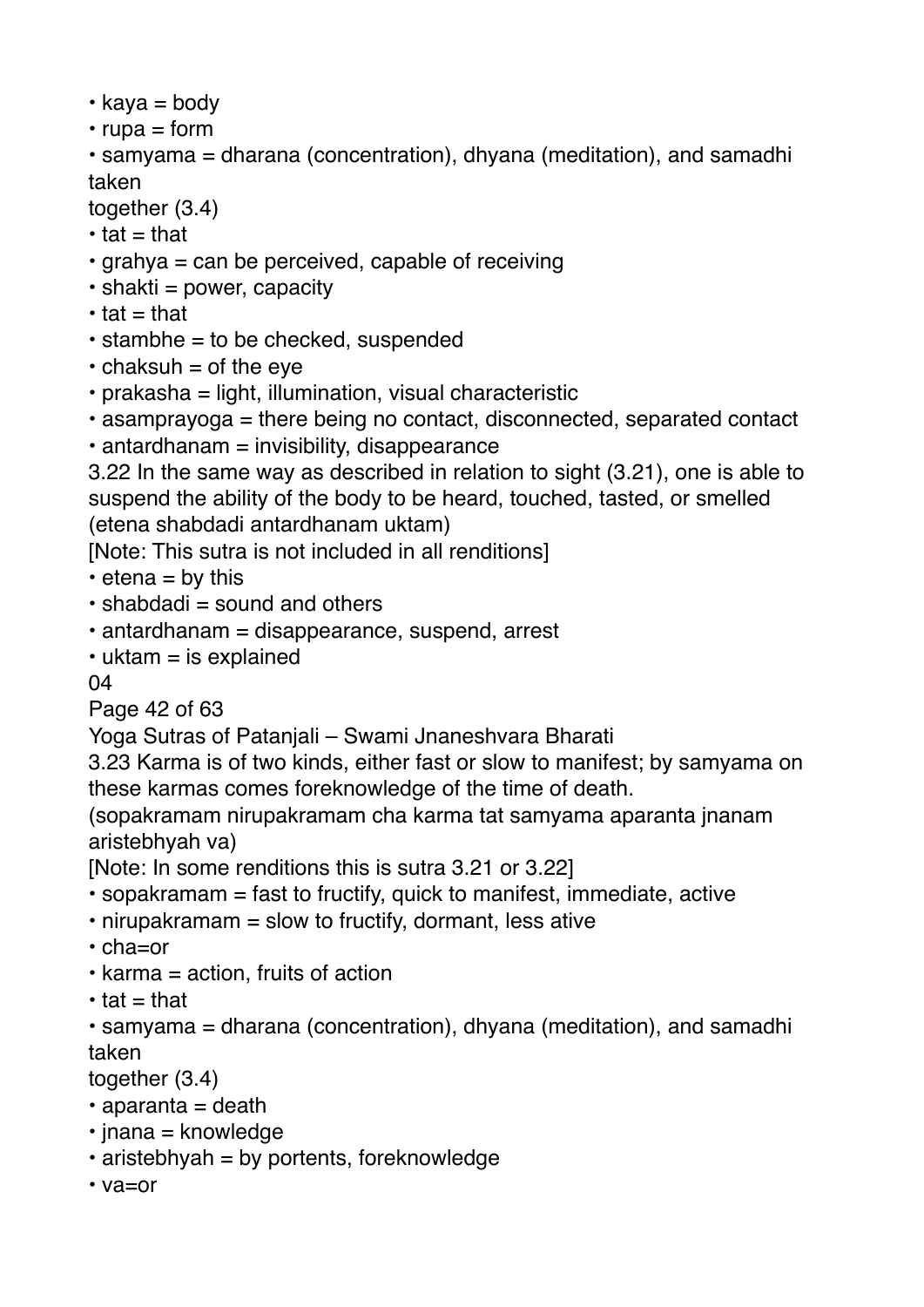3.24 By samyama on friendliness (and the other attitudes of 1.33), there comes great strength of that attitude.

(maitri dishu balani)

[Note: In some renditions this is sutra 3.22 or 3.23]

• maitri = friendliness (and others of 1.33)

- $\cdot$  dishu = et cetera
- $\cdot$  balani = power, strength

3.25 By samyama on the strength of elephants comes a similar strength. (baleshu hasti baladini)

[Note: In some renditions this is sutra 3.23 or 3.24]

- $\cdot$  baleshu = strength, power
- $\cdot$  hasti = elephants

 $\cdot$  baladini = power

3.26 By directing the flash of inner light of higher sensory activity, knowledge of subtle objects, those hidden from view, and those very distant can be attained. (pravrittyah aloka nyasat suksma vyavahita viprakrista jnanam) [Note: In some renditions this is sutra 3.24 or 3.25]

 $\cdot$  pravrittyah = higher sensory activity, the inner light

 $\cdot$  aloka = light, flashes, illumines, becomes visible, dawns (3.5)

- $\cdot$  nyasat = by directing, focusing, projecting (through samyama)
- $\cdot$  suksma = subtle
- $\cdot$  vyavahita = hidden, concealed, veiled
- $\cdot$  viprakrista = distant, remote
- $\cdot$  jnana = knowledge

04

Page 43 of 63

Yoga Sutras of Patanjali – Swami Jnaneshvara Bharati

3.27 By samyama on the inner sun, knowledge of the many subtle realms can be known.

(bhuvana jnanam surya samyamat)

[Note: In some renditions this is sutra 3.25 or 3.26]

- bhuvana = realms, universe, regions, subtle worlds
- $\cdot$  jnana = knowledge
- $\cdot$  surya = inner sun

• samyama = dharana (concentration), dhyana (meditation), and samadhi taken

together (3.4)

3.28 By samyama on the moon, knowledge of the arrangement of the inner stars can be known.

(chandra tara vyuha jnanam)

[Note: In some renditions this is sutra 3.26 or 3.27]

 $\cdot$  chandra = on the moon, lunar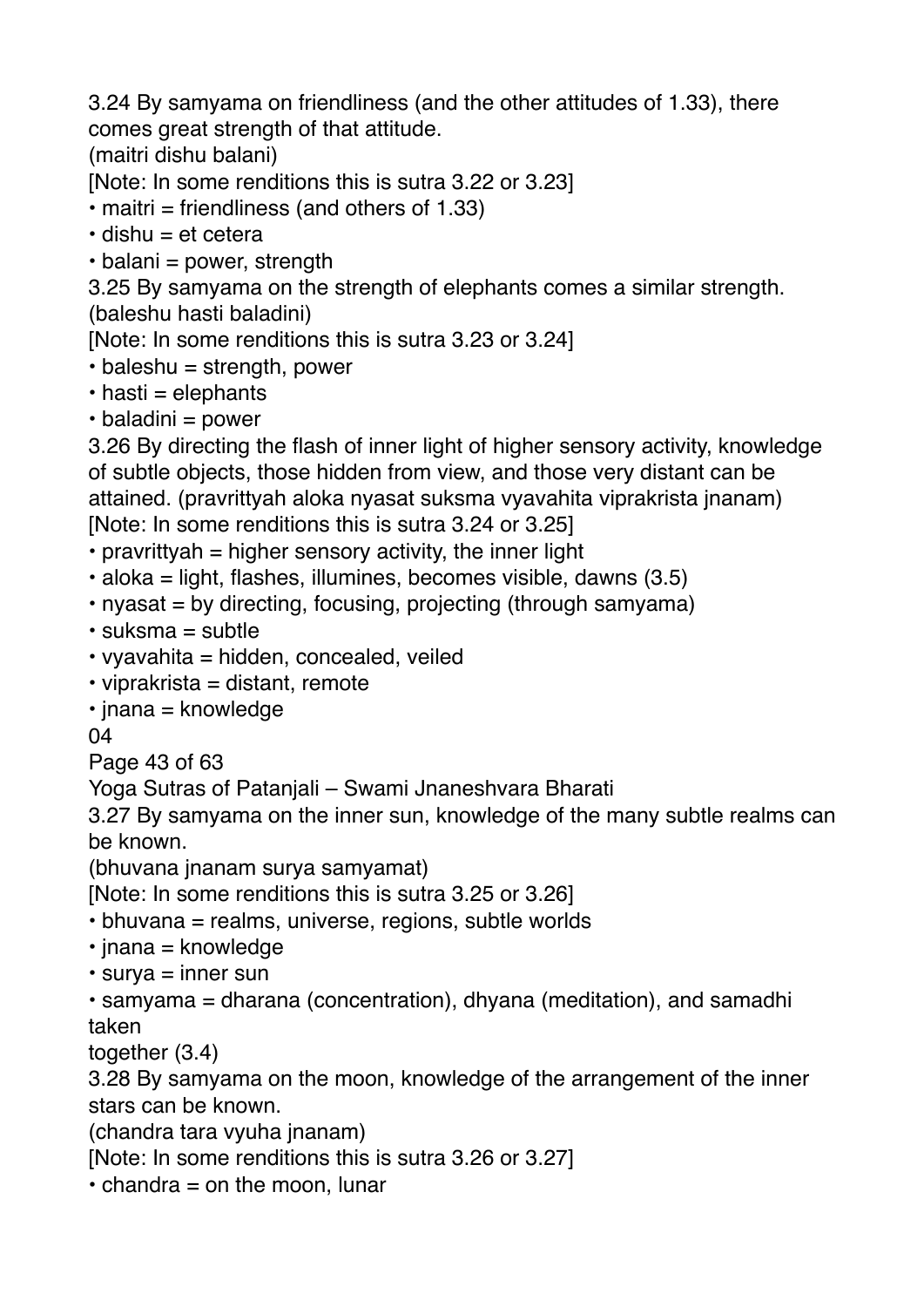- $\cdot$  tara = of the stars
- vyuha  $=$  of the system, arrangement
- $\cdot$  jnana = knowledge

3.29 By samyama on the pole-star, knowledge of the movement of those stars can be known.

dhurve tad gati jnanam)

[Note: In some renditions this is sutra 3.27 or 3.28]

- $\cdot$  dhurve = on the pole-star
- $\cdot$  tad = their
- $\cdot$  gati = movement
- $\cdot$  inana = knowledge

3.30 By samyama on the navel center, knowledge of the arrangement of the systems of the body can be known.

(nabhi chakra kaya vyuha jnanam)

[Note: In some renditions this is sutra 3.28 or 3.29]

- $\cdot$  nabhi = of the navel
- $\cdot$  chakra = energy center, wheel, plexus
- $\cdot$  kaya = of the body
- vyuha  $=$  of the system, arrangement
- $\cdot$  jnana = knowledge

04

Page 44 of 63

Yoga Sutras of Patanjali – Swami Jnaneshvara Bharati

3.31 By samyama on the pit of the throat, hunger and thirst leave. (kantha kupe ksut pipasa nivrittih)

[Note:

• • • • •

In some renditions this is sutra 3.29 or 3.30]

 $kantha = of the throat kupe=inthepitof$ 

 $k$ sut = hunger

pipasa = thirst

 $niv$ rittih = leave, retreat, cease

3.32 By samyama on the tortoise channel, below the throat, steadiness is attained. (kurma nadyam sthairyam)

[Note: In some renditions this is sutra 3.30 or 3.31]

• • •

kurma = tortoise

 $n = pi$ , tube duct, channel sthairyam = steadiness

3.33 By samyama on the coronal light of the head, visions of the siddhas, the masters can come.

(murdha jyotisi siddha darshanam)

[Note: In some renditions this is sutra 3.31 or 3.32]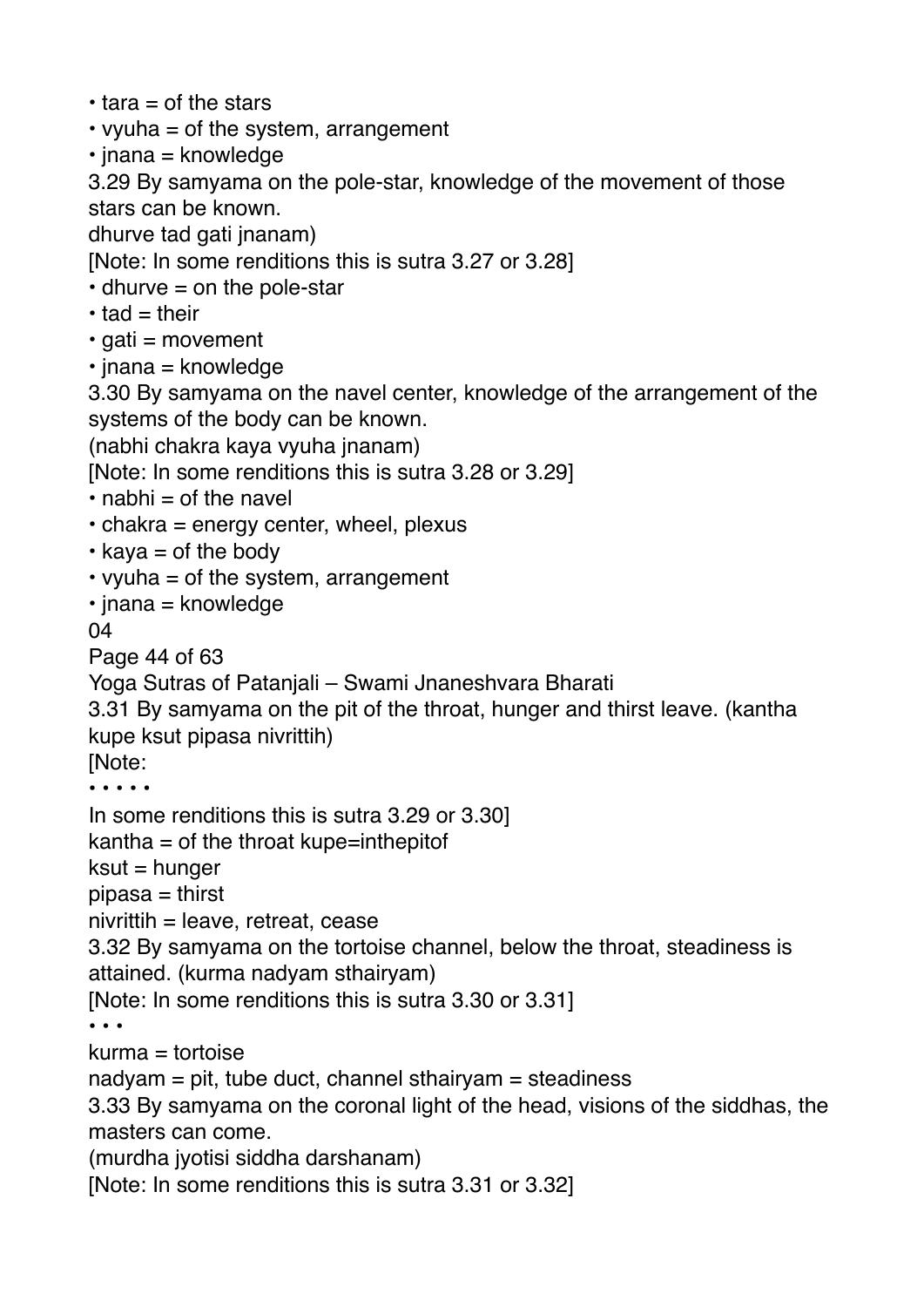• •

• •

murdha  $=$  crown of the head

jyotisi = the bright effulgence, lucidity, luminosity, inner light, supreme or divine light

siddha = perfected ones, masters

 $darsham = vision$ 

3.34 Or, through the intuitive light of higher knowledge, anything might become known.

(pratibhad va sarvam)

[Note: In some renditions this is sutra 3.32 or 3.33]

• • •

pratibha = intuitive light or flash, light of higher knowledge, illumination va=or  $s$ arvam  $=$  all

3.35 By practicing samyama on the heart, knowledge of the mind is attained. (hirdaye chitta samvit)

[Note: In some renditions this is sutra 3.33 or 3.34]

- $\cdot$  hirdaye = heart
- $\cdot$  chitta = of the consciousness of the mind-field
- $\cdot$  samvit = knowledge

## 04

Page 45 of 63

Yoga Sutras of Patanjali – Swami Jnaneshvara Bharati

3.36 The having of experiences comes from a presented idea only when there is a commingling of the subtlest aspect of mind (sattva) and pure consciousness (purusha), which are really quite different. Samyama on the pure consciousness, which is distinct from the subtlest aspect of mind, reveals knowledge of that pure consciousness.

(sattva purusayoh atyanta asankirnayoh pratyaya avishesah bhogah pararthatvat svartha samyamat purusha-jnanam)

[Note: In some renditions this is sutra 3.34 or 3.35]

- sattva = purity aspect of mind field or chitta, subtlest individuation
- purusayoh = purusha, pure consciousness
- $\cdot$  atyanta = quite, extremely, totally, completely
- $\cdot$  asankirnayoh = distinct, unmixed, not commingled
- pratyaya = presented idea, concept, conceptual existence
- $\cdot$  avishesah = with no distinction, absence
- $\cdot$  bhogah = experience
- $\cdot$  pararthatvat = for the interest, existence, purpose of another
- svartha = for its own, self-interest

• samyamat = dharana (concentration), dhyana (meditation), and samadhi taken together (3.4)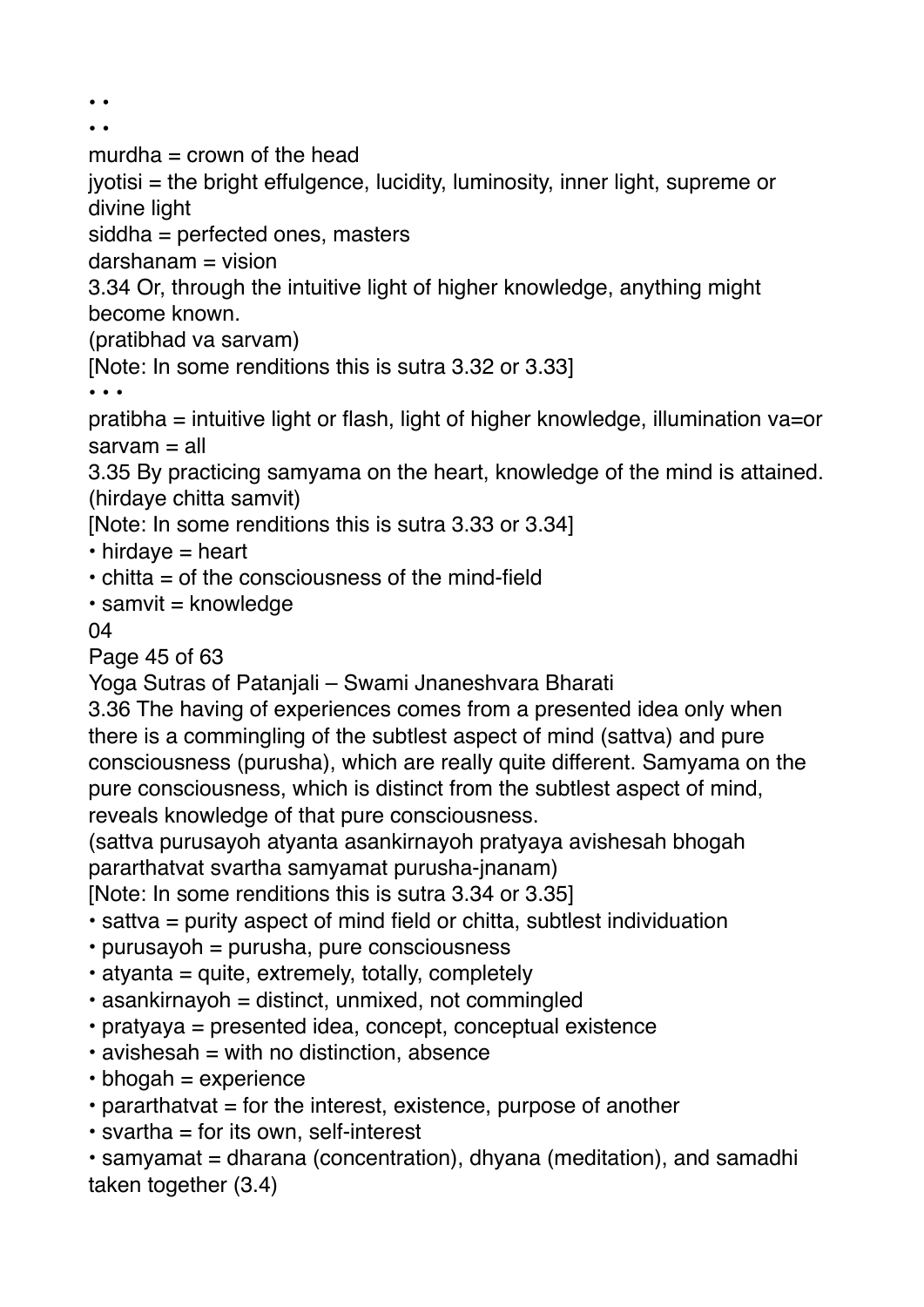- purusha = a consciousness, Self
- $\cdot$  jnana = knowledge

3.37 From the light of the higher knowledge of that pure consciousness or purusha (3.36) arises higher, transcendental, or divine hearing, touch, vision, taste, and smell. (tatah pratibha sravana vedana adarsha asvada varta jayanta)

[Note: In some renditions this is sutra 3.35 or 3.36]

- $\cdot$  tatah = thence
- pratibha = intuitive light or flash, light of higher knowledge, illumination
- sravana = higher, transcendental, or divine hearing
- vedana = higher, transcendental, or divine touch
- $\cdot$  adarsha = higher, transcendental, or divine vision
- asvada = higher, transcendental, or divine taste
- varta = higher, transcendental, or divine smell
- jayanta = proceed, arises, occur, produced

What to do with subtle experiences (3.38)

3.38 These experiences resulting from samyama are obstacles to samadhi, but appear to be attainments or powers to the outgoing or worldly mind.

(te samadhau upasargah vyutthane siddhayah)

[Note: In some renditions this is sutra 3.36 or 3.37]

 $\cdot$  te = these (attainments)

 $\cdot$  samadhi = meditation in its higher state, deep absorption of meditation, the state of perfected concentration

- upasrga = obstacles, hindrances, impediments
- vyutthana  $=$  to the outgoing mind, worldly mind
- siddhi = attainments, powers, perfections, subtle experiences, psychic abilities
- 04

Page 46 of 63

Yoga Sutras of Patanjali – Swami Jnaneshvara Bharati

More attainments from Samyama (3.39-3.49)

3.39 By loosening or letting go of the causes of bondage and attachment, and by following the knowledge of how to go forth into the passages of the mind, there comes the ability to enter into another body.

(bandha karana shaithilyat prachara samvedanat cha chittasya para sharira aveshah) [Note: In some renditions this is sutra 3.37 or 3.38]

- $\cdot$  bandha = bondage, attachment
- karana = cause
- shaithilyat = relaxation, letting go, loosening
- prachara = passages, means of going forth, moving through
- $\cdot$  samvedanat = by knowledge of
- $\cdot$  cha = and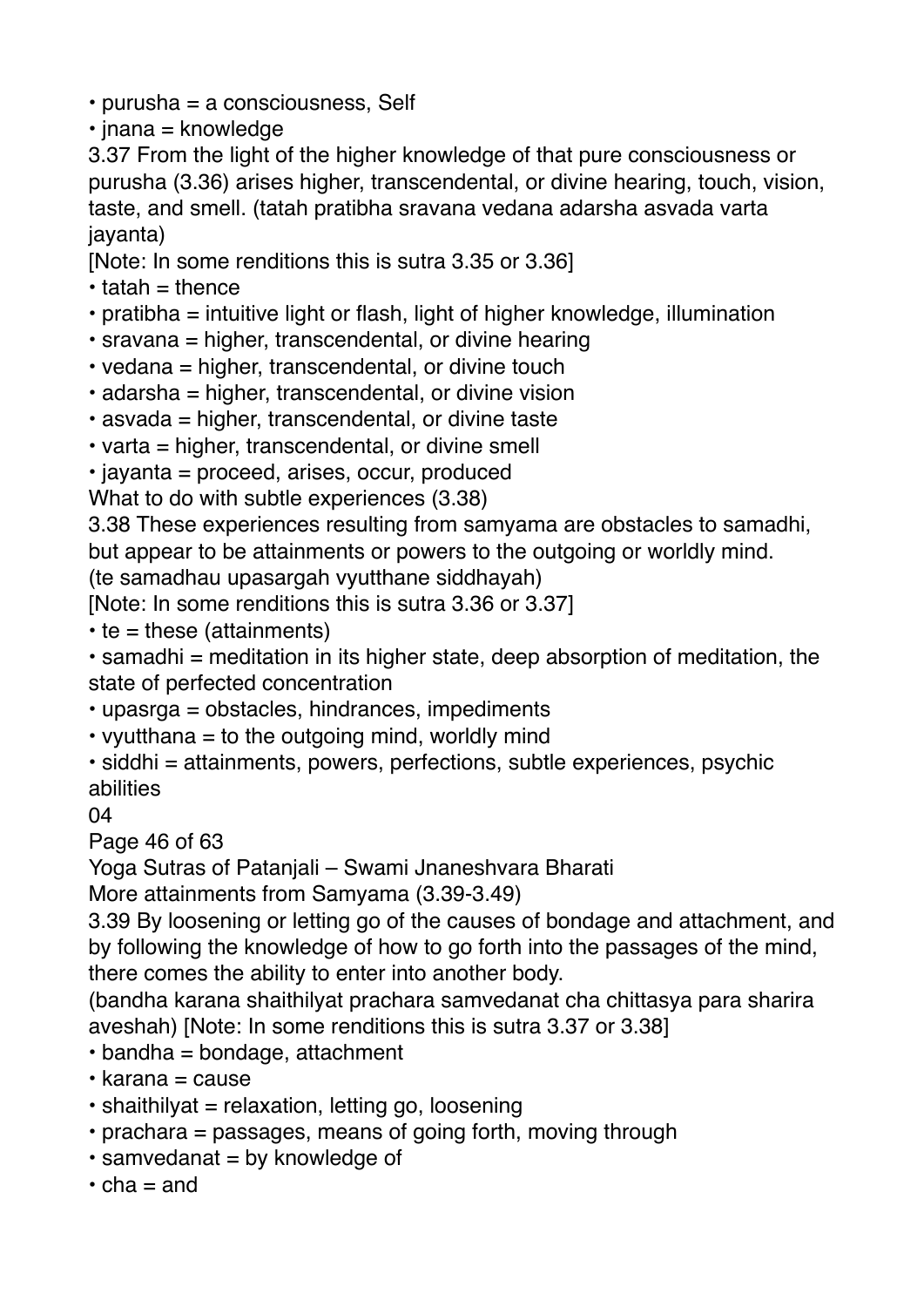- chittasya = of the consciousness of the mind-field
- $\cdot$  para = another, other
- $\cdot$  sharira = body
- $\cdot$  aveshah = entering into

3.40 By the mastery over udana, the upward flowing prana vayu, there is a cessation of contact with mud, water, thorns, and other such objects, and there ensues the rising or levitation of the body.

(udana jayat jala panka kantaka adisu asangah utkrantih cha)

[Note: In some renditions this is sutra 3.38 or 3.39]

- $\cdot$  udana = one of the five prana vayus (upward flow of prana in the body)
- $\cdot$  jaya = by mastery
- $\cdot$  jala = water
- $\cdot$  panka = mud, as in a swamp
- $\cdot$  kantaka = thorn
- $\cdot$  adisu = and with others, et cetera
- asangah = no contact, no adhesion, cessation of contact
- $\cdot$  utkrantih = rising, ascension, levitation
- $\cdot$  cha = and

3.41 By mastery over samana, the prana flowing in the navel area, there comes effulgence, radiance, or fire.

(samana jayat jvalanam)

[Note: In some renditions this is sutra 3.39 or 3.40]

• samana = one of the five prana vayus (prana in navel area)

- $\cdot$  jaya = by mastery
- jvalana = effulgence, radiance, fire

04

Page 47 of 63

Yoga Sutras of Patanjali – Swami Jnaneshvara Bharati

3.42 By samyama over the relation between space and the power of hearing, the higher, divine power of hearing comes.

(shrotra akashayoh sambandha samyamat divyam shrotram)

[Note: In some renditions this is sutra 3.40 or 3.41]

 $\cdot$  shrotra = ear, the power of hearing

- $\cdot$  akasha = space, ether
- $\cdot$  sambandha = over the relation
- samyama = dharana (concentration), dhyana (meditation), and samadhi taken

together (3.4)

- $\cdot$  divyam = higher, divine
- $\cdot$  shrotram = ear

3.43 By Samyama on the relationship between the body and space (akasha) and by concentrating on the lightness of cotton, passage through space can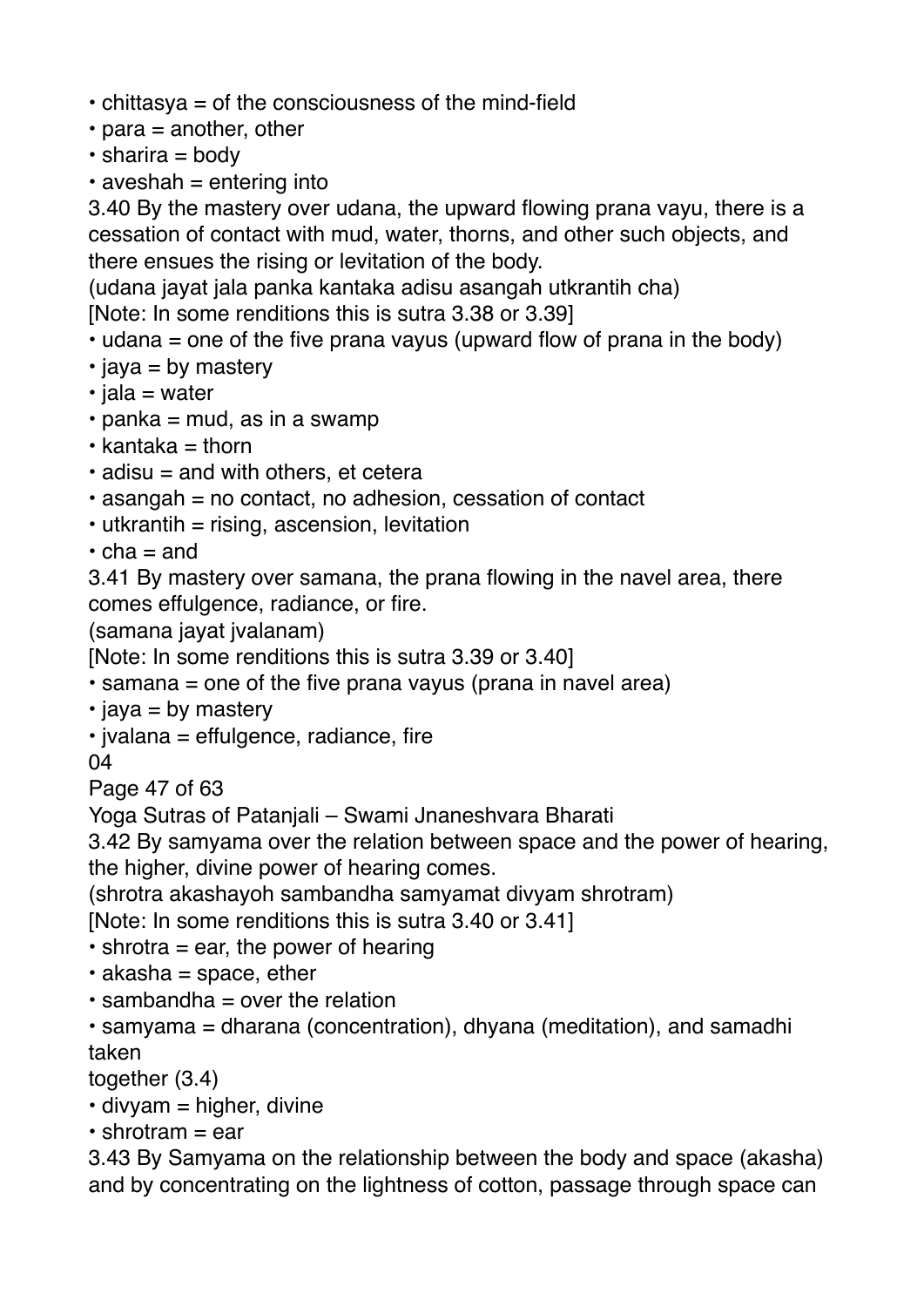be attained. (kaya akashayoh sambandha samyamat laghu tula samatatti cha)

[Note: In some renditions this is sutra 3.41 or 3.42]

- $\cdot$  kava = body
- $\cdot$  akasha = space, ether
- $\cdot$  sambandha = relationship

• samyamat = dharana (concentration), dhyana (meditation), and samadhi taken together (3.4)

- $\cdot$  laghu = light
- $\cdot$  tula = cotton fiber
- $\cdot$  samatatti = attainment, become one with
- $\cdot$  cha = and

3.44 When the formless thought patterns of mind are projected outside of the body, it is called maha-videha, a great disincarnate one. By samyama on that outward projection, the veil over the spiritual light is removed.

(bahih akalpita vrittih maha-videha tatah prakasha avarana ksayah)

[Note: In some renditions this is sutra 3.42 or 3.43]

• bahih = external, outside, passing outward, projected outside

- akalpita = formless, outside, unimaginable, unidentified,
- vrittih = operations, activities, fluctuations, modifications, changes, or various

forms of the mind-field

- maha-videha = great one existing without a body, disincarnate
- $\cdot$  tatah = by that
- $\cdot$  prakasha = spiritual light
- $\cdot$  avarana = covering, veil
- $\cdot$  ksayah = removed, destroved

04

Page 48 of 63

Yoga Sutras of Patanjali – Swami Jnaneshvara Bharati

3.45 By samyama on the five forms of the elements (bhutas), which are gross form, essence, subtleness, interconnectedness, and its purpose, then mastery over those bhutas is attained.

(sthula svarupa suksma anvaya arthavattva samyamad bhuta-jayah)

[Note: In some renditions this is sutra 3.43 or 3.44]

- $\cdot$  sthula = gross
- svarupa = in its own nature, own form or essence; (sva = own; rupa = form)
- $\cdot$  suksma = subtle, astral
- anvaya = connectedness, conjunction, connection, interpenetration
- arthavattva = purposefulness

• samyama = dharana (concentration), dhyana (meditation), and samadhi taken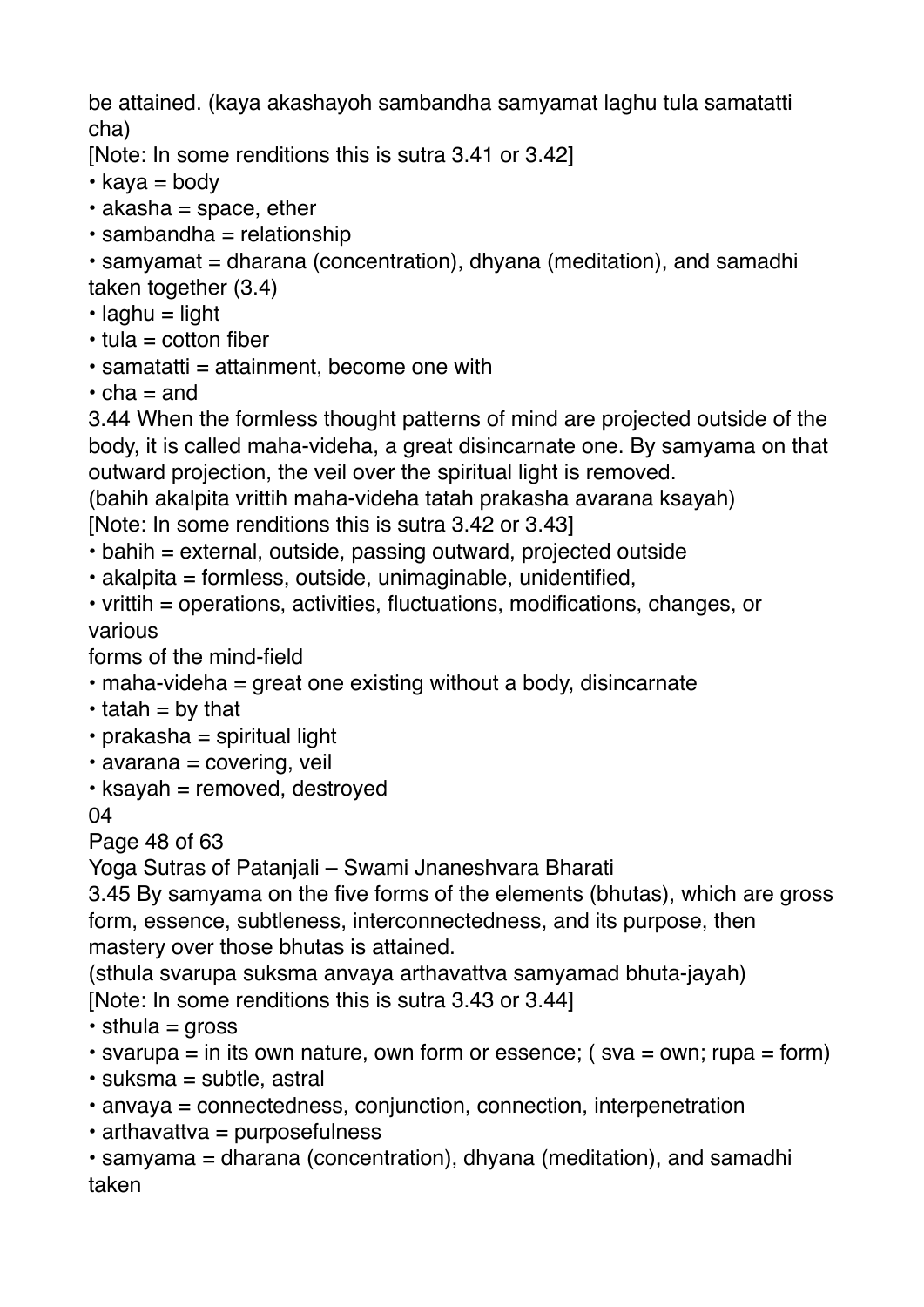together (3.4)

- $\cdot$  bhuta = the elements (earth, water, fire, air, space)
- $\cdot$  jayah = mastery

3.46 Through that mastery over the elements, comes the abilities of making the body atomically small, perfect, and indestructible in its characteristics or components, as well as bringing other such powers.

(tatah anima adi pradurbhavah kaya sampad tad dharma anabhighata cha) [Note: In some renditions this is sutra 3.44 or 3.45]

- $\cdot$  tatah = by that
- anima = making miniature, atomic size
- adi = and others (other such powers)
- $\cdot$  pradurbhavah = manifestion of
- $\cdot$  kaya = body
- sampad = perfection
- $\cdot$  tad = their
- dharma = characteristics, components
- $\cdot$  anabhighata = non-resistance, without obstruction, indestructible
- $\cdot$  cha = and

3.47 This perfection of the body includes beauty, gracefulness, strength, and adamantine hardness in taking the blows that come.

(rupa lavanya bala vajra samhanana kaya-sampat)

[Note: In some renditions this is sutra 3.45 or 3.46]

- $\cdot$  rupa = form, beauty, appearance
- lavanya = gracefulness, charm, ability to attract
- $\cdot$  bala = strength, energy
- vajra = adamantine, hardness
- samhanana = ability to bear strokes or hardness
- $\cdot$  kaya-sampat = perfection of the body

04

Page 49 of 63

Yoga Sutras of Patanjali – Swami Jnaneshvara Bharati

3.48 By samyama on the process of perception and action, essence, I-ness, connectedness, and purposefulness of senses and acts, mastery over those senses and acts (indriyas) is attained.

(grahana svarupa asmita anvaya arthavattva samyamad indriya jayah) [Note: In some renditions this is sutra 3.46 or 3.47]

- grahana = process of perception and action
- svarupa = in its own nature, own form or essence; (sva = own; rupa = form)
- $\cdot$  asmita = I-ness, individuality
- anvaya = connectedness, conjunction, connection, interpenetration
- arthavattva = purposefulness
- samyamad = dharana (concentration), dhyana (meditation), and samadhi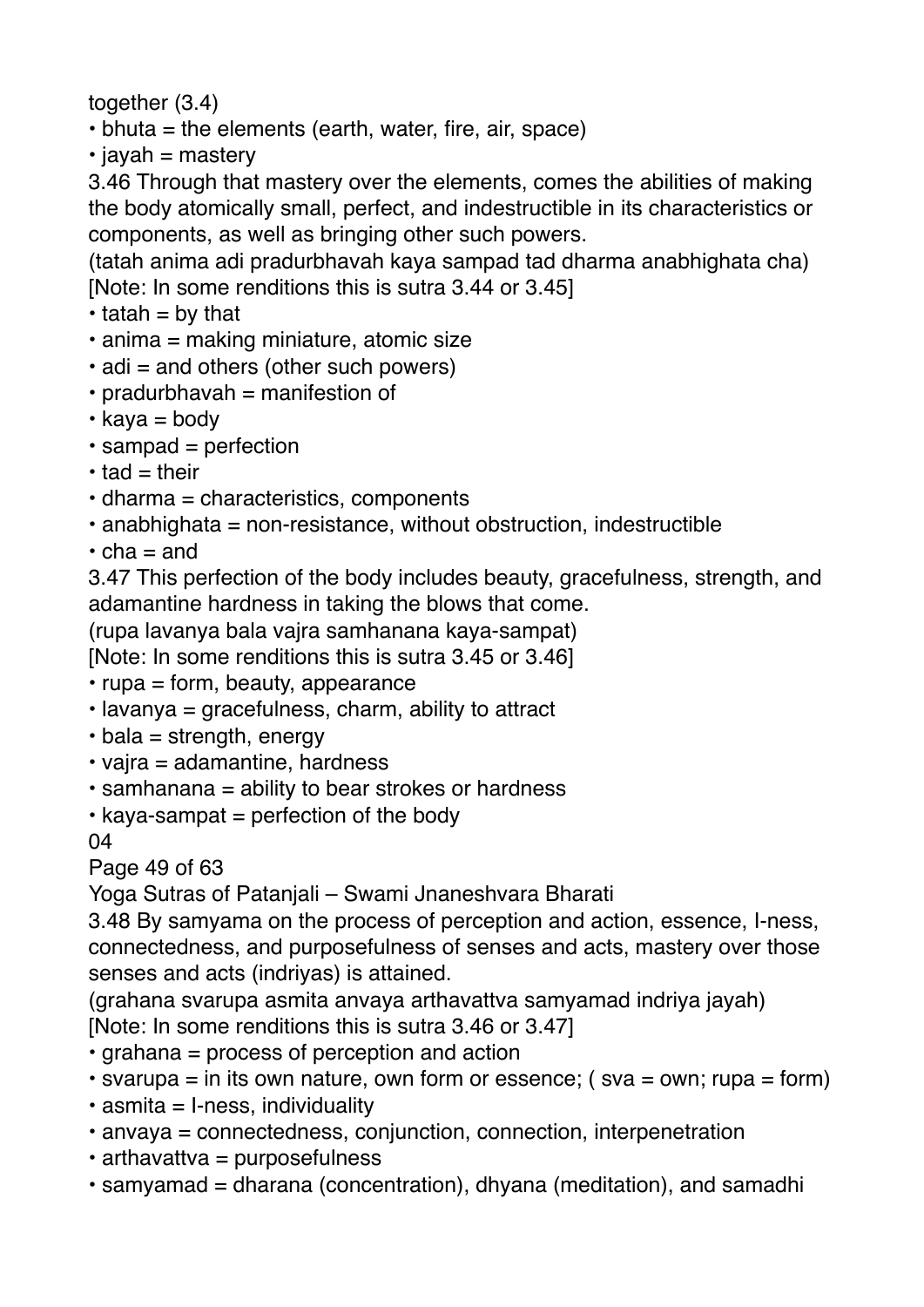taken together (3.4)

• indriya = mental organs of actions and senses (indriyas)

 $\cdot$  jayah = mastery

3.49 By that mastery over the senses and acts (indriyas), there comes quickness of mind, perception with the physical instruments of perception, and mastery over the primal cause out of which manifestation arises. (tatah mano-javitvam virarana-bhavah pradhaua jayah)

[Note: In some renditions this is sutra 3.47 or 3.48]

- $\cdot$  tatah = by that
- $\cdot$  manas = mind
- $\cdot$  javitva = quickness, speed

• virarana-bhavah = perception with instrument of perception, i.e., with the body

or physical senses

• pradhaua = the primal cause out of which there is manifestation

 $\cdot$  jayah = mastery

04

Page 50 of 63

Yoga Sutras of Patanjali – Swami Jnaneshvara Bharati

Renunciation that brings kaivalya or liberation (3.50-3.52)

3.50 To one well established in the knowledge of the distinction between the purest aspect of mind and consciousness itself, there comes supremacy over all forms or states of existence, as well as over all forms of knowing.

(sattva purusha anyata khyati matrasya sarva-bhava adhisthatrittvam sarvajnatritvam cha)

[Note: In some renditions this is sutra 3.48 or 3.49]

• sattva = purity aspect of mind field or chitta, subtlest individuation, purest aspect of buddhi

- purusha = pure consciousness
- $\cdot$  anyata = distinction between, difference

• khyati = through knowledge, vision, discernment, correct cognition, clarity, awareness

 $\cdot$  matrasya = only, merely

• sarva-bhava = over all states or forms of existence, omnipotence (sarva = all;

- $b$ hava = states or forms of existence)
- $\cdot$  adhisthatrittvam = supremacy

• sarva-jnatritvam = all knowingness, omniscience (sarva = all; jnatritvam = knowingness)

 $\cdot$  cha = and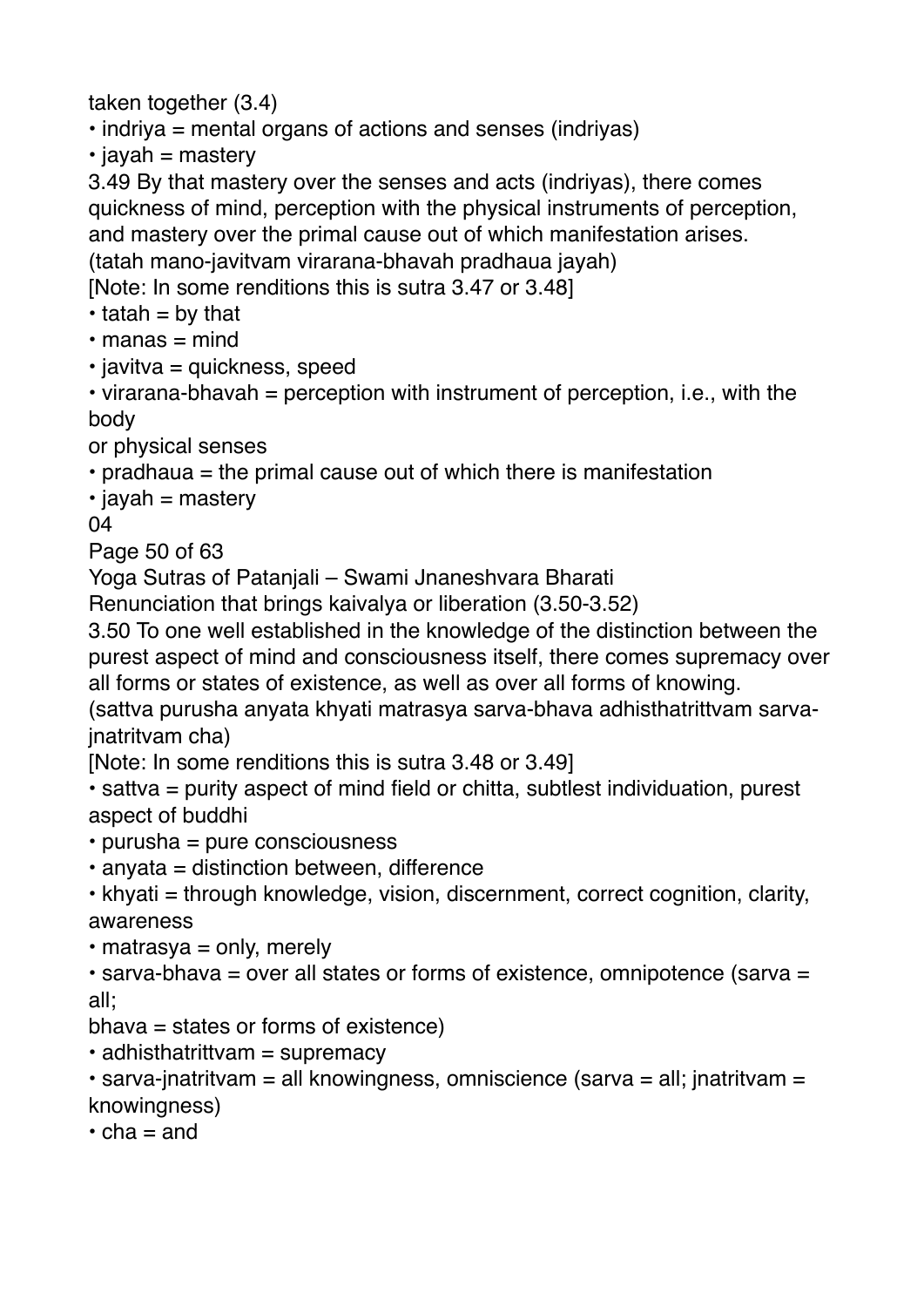3.51 With non-attachment or desirelessness even for that supremacy over forms and states of existence and the omniscience (3.50), the seeds at the root of those bondages are destroyed, and absolute liberation is attained. (tad vairagya api dosa bija ksaya kaivalyam)

[Note: In some renditions this is sutra 3.49 or 3.50]

 $\cdot$  tad = that

- vairagya = desirelessness, non-attachment, dispassion
- $\cdot$  api = also, even
- dosa = impairment, bondage, defect, imperfection
- bija = seed
- ksaya = with the elimination, destruction

• kaivalyam = absolute liberation, independence, freedom 04

Page 51 of 63

Yoga Sutras of Patanjali – Swami Jnaneshvara Bharati

3.52 When invited by the celestial beings, no cause should be allowed to arise in the mind that would allow either acceptance of the offer, or the smile of pride from receiving the invitation, because to allow such thoughts to arise again might create the possibility of repeating undesirable thoughts and actions.

(sthani upanimantrane sanga smaya akaranam punuh anista prasangat) [Note: In some renditions this is sutra 3.50 or 3.51]

• sthani = celestial beings, those of high spiritual position, presiding deities, devas

- upanimantrane = invitation, on being invited by
- sanga = association, coming together with, acceptance, attachment
- smaya = pride, smile of happiness
- akaranam = no cause, no reason for action, not entertain
- $\cdot$  punuh = again, repeat, renew, revive
- $\cdot$  anista = undesirable
- prasangat = possibility of being caught or having connection

Higher discrimination through Samyama (3.53-3.56)

3.53 By samyama over the moments and their succession, there comes the higher knowledge that is born from discrimination.

(ksana tat kramayoh samyamat viveka-jam jnanam)

[Note: In some renditions this is sutra 3.51 or 3.52]

- $\cdot$  ksana = moment, instant, infinitesimal time (3.9)
- $\cdot$  tat = its
- krama = sequence, succession

• samyama = dharana (concentration), dhyana (meditation), and samadhi taken

together (3.4)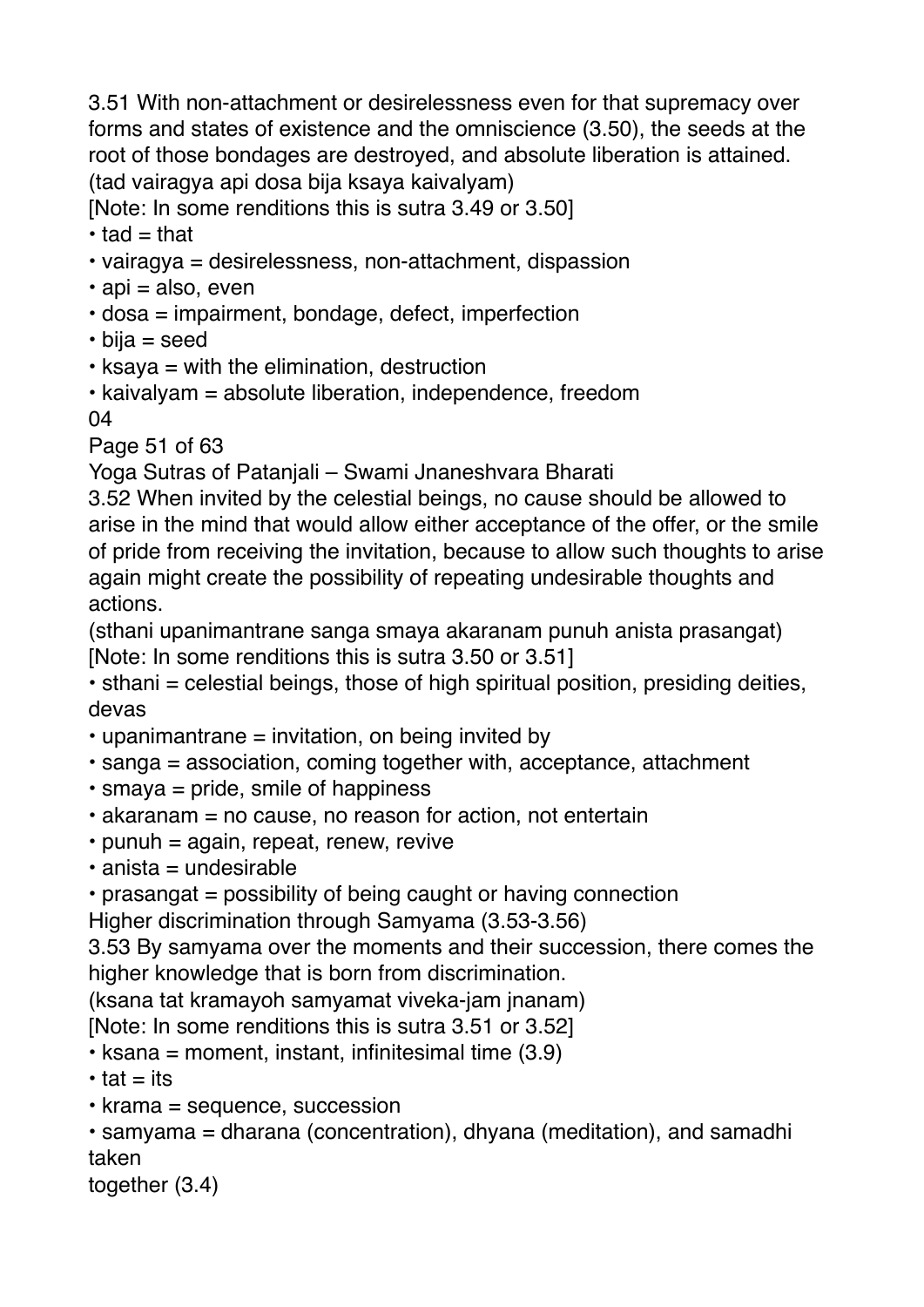- viveka = discrimination, discernment
- ja=bornof
- $\cdot$  jnana = knowledge, gnosis

3.54 From that discriminative knowledge (3.53) comes awareness of the difference or distinction between two similar objects, which are not normally distinguishable by category, characteristics, or position in space. (jati laksana desha anyata anavachchhedat tulyayoh tatah pratipattih)

[Note: In some renditions this is sutra 3.52 or 3.53]

- $\cdot$  jati = genus, species, category, type
- laksana = time characteristics, appearance, distinctive mark
- desha = place, position in space
- anyata = distinction, separateness, difference
- anavachchhedat = undefined, not separated, indistinguishable
- $\cdot$  tulyayoh = of two similar objects, the same category or class, equal
- $\cdot$  tatah = thereby, from that
- $\cdot$  pratipattih = knowledge distinction, distinguishable knowledge 04

Page 52 of 63

Yoga Sutras of Patanjali – Swami Jnaneshvara Bharati

3.55 That higher knowledge is intuitive and transcendent, and is born of discrimination; it includes all objects within its field, all conditions related to those objects, and is beyond any succession.

(tarakam sarva visayam sarvatha visayam akramam cha iti viveka jam jnanam) [Note: In some renditions this is sutra 3.53 or 3.54]

- tarakam = transcendent, intuitional,
- sarva = all
- visayam = objects, conditions, pursuits
- $\cdot$  sarvatha = in all ways, by all means
- visayam = objects, conditions, pursuits
- akramam = beyond succession, non-sequential
- $\cdot$  cha = and
- $\cdot$  iti = this
- viveka = discrimination, discernment
- $\cdot$  ja = born
- $\cdot$  jnana = knowledge, gnosis

3.56 With the attainment of equality between the purest aspect of sattvic buddhi and the pure consciousness of purusha, there comes absolute liberation, and that is the end.

(sattva purusayoh suddhi samye kaivalyam iti)

[Note: In some renditions this is sutra 3.54 or 3.55]

• sattva = purity aspect of mind field or chitta, subtlest individuation, purest aspect of buddhi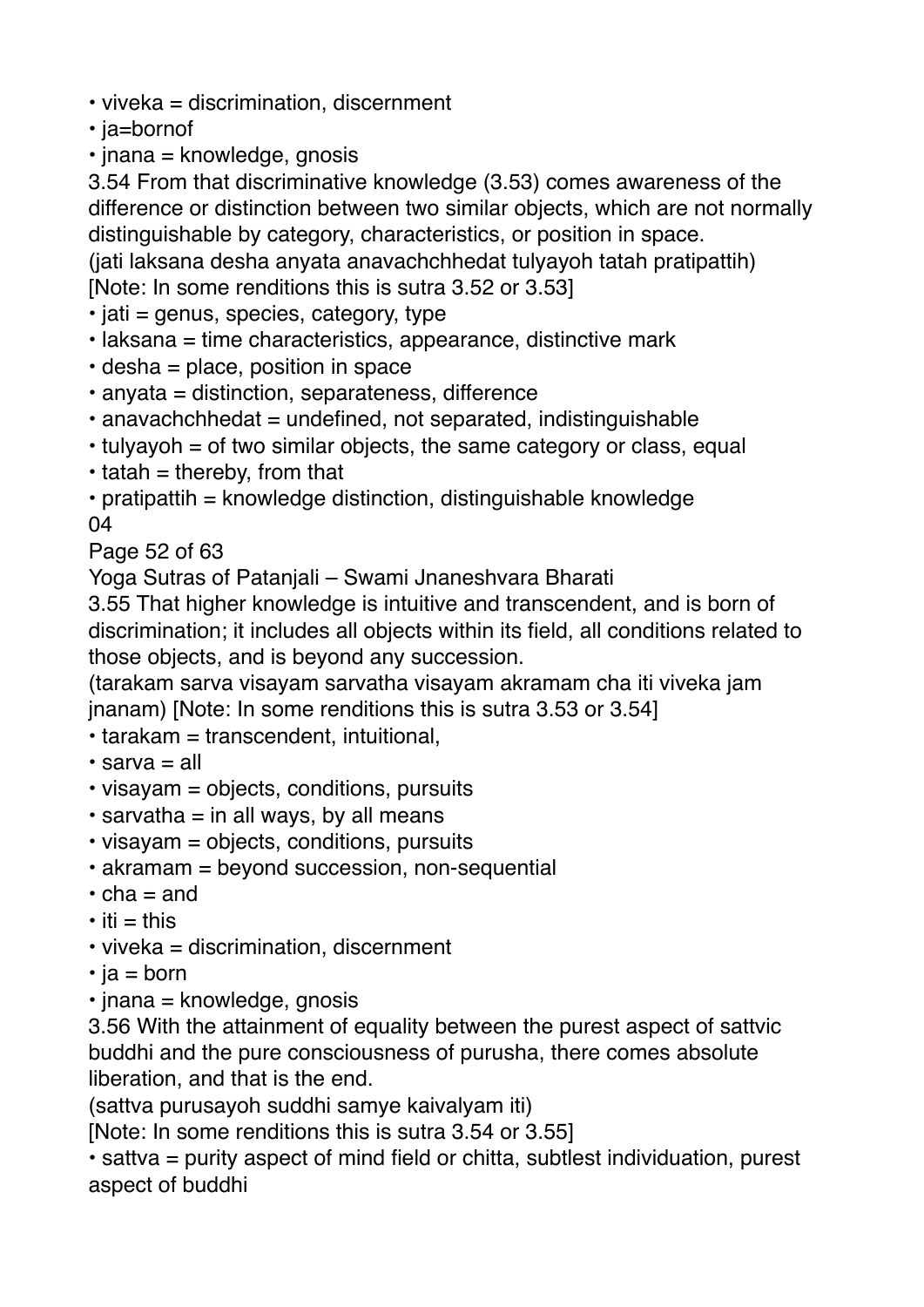- purusayoh = pure consciousness
- $\cdot$  suddhi = purity
- $\cdot$  samye = equality
- kaivalyam = absolute liberation, independence, freedom
- $\cdot$  iti = this, end, finish

04

Page 53 of 63

Yoga Sutras of Patanjali – Swami Jnaneshvara Bharati

Chapter 4: Liberation (Kaivalya Pada) Means of attaining experience (4.1-4.3) 4.1 The subtler attainments come with birth or are attained through herbs, mantra, austerities or concentration.

(janma osadhi mantra tapah samadhi jah siddhyayah)

- $\cdot$  janma = birth
- $\cdot$  ausadhi = herbs
- mantra = sound vibrations, incantations, divine word
- $\cdot$  tapah = training the senses, austerities
- samadhi = deep concentration or entasy
- $\cdot$  jah = born

• siddhyayah = attainments, powers, perfections, subtle experiences, psychic abilities

4.2 The transition or transformation into another form or type of birth takes place through the filling in of their innate nature.

(jatyantara parinamah prakriti apurat)

- $\cdot$  jatyantara = to another type of birth
- $\cdot$  parinamah = transition or transformation
- $\cdot$  prakriti = creative cause, subtlest material cause
- $\cdot$  apurat = by the inflow or filling in process

4.3 Incidental causes or actions do not lead to the emergence of attainments or realization, but rather, come by the removal of obstacles, much like the way a farmer removes a barrier (sluice gate), so as to naturally allow the irrigation of his field. (nimittam aprayojakam prakritinam varana bhedas tu tatah ksetrikavat

- nimittam = incidental cause or instrument
- $\cdot$  aprayojakam = which do not bring to action
- prakritinam = creative cause, subtlest material cause
- $\cdot$  varana = obstacles
- bhedas = breaking through, removing
- tu=but
- $\cdot$  tatah  $=$  that
- $\cdot$  ksetrikavat = like a farmer

04

```
Page 54 of 63
```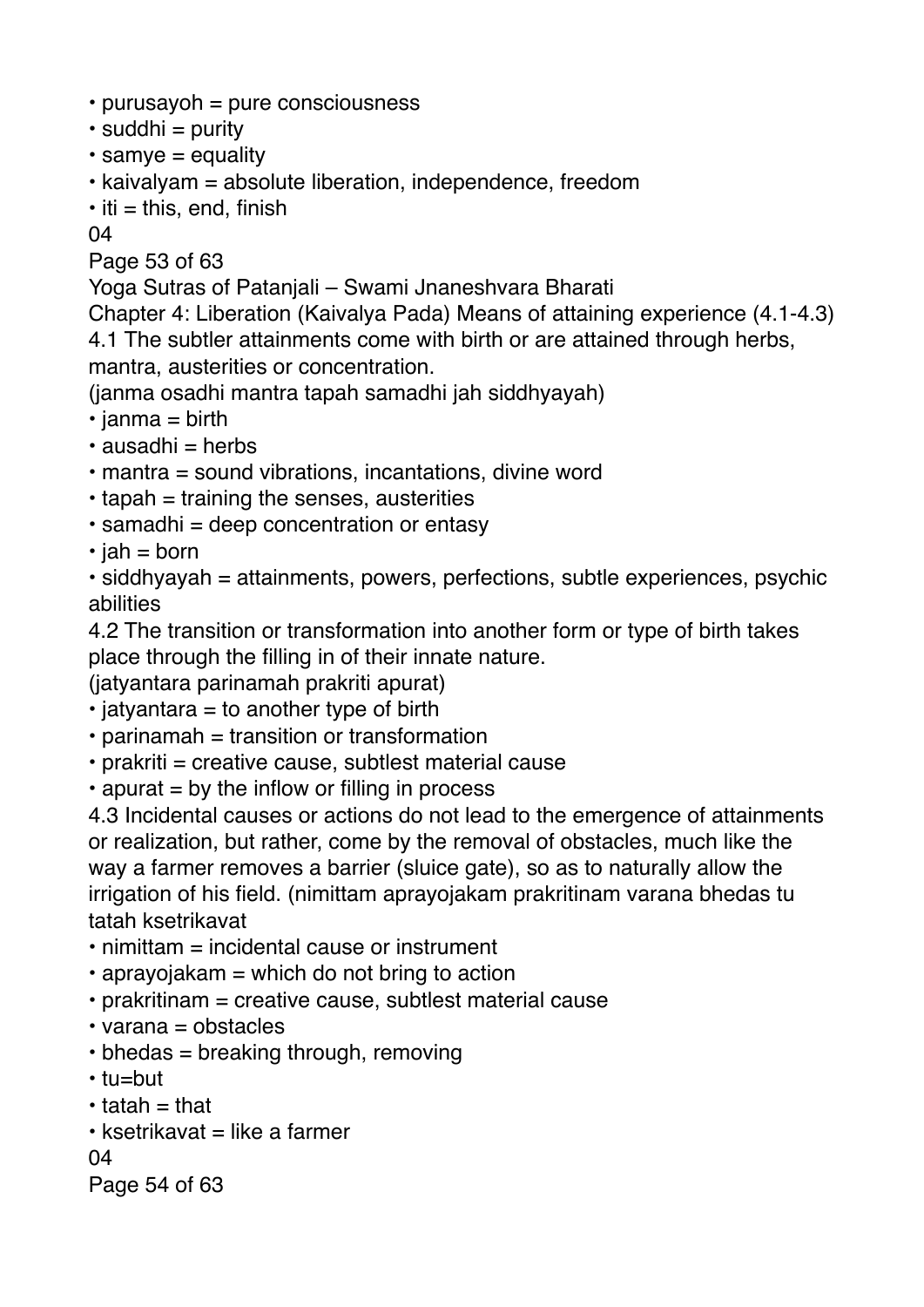Yoga Sutras of Patanjali – Swami Jnaneshvara Bharati

Emergence and mastery of mind (4.4-4.6)

4.4 The emergent mind fields springs forth from the individuality of I-ness (asmita). (nirmana chittani asmita matrat)

• nirmana = produced, created, constructed, forming, arising, emerging

- $\cdot$  chitta = minds, fields of consciousness
- $\cdot$  asmita = I-ness
- $\cdot$  matra = alone, individuality

4.5 While the activities of the emergent mind fields may be diverse, the one mind is the director of the many.

(pravritti bhede prayojakam chittam ekam anekesam)

- $\cdot$  pravritti = activity,
- bhede = difference, distinction, diverse
- $\cdot$  prayojakam = causing, directing
- $\cdot$  chitta = mind field
- $\cdot$  eka = one
- $\cdot$  anekesa = other, many, numerous

4.6 Of these mind fields, the one that is born from meditation is free from any latent impressions that could produce karma.

(tatra dhyana jam anasayam)

- $\cdot$  tatra = of these
- $\cdot$  dhyana = meditation
- $\cdot$  jam = born

• anasayam = without stored impressions, free from karmic vehicles, without deposit of past influences, without latency

Actions and karma (4.7-4.8)

4.7 The actions of yogis are neither white nor black, while they are threefold for others.

(karma ashukla akrisnam yoginah trividham itaresam)

- karma = actions stemming from the deep impressions of samskaras
- $\cdot$  ashukla = not white
- $\cdot$  akrisnam = nor black
- $\cdot$  yoginah = of a yogi
- $\cdot$  trividham = threefold
- $\cdot$  itaresam = of the others

04

Page 55 of 63

Yoga Sutras of Patanjali – Swami Jnaneshvara Bharati

4.8 Those threefold actions result in latent impressions (vasanas) that will later arise to fruition only corresponding to those impressions.

(tatah tad vipaka anugunanam eva abhivyaktih vasananam)

 $\cdot$  tatah = from that, thence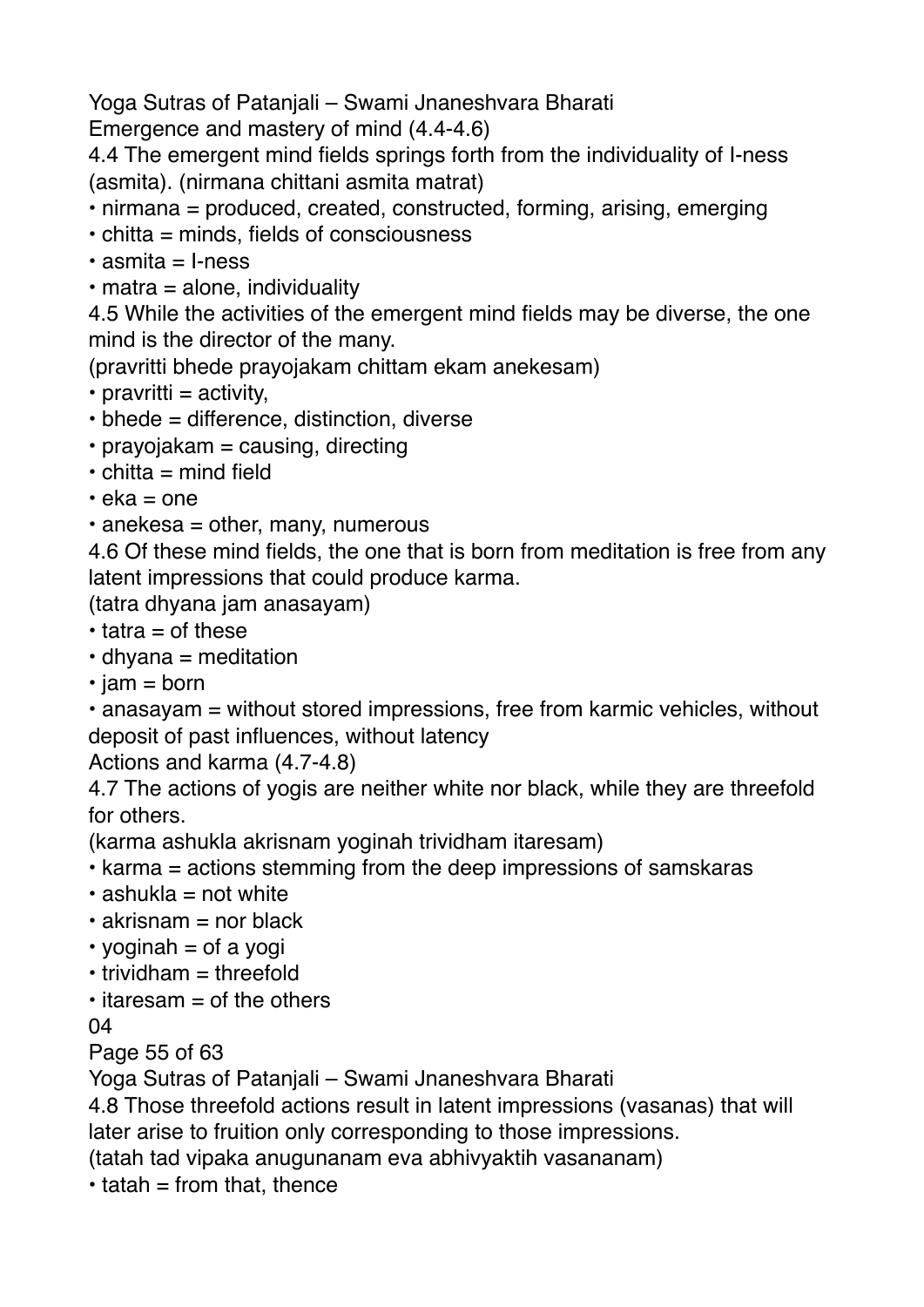- $\cdot$  tad = that, their
- $\cdot$  vipaka = fruition
- anugunanam = following, corresponding to, accordingly
- $\cdot$  eva = only
- $\cdot$  abhivvaktih = manifest

• vasananam = latent potencies, potentials, subliminal imprints Subconscious impressions (4.9-4.12)

4.9 Since memory (smriti) and the deep habit patterns (samskaras) are the same in appearance, there is an unbroken continuity in the playing out of those traits, even though there might be a gap in location, time, or state of life.

(jati desha kala vyavahitanam api anantaryam smriti samskarayoh eka rupatvat)

- $\cdot$  jati = type of existence, state of life, category of incarnation
- $\cdot$  desha = of locality, space, place
- $\cdot$  kala = of time, moment, point
- vyavahitanam = being distinct, separated, in between, gap
- $\cdot$  api = even, although
- anantaryam = uninterrupted sequence
- $\cdot$  smriti = of memory

• samskarayoh = deep impressions, imprints in the unconscious, deepest habits,

subliminal activators, traces

 $\cdot$  eka-rupatvat = because of their sameness, similarity (eka = one; rupatvat = formless)

4.10 There is no beginning to the process of these deep habit patterns (samskaras), due to the eternal nature of the will to live.

(tasam anaditvam cha ashisah nityatvat)

- $\cdot$  tasam  $=$  for these
- $\cdot$  anaditvam = no beginning
- $\cdot$  cha = and
- $\cdot$  ashisah = will to live, desire for life
- nityatvat = eternal, permanent, perpetual

04

Page 56 of 63

Yoga Sutras of Patanjali – Swami Jnaneshvara Bharati

4.11 Since the impressions (4.10) are held together by cause, motive, substratum, and object, they disappear when those deep impressions disappear.

(hetu phala ashraya alambana samgrihitatvat esam abhave tad abhavah)

- $\cdot$  hetu = cause
- $\cdot$  phala = motive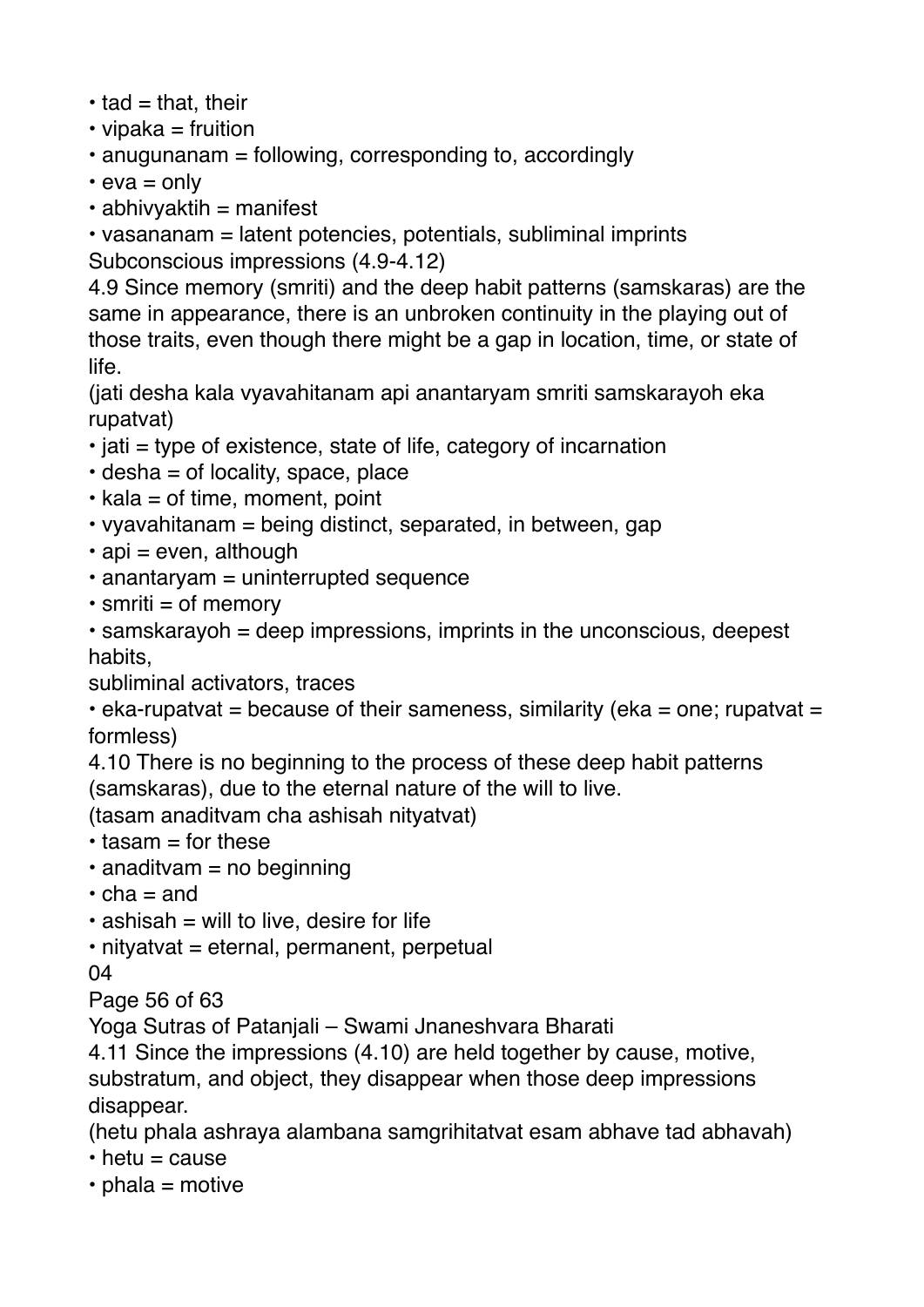- ashraya = substratum
- alambana = object resting upon
- $\cdot$  samgrihitatvat = held together
- $\cdot$  esam = of these
- $\cdot$  abhave = on the disappearance of
- $\cdot$  tad = them
- abhavah = disappearance

4.12 Past and future exist in the present reality, appearing to be different because of having different characteristics or forms.

(atita anagatam svarupatah asti adhva bhedat dharmanam)

- $\cdot$  atita = past
- $\cdot$  anagatam = future
- $\cdot$  svarupatah = in reality, in its own form
- $\cdot$  asti = exist
- $\cdot$  adhva = of the paths, conditions
- $\cdot$  bhedat = being a difference
- $\cdot$  dharmanam = characteristics, forms
- Objects and the 3 gunas (4.13-4.14)

4.13 Whether these ever-present characteristics or forms are manifest or subtle, they are composed of the primary elements called the three gunas. (te vyakta suksmah guna atmanah)

 $\cdot$  te = they, these

 $\cdot$  vvakta = manifest

 $\cdot$  suksmah = subtle

• guna = elements, prime qualities, constituents, attributes; (three gunas of sattvas, rajas, tamas)

- $\cdot$  atmanah = the nature of, composed of
- 4.14 The characteristics of an object appear as a single unit, as they manifested uniformly from the underlying elements.

(parinama ekatvat vastu tattvam)

• parinama = of change, transformation, result, consequence, mutative effect, alteration

- $\cdot$  ekatvat = due to oneness, uniformity, sameness, coordinated
- $\cdot$  vastu = a reality, real object, existent
- $\cdot$  tattvam = essence, reality, that-ness

04

Page 57 of 63

Yoga Sutras of Patanjali – Swami Jnaneshvara Bharati

Mind perceiving objects (4.15-4.17)

4.15 Although the same objects may be perceived by different minds, they are perceived in different ways, because those minds manifested differently. (vastu samye chitta bhedat tayoh vibhaktah panthah)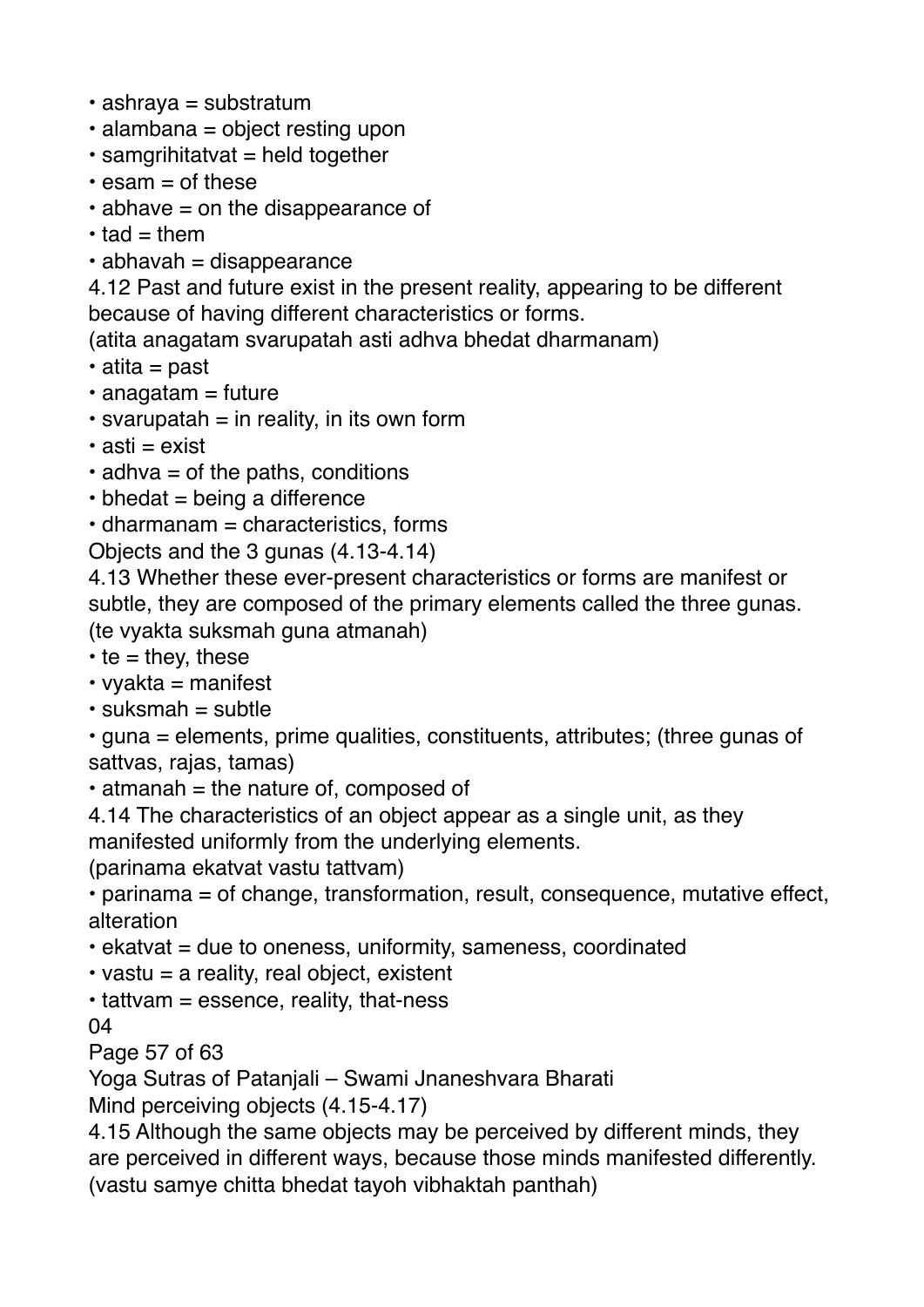- vastu = a reality, real object, existent
- samye = sameness
- chitta = minds, of the consciousness of the mind-field
- $\cdot$  bhedat = diversity, difference
- $\cdot$  tayoh = their, of the two
- $\cdot$  vibhaktah = separation, division
- $\cdot$  panthah = paths, levels of being, ways of perceiving

4.16 However, the object itself does not depend on any one mind, for if it did, then what would happen to the object if it were not being experienced by that mind? (na cha eka chitta tantram ched vastu tat pramanakam tada kim syat)

- na=not
- $\cdot$  cha = and
- $\cdot$  eka = one, single
- chitta = mind, of the consciousness of the mind-field
- $\cdot$  tantram = dependent
- $\cdot$  ched = if
- $\cdot$  vastu = a reality, real object, existent
- $\cdot$  tat = that
- apramanakam = not cognized
- $\cdot$  tada = then
- $\cdot$  kim = what
- $•$  syat = exists, becomes

4.17 Objects are either known or not known according to the way in which the coloring of that object falls on the coloring of the mind observing it.

(tad uparaga apeksitvat chittasya vastu jnata ajnatam)

- $\cdot$  tad = that, these, thereby
- uparaga = coloring, conditioning, reflection
- $\cdot$  apeksitvat = due to need
- chittasya = of the mind, of the consciousness of the mind-field
- vastu = a reality, real object, existent
- $\cdot$  jnata = known
- $\cdot$  ajnatam = unknown

04

Page 58 of 63

Yoga Sutras of Patanjali – Swami Jnaneshvara Bharati

Illumination of the mind (4.18-4.21)

4.18 The activities of the mind are always known by the pure consciousness, because that pure consciousness is superior to, support of, and master over the mind.

(sada jnatah chitta vrittayah tat prabhu purusasya aparinamitvat)

- $\cdot$  sada = always
- $\cdot$  inatah = are known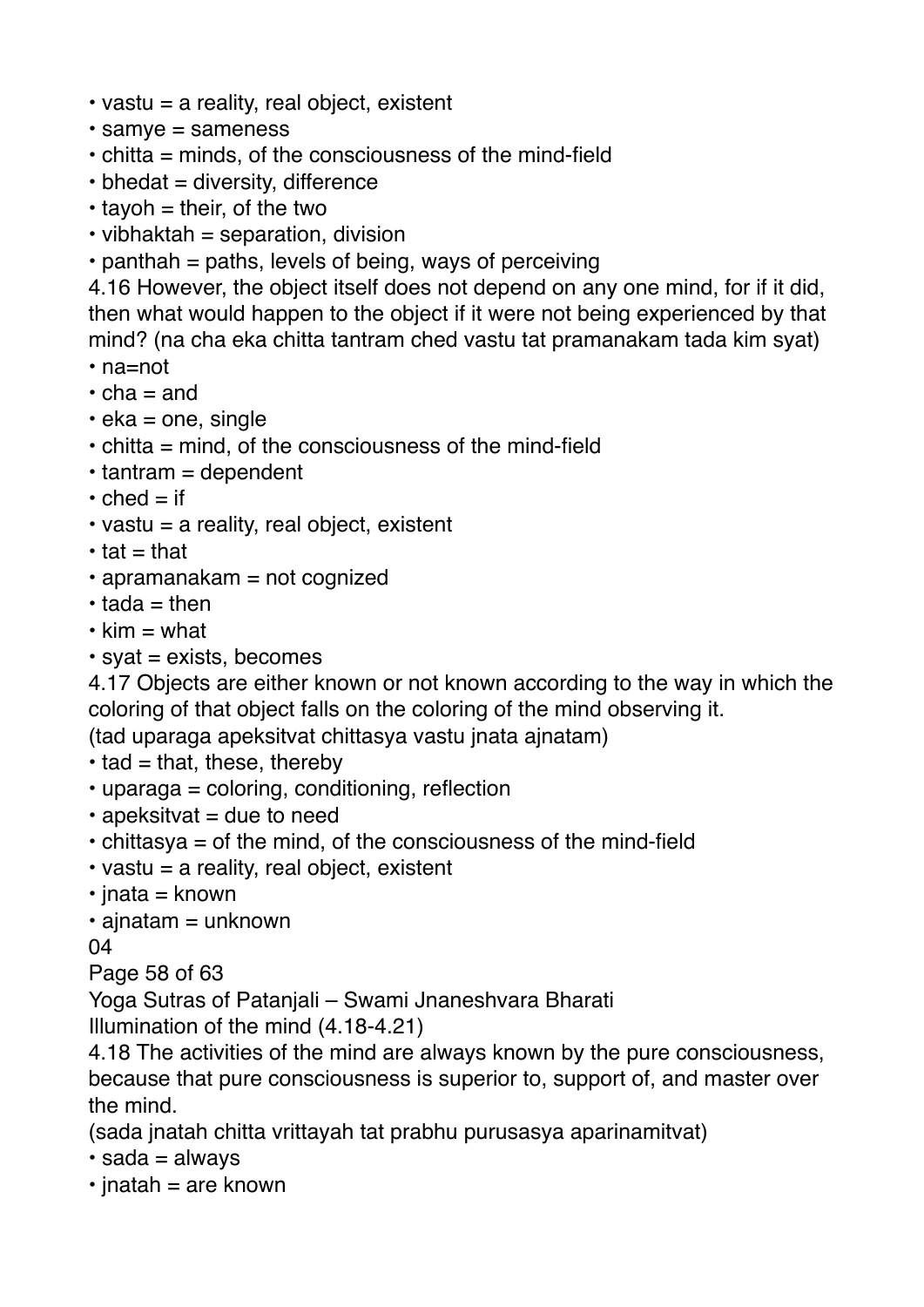• chitta = of the mind, of the consciousness of the mind-field

• vrittayah = operations, activities, fluctuations, modifications, changes, or various forms of the mind-field

 $\cdot$  tat = their, that

 $\cdot$  prabhu = master, superior, support of

• purusasya = pure consciousness

• aparinamitvat = changelessness, immutable

4.19 That mind is not self-illuminating, as it is the object of knowledge and perception by the pure consciousness.

(na tat svabhasam drishyatvat)

• na=isnot

• tat=it

 $\cdot$  svabhasam = self illuminating (sva = own; abhasa = illumination)

 $\cdot$  drishyatvat = knowability

4.20 Nor can both the mind and the illuminating process be cognized simultaneously. (eka-samaye cha ubhaye anavadharanam)

 $\cdot$  eka-samaye = at the same time, simultaneously (eka = one; samaye = time, condition)

 $\cdot$  cha = and, nor

 $\cdot$  ubhave = both

• anavadharanam = cannot be cognized

4.21 If one mind were illumined by another, as its master, then there would be an endless and absurd progression of cognitions, as well as confusion. (chitta antara drishye buddhi-buddheh atiprasangah smriti sankarah cha)

- $\cdot$  chitta = of the mind, of the consciousness of the mind-field
- $\cdot$  antara = another
- drishye = seen, perceived
- buddhi-buddheh = knower of knowledge, perceiver of perception
- $\cdot$  atiprasangah = endless, abundance, ad infinitum
- $\cdot$  smriti = memory, remembering
- $\cdot$  sankarah = confusion
- $\cdot$  cha = and

04

Page 59 of 63

Yoga Sutras of Patanjali – Swami Jnaneshvara Bharati

Buddhi, discrimination, and liberation (4.22-4.26)

4.22 When the unchanging consciousness appears to take on the shape of that finest aspect of mind-field (4.18), then the experience of one's own cognition process is possible.

(chitteh apratisamkramayah tad akara apattau sva buddhi samvedanam)

- chitteh = of the mind, of the consciousness of the mind-field
- $\cdot$  apratisamkramayah = unchanging, not moving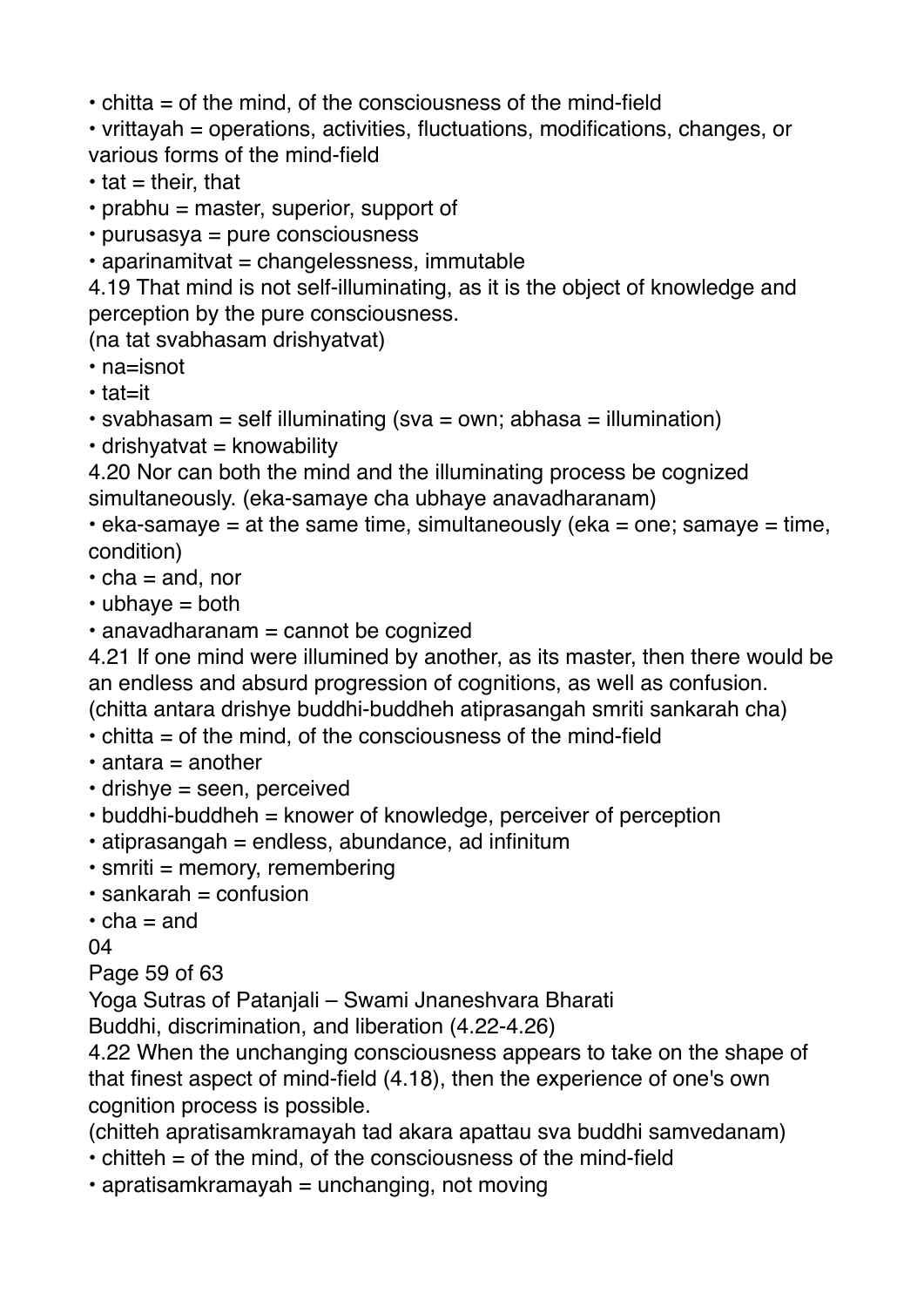- $\cdot$  tad = that
- $\cdot$  akara = form
- apattau = assumed, transformed into, reflection
- $sva = own$
- $\cdot$  buddhi = knowing, knower
- samvedanam = knows, identifies, experience

4.23 Therefore, the mind field, which is colored by both seer and seen, has the potential to perceive any and all objects.

(drastri drisya uparaktam chittam sarva artham)

- $\cdot$  drastri = seer
- $\cdot$  drisva = seen
- $\cdot$  uparaktam = colored
- $\cdot$  chittam = of the mind, of the consciousness of the mind-field
- $\cdot$  sarva = any, all
- $\cdot$  artham = objects

4.24 That mind field, though filled with countless impressions, exists for the benefit of another witnessing consciousness, as the mind field is operating only in combination with those impressions.

(tad asankheya vasanabhih chittam api parartham samhatya karitvat)

- $\cdot$  tad = that
- $\cdot$  asankheya = countless
- vasanabhih = latent potencies, potentials, subliminal imprints, impressions
- $\cdot$  chittam = of the mind, of the consciousness of the mind-field
- $\cdot$  api = though, also
- $\cdot$  parartham = for another
- $\cdot$  samhatya = in combination with
- $\cdot$  karitvat = action

04

Page 60 of 63

Yoga Sutras of Patanjali – Swami Jnaneshvara Bharati

4.25 For one who has experienced this distinction between seer and this subtlest mind, the false identities and even the curiosity about the nature of one's own self come to an end.

(vishesa darshinah atma bhava bhavana vinivrittih)

- $\cdot$  vishesa = distinction
- $\cdot$  darshinah = of one who sees
- atma = Self
- $\cdot$  bhava = in the nature of, in relation to
- bhavana = projection, feeling, reflection
- $\cdot$  vinivrittih = complete cessation

4.26 Then the mind is inclined towards the highest discrimination, and gravitates towards absolute liberation between seer and seen.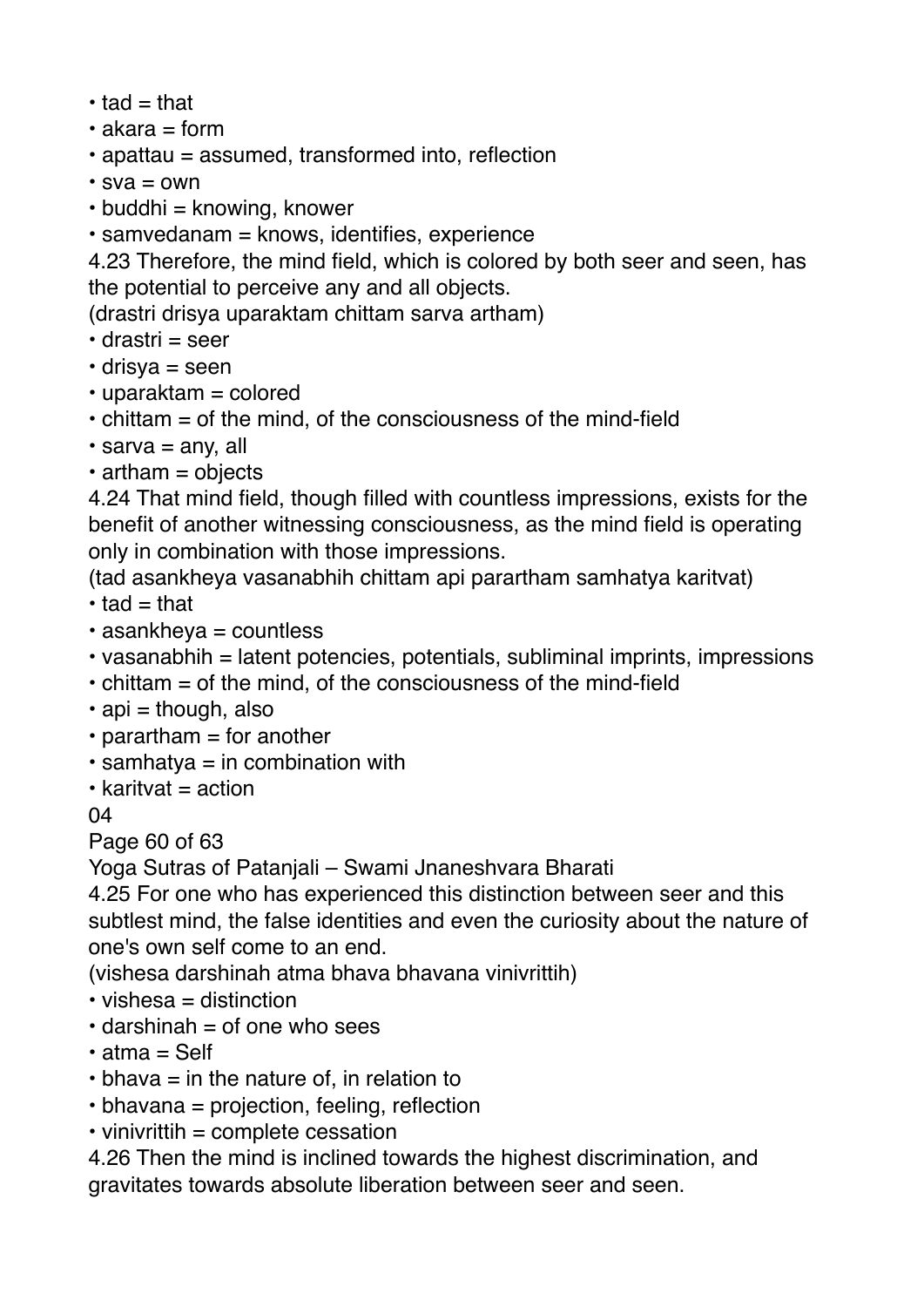(tada viveka nimnam kaivalya pragbharam chittam)

- $\cdot$  tada = then
- viveka = discrimination, discernment
- $\cdot$  nimnam  $=$  incline towards
- kaivalya = liberation, independence from
- $\cdot$  pragbharam = gravitate towards

• chittam = of the mind, of the consciousness of the mind-field Breaches in enlightenment (4.27-4.28)

4.27 When there are breaks or breaches in that high discrimination, other impressions arise from the deep unconscious.

(tachchhidresu pratyaya antarani samskarebhyah)

 $\cdot$  tachchhidresu = in the intervals, breaks, gaps, between

• pratyaya = the cause, the feeling, causal or cognitive principle, notion, content

of mind, presented idea, cognition

 $\cdot$  antarani = other

 $\cdot$  samskarebhyah = deep impressions, imprints in the unconscious, deepest habits, subliminal activators, traces

4.28 The removal of those interfering thought patterns is by the same means by which the original colorings were removed.

(hanam esam kleshavat uktam)

 $\cdot$  hanam = removal

- $\cdot$  esam = their
- $\cdot$  kleshavat = like the previous colorings
- $\cdot$  uktam  $=$  as has been described

 $04$ 

Page 61 of 63

Yoga Sutras of Patanjali – Swami Jnaneshvara Bharati

Perpetual enlightenment (4.29-4.30)

4.29 When there is no longer any interest even in omniscience, that discrimination allows the samadhi, which brings an abundance of virtues like a rain cloud brings rain. (prasankhyane api akusidasya sarvatha viveka khyateh dharma-meghah samadhih)

• prasankhyane = highest knowledge, omniscience

- $\cdot$  api = even
- $\cdot$  akusidasya = having no interest remaining
- $\cdot$  sarvatha = constant, in every way, always

```
• viveka-khyateh = discriminative knowledge (viveka = discriminative,
discernment; khyateh = knowledge, correct cognition, clarity, awareness)
```
• dharma-meghah= rain cloud of virtues (dharma = form, quality, virtues;  $meghah = cloud$ 

• samadhih = deep absorption of meditation, entasy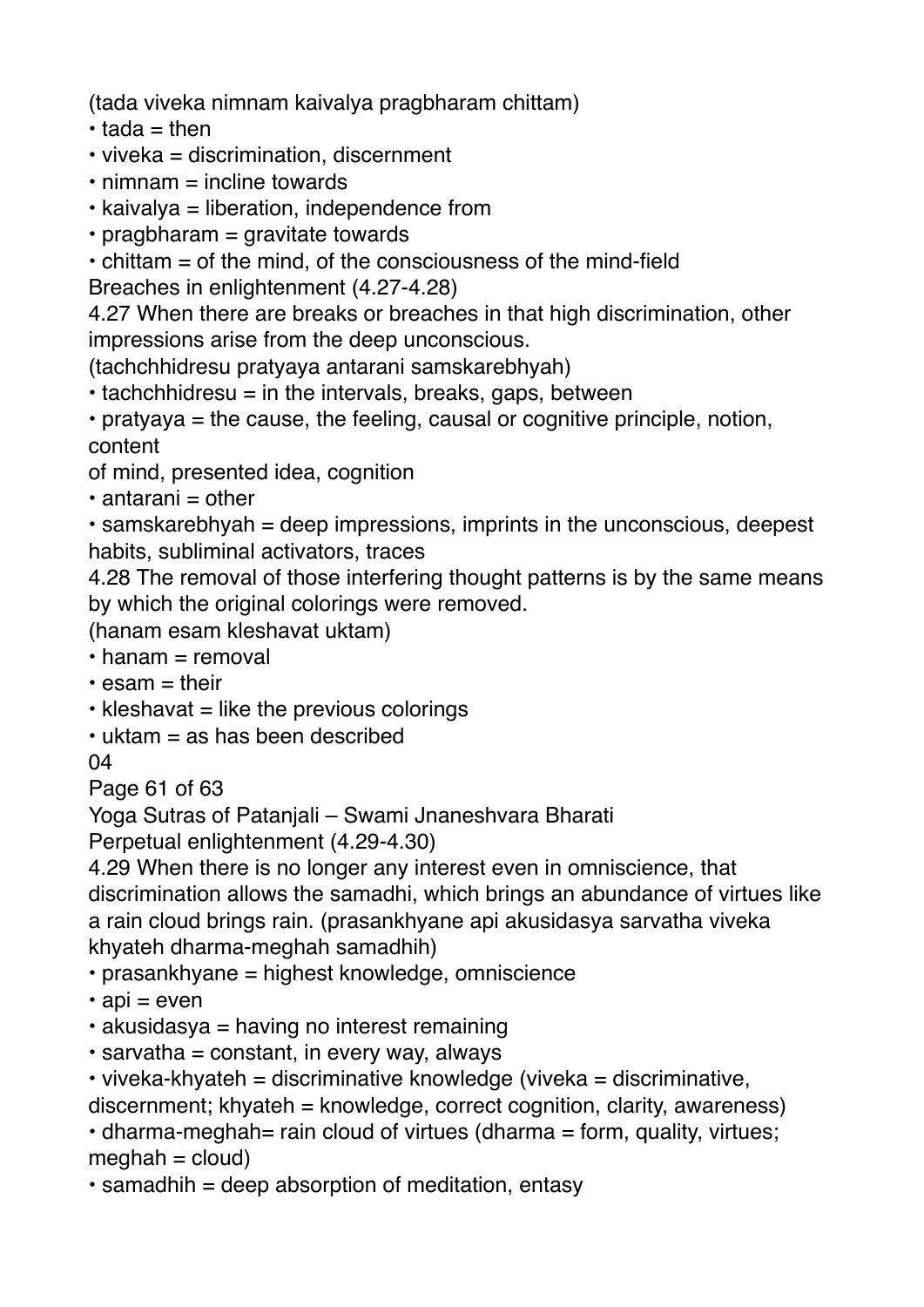4.30 After that dharma-meghah samadhi, the colorings of the kleshas and the karmas are removed.

(tatah klesha karma nivrittih)

- $\cdot$  tatah = thereafter
- klesha = colored, painful, afflicted, impure
- karma = actions stemming from the deep impressions of samskaras
- nivrittih = cease, discontinue, remove

Knowables become few (4.31)

4.31 Then, by the removal of those veils of imperfection, there comes the experience of the infinite, and the realization that there is almost nothing to be known.

(tada sarva avarana mala apetasya jnanasya anantyat jneyam alpam)

- $\cdot$  tada = then
- $\cdot$  sarva = all
- avarana = veils, coverings
- $\cdot$  mala = imperfections
- apetasya = removed
- $\cdot$  inanasya = knowledge
- $\cdot$  anantyat = infinite
- $\cdot$  inevam = to be known
- $\cdot$  alpam = little, almost nothing

04

Page 62 of 63

Yoga Sutras of Patanjali – Swami Jnaneshvara Bharati

Gunas and liberation or Kaivalya (4.32-4.34)

4.32 Also resulting from that dharma-meghah samadhi (4.29), the three primary elements or gunas (4.13-4.14) will have fulfilled their purpose, cease to transform into further transformations, and recede back into their essence. (tatah kritarthanam parinama krama samaptih gunanam)

 $\cdot$  tatah = then, by that

 $\cdot$  krita = fulfilled

• arthanam = purpose

• parinama = transition, transformation, of change, result, consequence, mutative effect, alteration (2.15, 3.9-3.16)

- $\cdot$  krama = sequence, succession, order (3.15)
- $\cdot$  samaptih = terminate, end

• gunanam = elements, prime qualities, constituents, attributes; (three gunas of sattvas, rajas, tamas)

4.33 The sequencing process of moments and impressions corresponds to the moments of time, and is apprehended at the end point of the sequence. (ksana pratiyogi parinama aparanta nigrahyah kramah)

 $\cdot$  ksana = moments